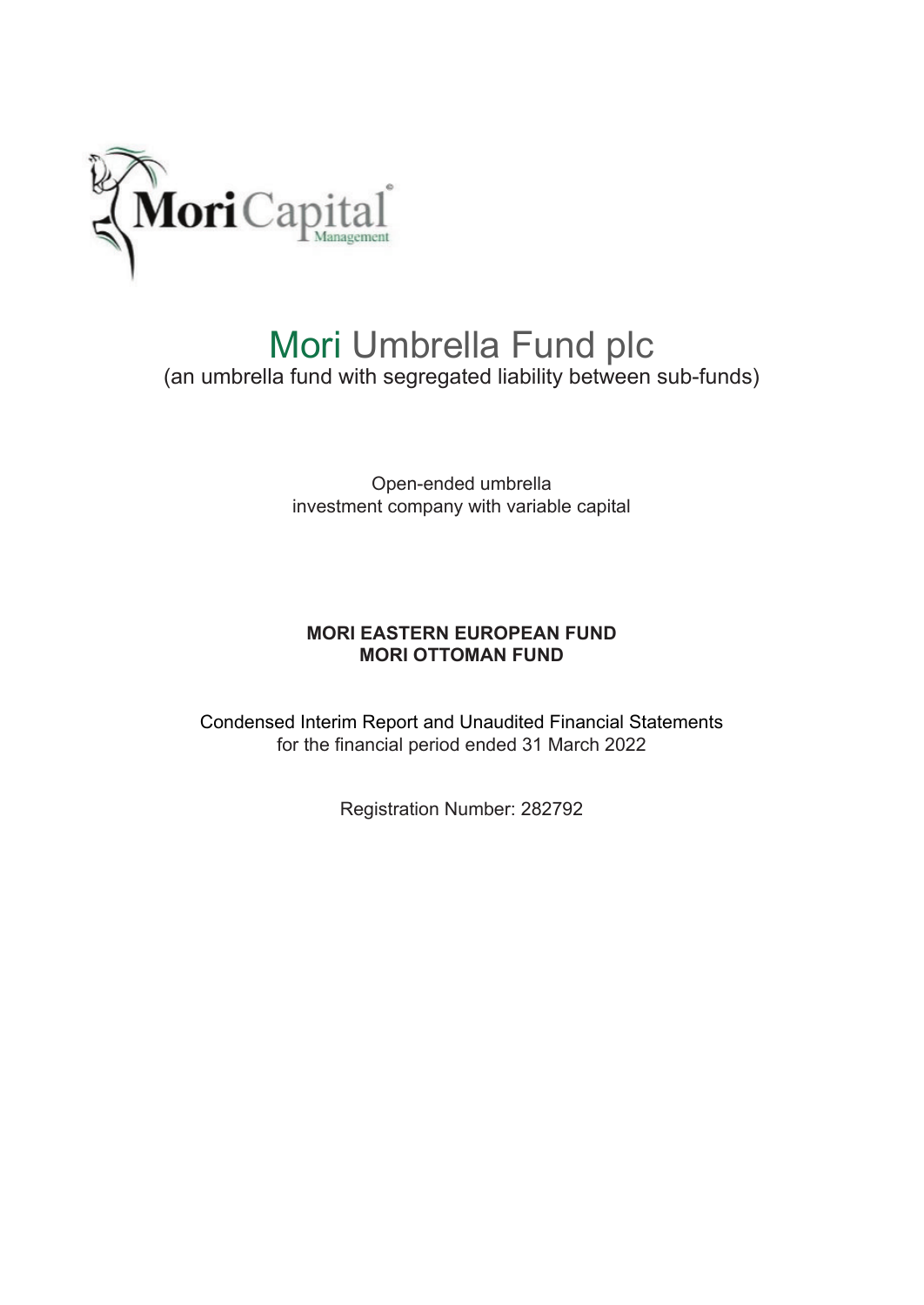# **Contents**

| General Information                                                                         | 1              |
|---------------------------------------------------------------------------------------------|----------------|
| Report of the Investment Manager                                                            | 3              |
| Statement of Financial Position (Unaudited)                                                 | 5              |
| Comparative Statement of Financial Position (Audited)                                       | $\overline{7}$ |
| Statement of Comprehensive Income                                                           | 9              |
| Comparative Statement of Comprehensive Income                                               | 10             |
| Statement of Changes in Net Assets Attributable to Holders of Redeemable Shares             | 11             |
| Comparative Statement of Changes in Net Assets Attributable to Holders of Redeemable Shares | 12             |
| <b>Statement of Cash Flows</b>                                                              | 13             |
| <b>Comparative Statement of Cash Flows</b>                                                  | 15             |
| Notes to the Financial Statements                                                           | 17             |
| <b>Portfolio Statement</b>                                                                  | 31             |
| Significant Portfolio Changes                                                               | 37             |
| <b>Financial Information</b>                                                                | 39             |
| Other Information                                                                           | 40             |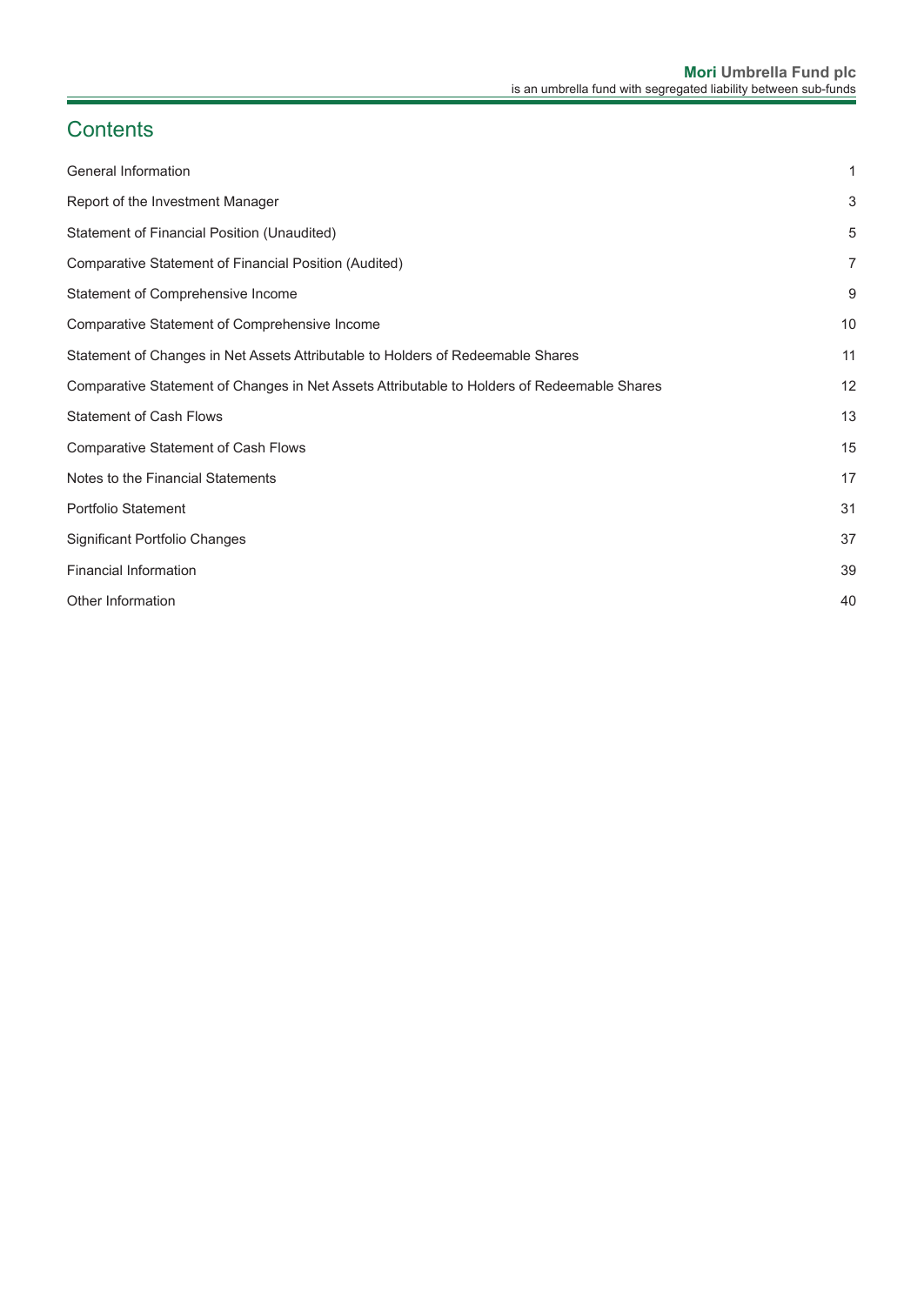# <span id="page-2-0"></span>General Information

| <b>Directors</b>                                                      | Andrew Edwards * (Spain)<br>Annett Hermida * (Gibraltar)<br>Gareth Stafford * (United Kingdom)<br>Hugh J. Ward * (Ireland)<br>John Walley * (Ireland)                                   |
|-----------------------------------------------------------------------|-----------------------------------------------------------------------------------------------------------------------------------------------------------------------------------------|
|                                                                       | * Independent non-executive Directors.                                                                                                                                                  |
| <b>Registered Office</b>                                              | 25/28 North Wall Quay<br><b>IFSC</b><br>Dublin 1, D01 H104<br>Ireland                                                                                                                   |
| <b>Secretary</b>                                                      | Goodbody Secretarial Limited<br>25/28 North Wall Quay<br><b>IFSC</b><br>Dublin 1, D01 H104<br>Ireland                                                                                   |
| <b>Investment Manager**</b>                                           | Mori Capital Management Limited<br>Regent House, Office 35<br><b>Bisazza Street</b><br>Sliema SLM 1640<br>Malta                                                                         |
|                                                                       | ** Mori Capital Management Limited is licensed and authorised by the Malta Financial<br>Services Authority and approved to act as Investment Manager by the Central Bank of<br>Ireland. |
| <b>Distributor</b>                                                    | Mori Capital Management Limited<br>Regent House, Office 35<br><b>Bisazza Street</b><br>Sliema SLM 1640<br>Malta                                                                         |
| Manager (appointed 7 February 2022) KBA Consulting Management Limited | 5 George's Dock<br><b>IFSC</b><br>Dublin 1, D01 X8N7<br>Ireland                                                                                                                         |
| <b>Independent Auditor</b>                                            | <b>Grant Thornton</b><br>13-18 City Quay<br>Dublin 2, D02 ED70<br>Ireland                                                                                                               |
| <b>Depositary</b>                                                     | Northern Trust Fiduciary Services (Ireland) Limited<br>George's Court<br>54-62 Townsend Street<br>Dublin 2, D02 R156<br>Ireland                                                         |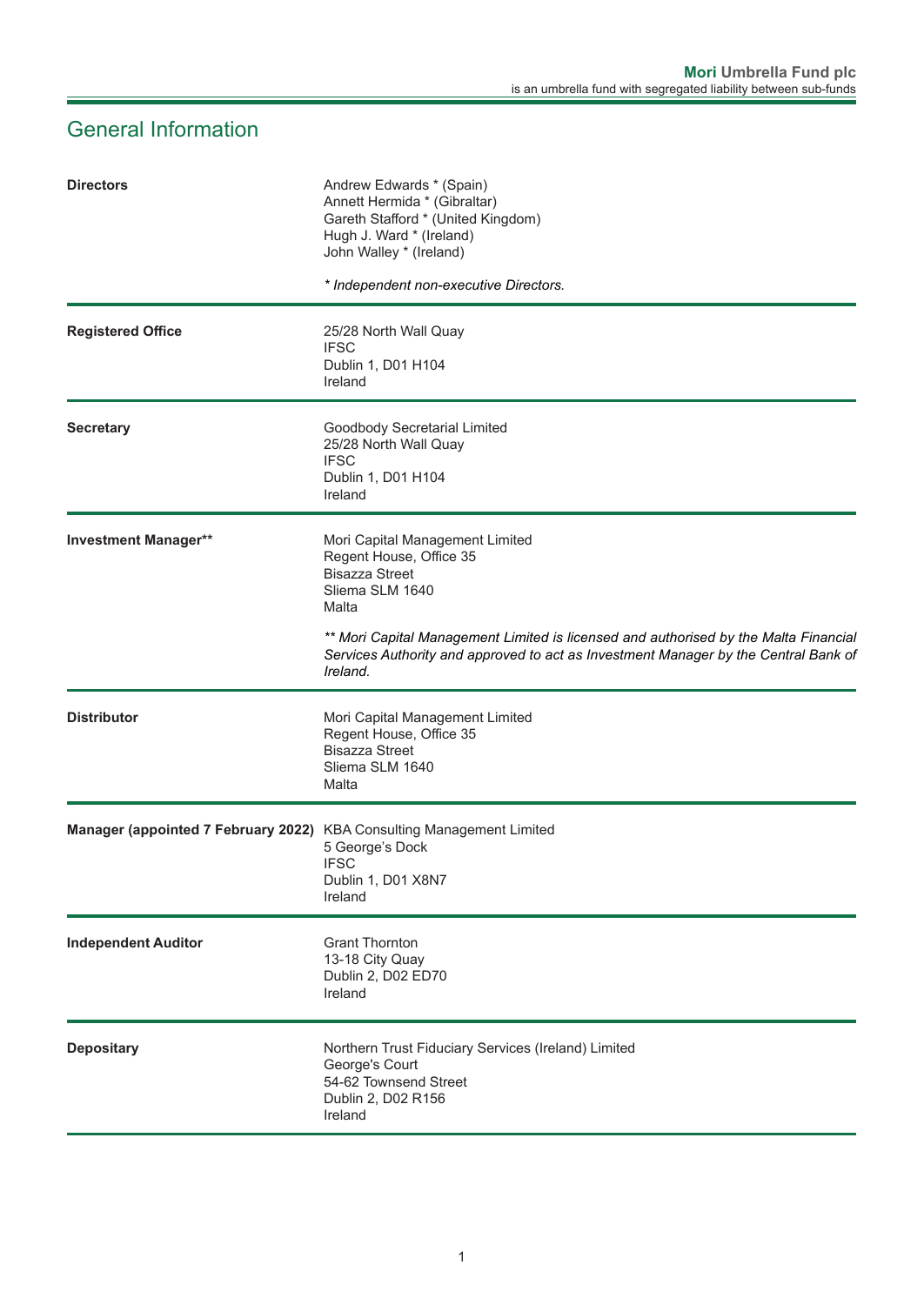# General Information (continued)

| <b>Administrator and Registrar</b>     | Northern Trust International Fund Administration Services (Ireland) Limited<br>George's Court<br>54-62 Townsend Street<br>Dublin 2, D02 R156<br>Ireland |
|----------------------------------------|---------------------------------------------------------------------------------------------------------------------------------------------------------|
| <b>Swiss Representative</b>            | Waystone Fund Services (Switzerland) SA<br>AV. Villamont 17<br>1005, Lausanne<br>Switzerland                                                            |
| <b>Paying Agent</b><br>in Switzerland  | NPB New Private Bank AG<br>Limmatquai 1 / am Bellevue<br>P.O Box<br>CH-8024<br>Zurich<br>Switzerland                                                    |
| <b>Information Agent</b><br>in Germany | German Fund Information Service UG ("GerFIS")<br>Zum Eichhagen 4<br>21382 Brietlingen<br>Germany                                                        |
| <b>Paying Agent</b><br>in Austria      | Erste Bank der Oesterreichischen Sparkassen AG<br>Graben 21<br>A-1010 Vienna<br>Austria                                                                 |
| <b>Legal Advisors</b><br>in Ireland    | A&L Goodbody<br>25/28 North Wall Quay<br><b>IFSC</b><br>Dublin 1, D01 H104<br>Ireland                                                                   |
| <b>Legal Advisors</b><br>in Germany    | Freshfields Bruckhaus Deringer LLP<br>Park Tower<br>Bockenheimer Anlage 44<br>60323 Frankfurt am Main<br>Germany                                        |
| <b>Sponsoring Stockbroker</b>          | Davy Stockbrokers<br>Davy House<br>49 Dawson Street<br>Dublin 2, D02 PY05<br>Ireland                                                                    |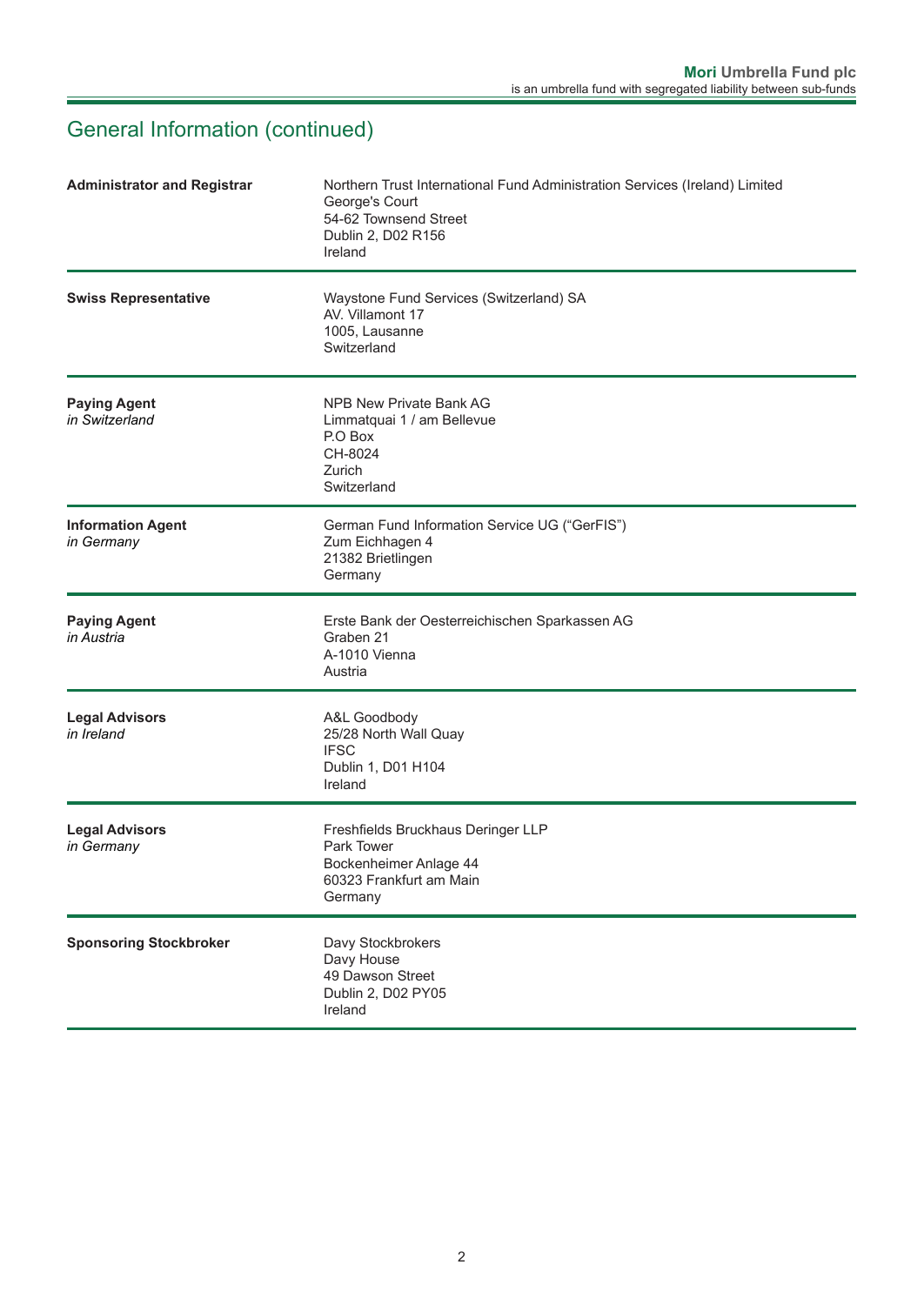### <span id="page-4-0"></span>Report of the Investment Manager

For the financial period ended 31 March 2022



#### **Mori Eastern European Fund**

Due to the tragic military assault by Russia into Ukraine that started on February 24, 2022, the Board of Mori Umbrella Fund Plc. decided to suspend the calculation of the net asset value (NAV) and dealing of the Mori Eastern European Fund temporarily as of February 28, 2022 in the best interests of the shareholders. Thus, the last official NAV that was published was for February 25, 2022. The net asset value of the Mori Eastern European Fund (the Sub-Fund) decreased by 27.2% in euro terms (EUR Share Class-M) for the period under review until February 25, 2022. The MSCI Emerging Europe 10/40 Index was down 31.6% for the same period.

Most stock markets around the world mainly consolidated during the last quarter of 2021 following strong performance in the earlier quarters of 2021. After some normalisation and easing of the Covid-19 pandemic restrictions during the summer months of 2021, some restrictions were once again introduced in autumn/winter of last year. However, the degree of these restrictions remained relatively light compared to what was imposed in the previous two winters due to high vaccination levels, particularly in the northern hemisphere.

Just when the world was getting hopeful that the Covid-19 situation may finally fade away at the start of 2022, a new shock came with the Russian invasion of Ukraine at the end of February. Whilst the political rhetoric had increased in the preceding months, the markets did not anticipate a full-fledged invasion of Ukraine would occur, instead believing that any potential military operation would be limited to the Donbass region in the eastern part of the country, where Russian separatists have been waging war since 2015.

With the start of the war, the price of oil, gas and precious metals spiked, whilst the Russian currency and stocks collapsed, which led the Moscow Stock Exchange to close for trading. Later, the London Stock Exchange announced that it had suspended trading of the Russian depository receipts. Severe economic sanctions were imposed on Russia, President Putin and his cabinet members, Duma representatives, the so-called oligarchs and several other notable individuals. Last, but not least, with the exception of a handful of banks, Russian banks were removed from the SWIFT system, significantly diminishing Russia's trading links with the rest of the world. Credit rating agencies slashed Russia's credit ratings, or stopped issuing Russia ratings altogether. The likes of MSCI and FTSE removed Russian securities from their indices. In short, the world had never seen this type of joint reaction, this quickly, against a single country. At the time we went to press, oil and gas were still flowing into the EU due to the high dependence of Europe on Russian gas in particular.

Since early 2021, the Sub-Fund Manager has run a meaningful underweight position of Russian securities. The positions were also consolidated and concentrated on a smaller number of high-quality Russian names that are dominant in their respective sectors or markets. These include gas names like Gazprom and Novatek, oil companies like Lukoil, Surgutneftegas and Tatneft, the world's largest nickel producer Norilsk, etc. The Sberbank position had already been significantly reduced last year. Nevertheless, the weight of Russian equities in the MSCI Emerging Europe 10/40 TR Index (well over 60% before the war began), combined with the impact of sanctions on Russian companies, had a significantly negative effect on the Sub-Fund despite its defensive underweight positioning.

Turkey posted a real GDP growth of 11% in 2021, which was the highest globally. However, its strong stock market performance in Turkish lira terms was overshadowed by the depreciation of the lira starting in December. The Sub-Fund's largest positions in Turkey were the debt-free gold producer Koza Altin, the country's largest oil refiner Tupras and the conglomerate Sabanci Holding, whose discount to the underlying net asset value deepened last year. The Sub-Fund divested its holding in Vakifbank.

In Poland, the Sub-Fund took some profits in PKO Bank. In view of the geopolitical situation, the Sub-Fund also reduced its holding in the Ukrainian chicken producer MHP.

Shortly before we went to print, the Moscow Stock Exchange (MOEX) resumed trading. However, non-resident investors (including the Sub-Fund) were still banned from trading on MOEX. President Putin signed a presidential decree ordering all Russia incorporated companies to cancel their depository receipt programs and convert all the GDRs/ADRs into local shares, which is expected to take place during the second quarter of 2022. As the situation is highly fluid, both the Board of the Sub-Fund and the Sub-Fund Manager follow the developments very closely. The Sub-Fund's Russian holdings are operating well, and perhaps the majority of them are doing better given the spike in oil, gas and commodity prices. However, as long as the trading ban for non-resident investors such as the Sub-Fund remains in place, Russian positions will have to be valued at zero even if daily NAV determination and dealing are allowed for the Sub-Fund. The intention is also to lift the temporary suspension of the Sub-Fund as soon as possible keeping in mind the best interest of the shareholders.

**Mori Capital Management Limited** May 2022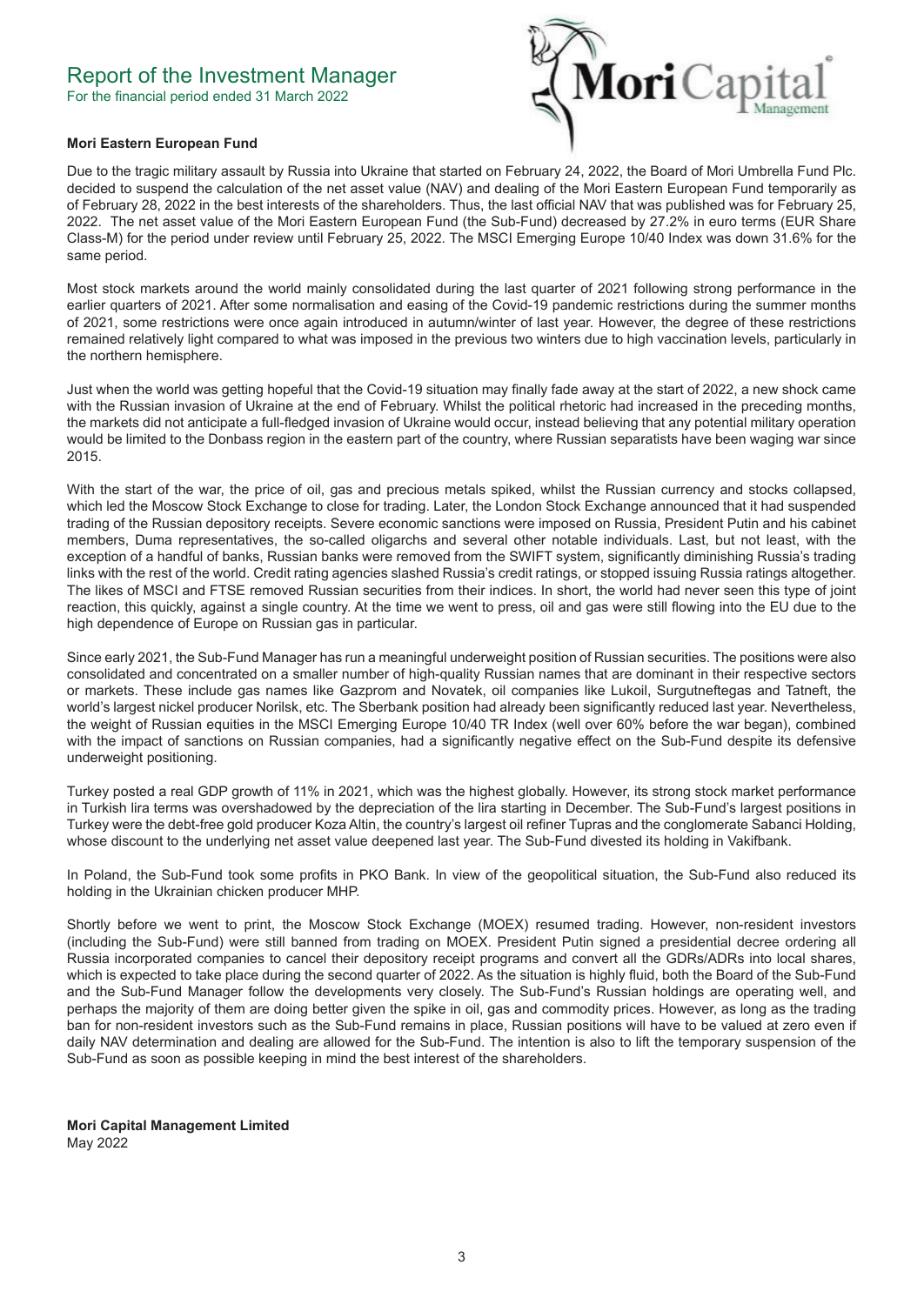## Report of the Investment Manager

For the financial period ended 31 March 2022



#### **Mori Ottoman Fund**

Due to the tragic military assault by Russia into Ukraine that started on February 24, 2022, the Board of Mori Umbrella Fund Plc. decided to suspend the calculation of the net asset value (NAV) and dealing of the Mori Ottoman Fund temporarily as of February 28, 2022 in the best interests of the shareholders. Thus, the last official NAV that was published was for February 25, 2022. The net asset value of the Mori Ottoman Fund (the Sub-Fund) decreased by 28.8% in euro terms (EUR Share Class-M) for the period under review until February 25, 2022. The MSCI Emerging Europe 10/40 Index was down 31.6% for the same period.

Most stock markets around the world mainly consolidated during the last quarter of 2021 following strong performance in the earlier quarters of 2021. After some normalisation and easing of the Covid-19 pandemic restrictions during the summer months of 2021, some restrictions were once again introduced in autumn/winter of last year. However, the degree of these restrictions remained relatively light compared to what was imposed in the previous two winters due to high vaccination levels, particularly in the northern hemisphere.

Just when the world was getting hopeful that the Covid-19 situation may finally fade away at the start of 2022, a new shock came with the Russian invasion of Ukraine at the end of February. Whilst the political rhetoric had increased in preceding months, the markets did not anticipate a full-fledged invasion of Ukraine would occur, instead believing that any potential military operation would be limited to the Donbass region in the eastern part of the country, where Russian separatists have been waging war since 2015.

With the start of the war, the price of oil, gas and precious metals spiked, whilst the Russian currency and stocks collapsed, which led the Moscow Stock Exchange to close for trading. Later, the London Stock Exchange announced that it has suspended trading of the Russian depository receipts. Severe economic sanctions were imposed on Russia, President Putin and his cabinet members, Duma representatives, the so-called oligarchs and several other notable individuals. Last, but not least, with the exception of a handful of banks, Russian banks were removed from the SWIFT system, significantly diminishing Russia's trading links with the rest of the world. Credit rating agencies slashed Russia's credit ratings, or stopped issuing Russia ratings altogether. The likes of MSCI and FTSE removed Russian securities from their indices. In short, the world had never seen this type of joint reaction, this quickly, against a single country. At the time we went to press, oil and gas were still flowing into the EU due to the high dependence of Europe on Russian gas in particular.

Since early 2021, the Sub-Fund Manager has run a meaningful underweight position of Russian securities. The positions were also consolidated and concentrated on a smaller number of high-quality Russian names that are dominant in their respective sectors or markets. These include gas names like Gazprom and Novatek, and oil companies like Lukoil and Surgutneftegas. The Sberbank position had already been significantly reduced last year. However, the weight of Russian equities in the MSCI Emerging Europe 10/40 TR Index (well over 60% before the war began), combined with the impact of sanctions on Russian companies, had a significantly negative effect on the Sub-Fund despite its defensive underweight positioning.

Turkey posted a real GDP growth of 11% in 2021, which was the highest globally. However, its strong stock market performance in Turkish lira terms was overshadowed by the depreciation of the lira starting in December. The Sub-Fund reduced its exposure to Turkish equities throughout the period under review by reducing Is Yatirim, Turk Telekom, Isbank, Karsan and Tupras. The Sub-Fund divested its holding in Vakifbank in favour of holding quality private banks such as Akbank and Garanti Bank. The Sub-Fund maintained its exposure to the debt-free gold miner Koza Altin in light of the strong gold price as well as an inflation hedge.

In Poland, the Sub-Fund sold its position in Ten Square Games as the company's exploration of strategic options did not generate any material outcome.

In view of the geopolitical situation, the Sub-Fund significantly reduced its holding in the Ukrainian chicken producer MHP.

In Romania, the Sub-Fund divested its holding in Fondul as the discount to its underlying net asset value narrowed in recent quarters. It also reduced its exposure to Evergent Investments (formerly known as SIF 2).

Shortly before we went to print, the Moscow Stock Exchange (MOEX) resumed trading. However, non-resident investors (including the Sub-Fund) were still banned from trading on MOEX. President Putin signed a presidential decree ordering all Russia incorporated companies to cancel their depository receipt programs and convert all the GDRs/ADRs into local shares, which is expected to take place during the second quarter of 2022. As the situation is highly fluid, both the Board of the Sub-Fund and the Sub-Fund Manager follow the developments very closely. The Sub-Fund's Russian holdings are operating well, and perhaps the majority of them are doing better given the spike in oil, gas and commodity prices. However, as long as the trading ban for non-resident investors such as the Sub-Fund remains in place, Russian positions will have to be valued at zero even if daily NAV determination and dealing are allowed for the Sub-Fund. The intention is also to lift the temporary suspension of the Sub-Fund as soon as possible keeping in mind the best interest of the shareholders.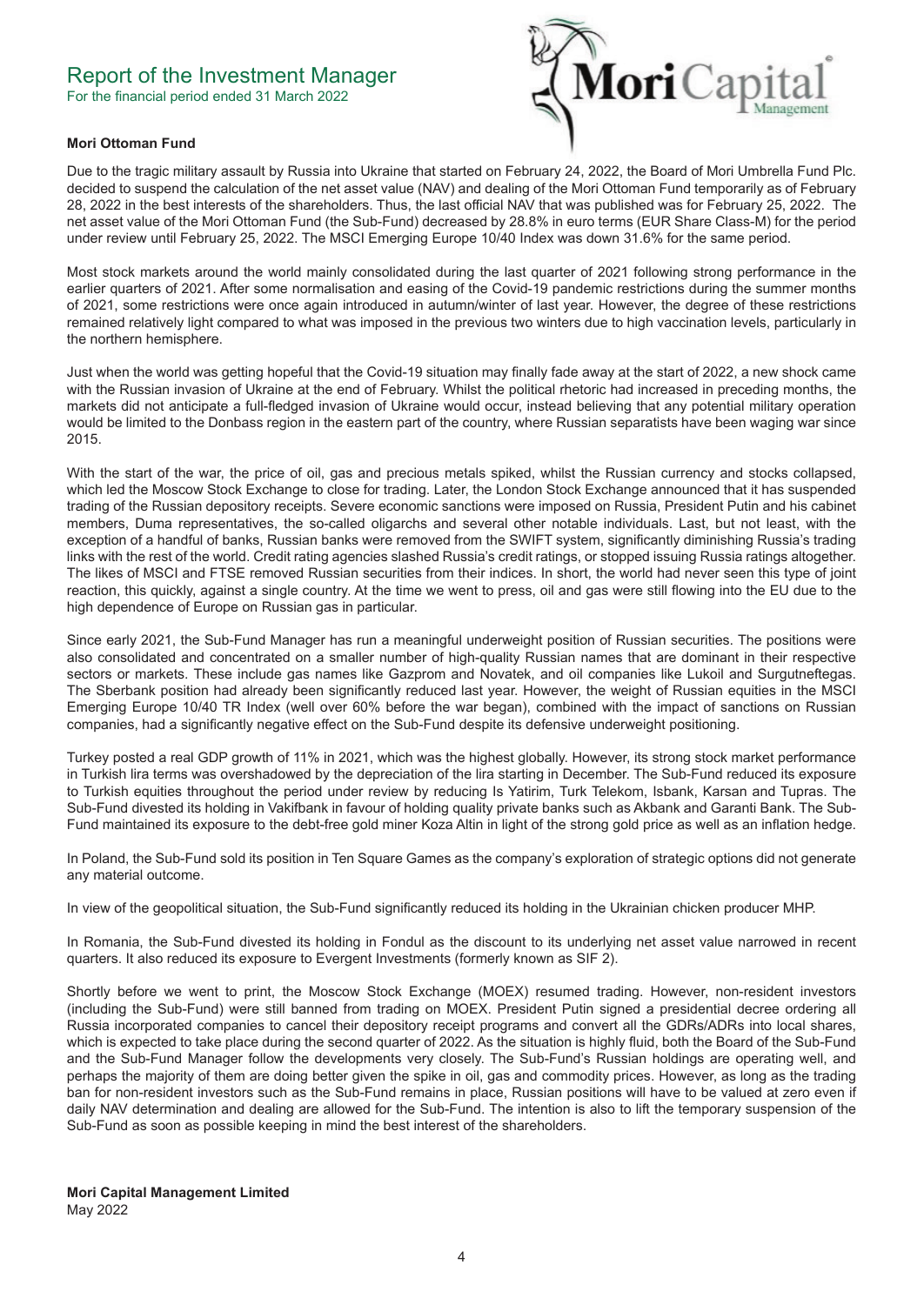### <span id="page-6-0"></span>Statement of Financial Position (Unaudited) As at 31 March 2022

|                                                                                       |             |            | Mori<br><b>Eastern</b> | Mori           |
|---------------------------------------------------------------------------------------|-------------|------------|------------------------|----------------|
|                                                                                       |             |            | European               | <b>Ottoman</b> |
|                                                                                       |             | Total      | <b>Fund</b>            | <b>Fund</b>    |
|                                                                                       | <b>Note</b> |            |                        |                |
| Cash and cash equivalents                                                             | 10          | 3,091,073  | 1,569,169              | 1,521,904      |
| Financial assets at fair value through profit or loss                                 | 9           | 33,849,003 | 24,321,241             | 9,527,762      |
| Amounts receivable on sale of investments                                             |             | 24,330     |                        | 24,330         |
| Margin cash                                                                           | 10          | 282,078    | 180,287                | 101,791        |
| Cash collateral receivable                                                            | 10          | 1,123,444  | 521,278                | 602,166        |
| Trade and other receivable                                                            |             | 266,362    | 238,774                | 27,588         |
| <b>Total assets</b>                                                                   |             | 38,636,290 | 26,830,749             | 11,805,541     |
| Financial liabilities at fair value through profit or loss                            | 9           | 129,352    | 79,161                 | 50,191         |
| Investment Management fees payable                                                    |             | 230,758    | 166,827                | 63,931         |
| Performance fees payable                                                              |             | 57,524     | 53,737                 | 3,787          |
| Management fees payable                                                               |             | 8,929      | 6,349                  | 2,580          |
| Depositary fees payable                                                               | 3           | 22,114     | 15,477                 | 6,637          |
| Administration fees payable                                                           | 3           | 41,239     | 30,816                 | 10,423         |
| Marketing fees payable                                                                |             | 112,177    | 76,465                 | 35,712         |
| Trade and other payable                                                               |             | 107,383    | 67,525                 | 39,858         |
| Total liabilities (excluding net assets attributable to holders of redeemable shares) |             | 709,476    | 496,357                | 213,119        |
| Net assets attributable to holders of redeemable shares*                              |             | 37,926,814 | 26,334,392             | 11,592,422     |

\*Indicative NAV used for 31 March 2022 as the Sub-Funds were in suspension.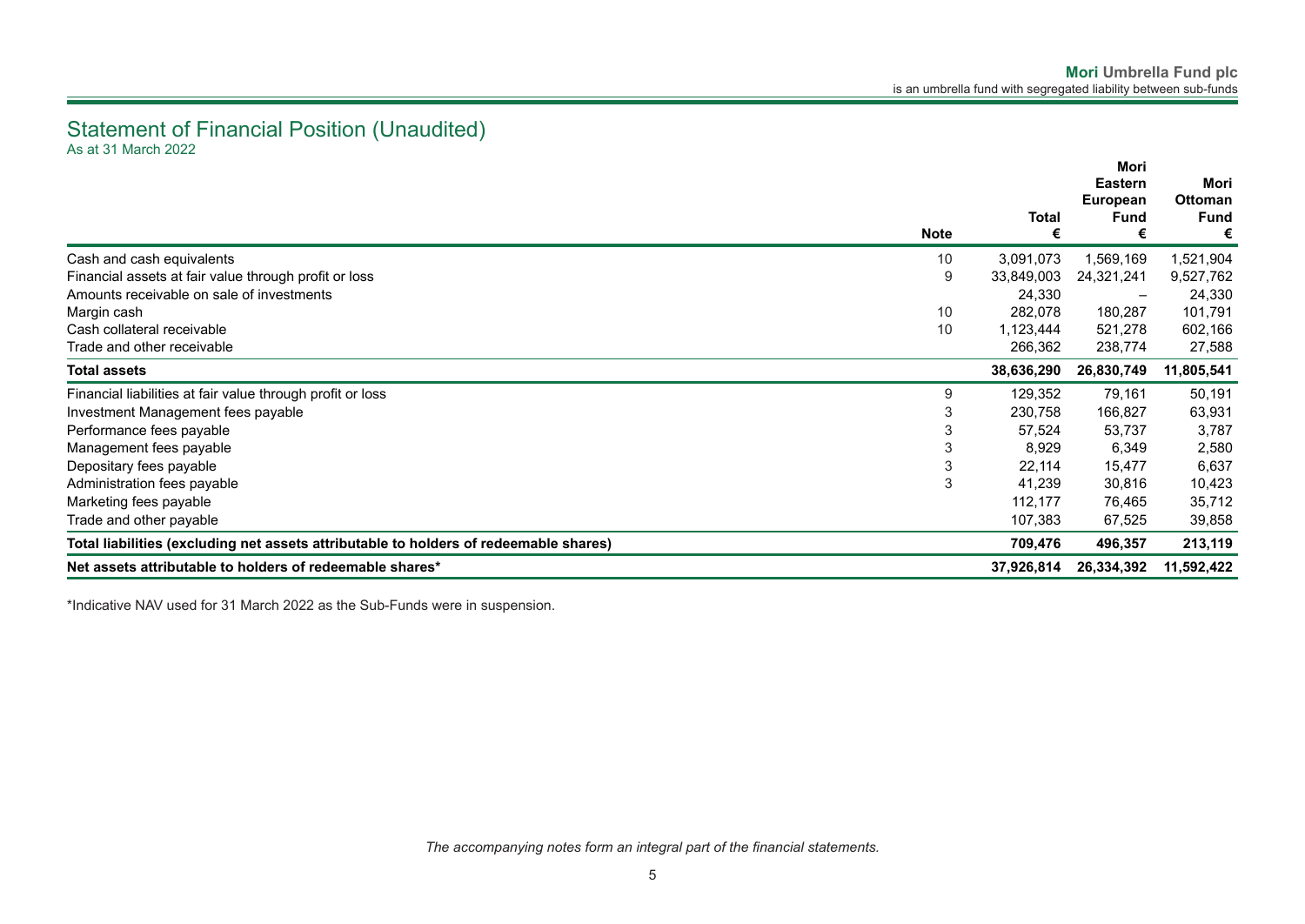### Statement of Financial Position (Unaudited) (continued) As at 31 March 2022

|                                       | Mori                         |                          |
|---------------------------------------|------------------------------|--------------------------|
|                                       | <b>Eastern</b>               | Mori                     |
|                                       | European                     | Ottoman                  |
|                                       | <b>Fund</b>                  | <b>Fund</b>              |
| Redeemable shares in issue:           |                              |                          |
| -Class A EUR                          | 94,821                       | 83,027                   |
| -Class AA GBP                         | 584                          | 239                      |
| -Class B EUR                          | 79,370                       | $\overline{\phantom{0}}$ |
| -Class C EUR                          | $\overline{\phantom{m}}$     | 10,012                   |
| -Class C GBP                          | 591                          | 847                      |
| -Class C USD                          | $\overline{\phantom{a}}$     | 924,509                  |
| -Class M EUR                          | 9,020                        | $\overline{\phantom{a}}$ |
| -Class M USD                          | $\qquad \qquad \blacksquare$ | 8,560                    |
| Net asset value per redeemable share: |                              |                          |
| -Class A EUR                          | €231.3160                    | €72.1066                 |
| -Class AA GBP                         | £4.5825                      | £4.9940                  |
| -Class B EUR                          | €48.3275                     |                          |
| -Class C EUR                          | $\qquad \qquad \blacksquare$ | €6.2585                  |
| -Class C GBP                          | £5.3624                      | £5.9702                  |
| -Class C USD                          | -                            | US\$6.2545               |
| -Class M EUR                          | €61.8682                     | $\overline{\phantom{0}}$ |
| -Class M USD                          |                              | $-$ US\$44.0206          |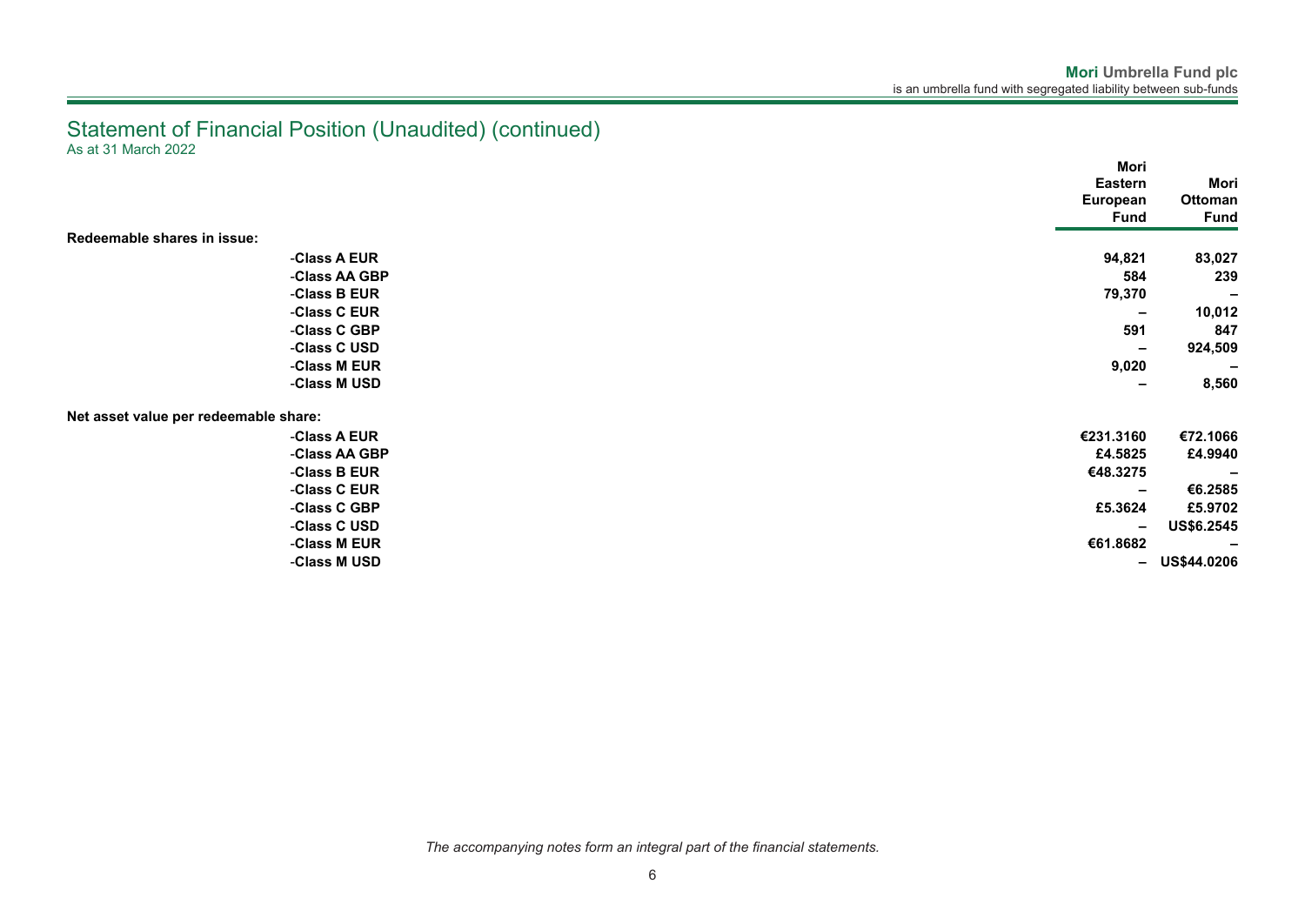### <span id="page-8-0"></span>Comparative Statement of Financial Position (Audited) As at 30 September 2021

|                                                                                       |             |            | Mori<br><b>Eastern</b>   | Mori                          |
|---------------------------------------------------------------------------------------|-------------|------------|--------------------------|-------------------------------|
|                                                                                       | Total       |            | <b>European</b><br>Fund  | <b>Ottoman</b><br><b>Fund</b> |
|                                                                                       | <b>Note</b> | €          |                          | €                             |
| Cash and cash equivalents                                                             | 10          | 2,366,511  | 437,206                  | 1,929,305                     |
| Financial assets at fair value through profit or loss                                 | 9           | 93,355,860 | 63,897,146               | 29,458,714                    |
| Amounts receivable for subscriptions                                                  |             | 1,429      |                          | 1,429                         |
| Margin cash                                                                           | 10          | 594,204    | 375,513                  | 218,691                       |
| Cash collateral receivable                                                            | 10          | 1,078,562  | 500,453                  | 578,109                       |
| Trade and other receivable                                                            |             | 366,254    | 350,539                  | 15,715                        |
| <b>Total assets</b>                                                                   |             | 97,762,820 | 65,560,857               | 32,201,963                    |
| Financial liabilities at fair value through profit or loss                            | 9           | 195,467    | 127,054                  | 68,413                        |
| Bank overdraft                                                                        | 10          | 81,243     | 81,243                   |                               |
| Amounts payable on redemptions                                                        |             | 1,143,672  | 143,672                  | 1,000,000                     |
| Investment Management fees payable                                                    | 3           | 321,084    | 219,839                  | 101,245                       |
| Performance fees payable                                                              | 3           | 41,729     | $\overline{\phantom{m}}$ | 41,729                        |
| Depositary fees payable                                                               | 3           | 12,115     | 7,991                    | 4,124                         |
| Administration fees payable                                                           | 3           | 34,176     | 24,556                   | 9,620                         |
| Marketing fees payable                                                                |             | 72,248     | 48,329                   | 23,919                        |
| Trade and other payable                                                               |             | 124,507    | 82,357                   | 42,150                        |
| Total liabilities (excluding net assets attributable to holders of redeemable shares) |             | 2,026,241  | 735,041                  | 1,291,200                     |
| Net assets attributable to holders of redeemable shares                               |             | 95,736,579 | 64,825,816               | 30,910,763                    |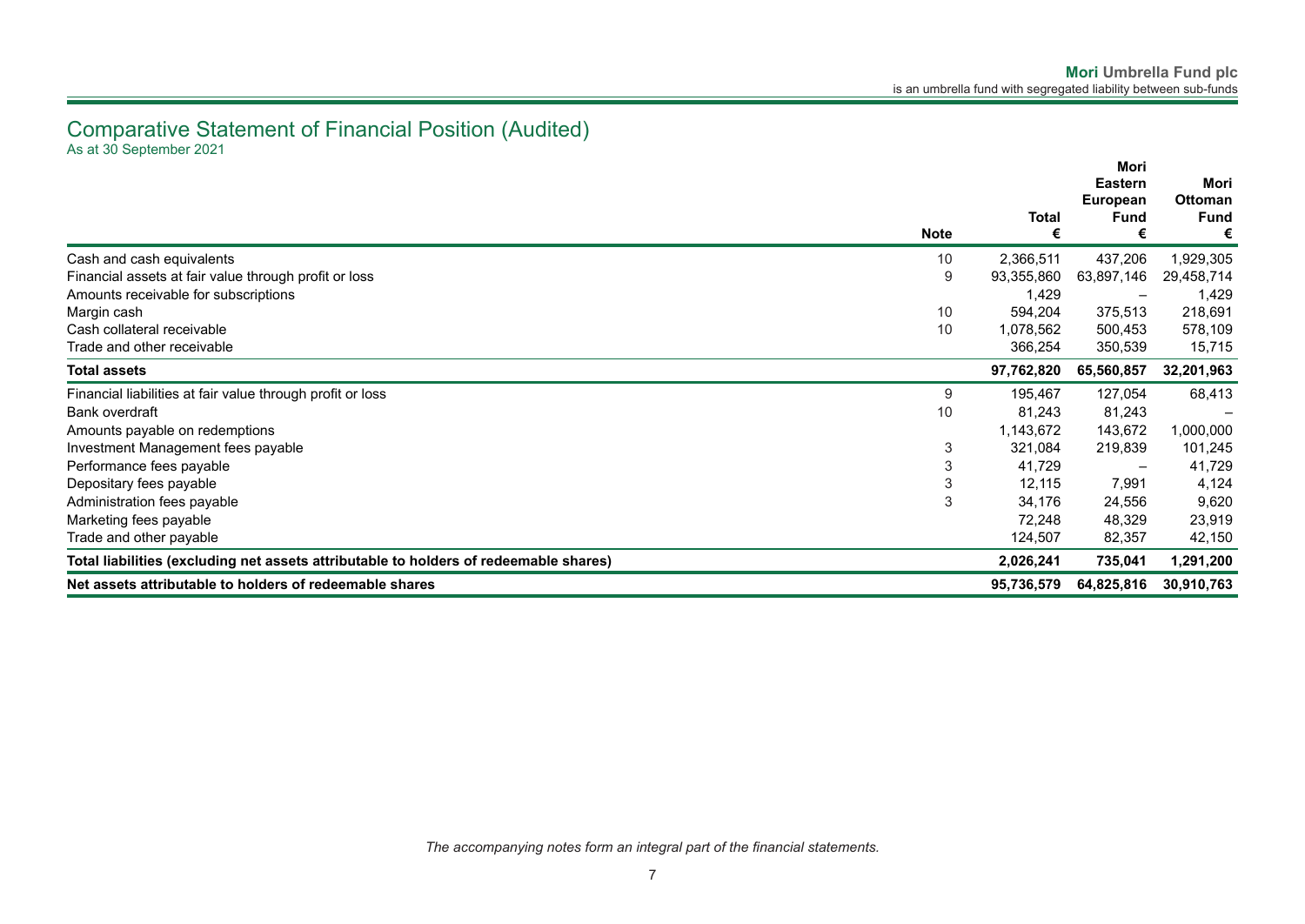### Comparative Statement of Financial Position (Audited) (continued) As at 30 September 2021

|                                       | Mori                     |                          |
|---------------------------------------|--------------------------|--------------------------|
|                                       | <b>Eastern</b>           | Mori                     |
|                                       | European                 | Ottoman                  |
|                                       | Fund                     | <b>Fund</b>              |
| Redeemable shares in issue:           |                          |                          |
| -Class A EUR                          | 99,781                   | 114,097                  |
| -Class AA GBP                         | 584                      | 239                      |
| -Class B EUR                          | 81,083                   | $\overline{\phantom{a}}$ |
| -Class C EUR                          | $\overline{\phantom{a}}$ | 9,964                    |
| -Class C GBP                          | 591                      | 810                      |
| -Class C USD                          | $\overline{\phantom{m}}$ | 924,509                  |
| -Class M EUR                          | 8,983                    |                          |
| -Class M USD                          | $\overline{\phantom{a}}$ | 8,799                    |
| Net asset value per redeemable share: |                          |                          |
| -Class A EUR                          | €543.0478                | €161.1775                |
| -Class AA GBP                         | £10.8928                 | £11.3026                 |
| -Class B EUR                          | €114.9613                |                          |
| -Class C EUR                          | $\overline{\phantom{m}}$ | €13.9572                 |
| -Class C GBP                          | £12.7784                 | £13.4713                 |
| -Class C USD                          | $\overline{\phantom{0}}$ | <b>US\$14.5287</b>       |
| -Class M EUR                          | €144.9503                |                          |
| -Class M USD                          |                          | $-$ US\$102.2561         |

*The accompanying notes form an integral part of the financial statements.*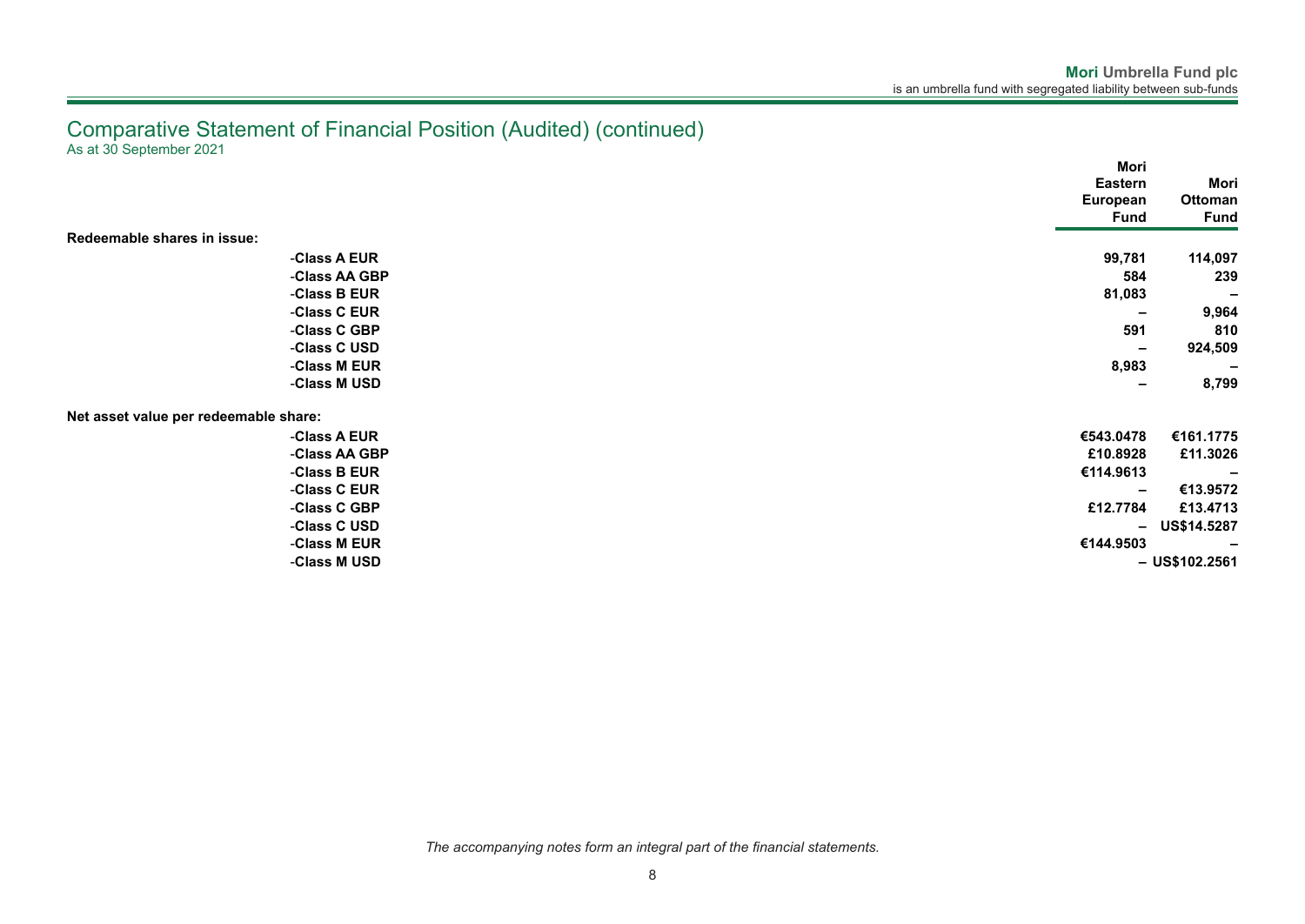## <span id="page-10-0"></span>Statement of Comprehensive Income

For the financial period ended 31 March 2022

|                                                                                                        | <b>Note</b> | <b>Total</b><br>€ | Mori<br><b>Eastern</b><br><b>European</b><br><b>Fund</b><br>€ | Mori<br><b>Ottoman</b><br><b>Fund</b><br>€ |
|--------------------------------------------------------------------------------------------------------|-------------|-------------------|---------------------------------------------------------------|--------------------------------------------|
| <b>Income</b>                                                                                          |             |                   |                                                               |                                            |
| Investment income                                                                                      |             | 1,296,846         | 954,853                                                       | 341,993                                    |
| Deposit interest                                                                                       |             | 30,398            | 19,129                                                        | 11,269                                     |
| Net loss on financial assets and liabilities at fair value through profit or loss and foreign currency |             | (50, 264, 109)    | (35, 733, 993)                                                | (14, 530, 116)                             |
| <b>Total investment expense</b>                                                                        |             |                   | (48,936,865) (34,760,011) (14,176,854)                        |                                            |
| <b>Expenses</b>                                                                                        |             |                   |                                                               |                                            |
| Investment Management fees                                                                             | 3           | (644, 962)        | (459, 229)                                                    | (185, 733)                                 |
| Performance fees                                                                                       | 3           | (57, 418)         | (53, 737)                                                     | (3,681)                                    |
| Management fees                                                                                        | 3           | (8,929)           | (6, 349)                                                      | (2,580)                                    |
| Depositary fees                                                                                        | $\sqrt{3}$  | (51, 120)         | (36, 798)                                                     | (14, 322)                                  |
| Administration fees                                                                                    | 3           | (199, 452)        | (138, 633)                                                    | (60, 819)                                  |
| Directors' fees                                                                                        | 3           | (52, 282)         | (35, 783)                                                     | (16, 499)                                  |
| <b>Auditor fees</b>                                                                                    |             | (14, 455)         | (10,005)                                                      | (4, 450)                                   |
| Legal fees                                                                                             |             | (38, 176)         | (26, 298)                                                     | (11, 878)                                  |
| Marketing fees                                                                                         |             | (39, 929)         | (28, 135)                                                     | (11, 794)                                  |
| <b>Transaction costs</b>                                                                               | $\sqrt{3}$  | (4, 449)          | (1,978)                                                       | (2,471)                                    |
| General expenses                                                                                       |             | (200, 854)        | (142,996)                                                     | (57, 858)                                  |
| <b>Total operating expenses</b>                                                                        |             | (1,312,026)       | (939, 941)                                                    | (372, 085)                                 |
| <b>Operating expense</b>                                                                               |             |                   | $(50, 248, 891)$ $(35, 699, 952)$ $(14, 548, 939)$            |                                            |
| <b>Finance costs</b>                                                                                   |             |                   |                                                               |                                            |
| Interest expense                                                                                       |             | (6,806)           | (4, 522)                                                      | (2, 284)                                   |
| Net expense from operations after finance costs                                                        |             |                   | $(50, 255, 697)$ $(35, 704, 474)$                             | (14, 551, 223)                             |
| Withholding tax                                                                                        | 13          | (139,009)         | (97, 825)                                                     | (41, 184)                                  |
| Decrease in net assets attributable to holders of redeemable shares from operations                    |             |                   | $(50, 394, 706)$ $(35, 802, 299)$ $(14, 592, 407)$            |                                            |

There were no recognised gains or losses in the financial period other than those dealt with in the Statement of Comprehensive Income.

*The accompanying notes form an integral part of the financial statements.*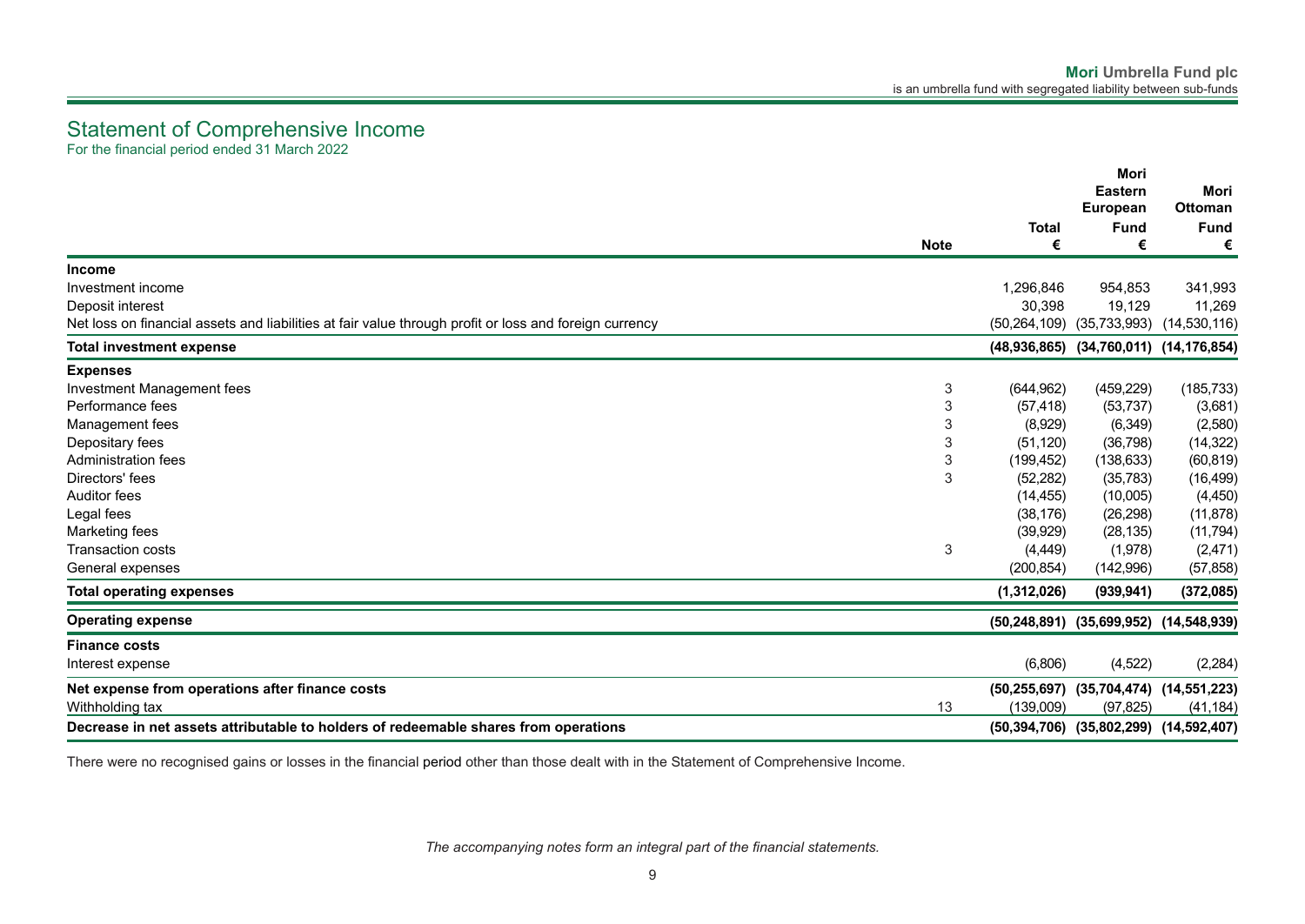### <span id="page-11-0"></span>Comparative Statement of Comprehensive Income For the financial period ended 31 March 2021

|                                                                                                        |                           | <b>Total</b><br><b>Note</b><br>€ | Mori<br><b>Eastern</b><br>European | Mori<br>Ottoman  |
|--------------------------------------------------------------------------------------------------------|---------------------------|----------------------------------|------------------------------------|------------------|
|                                                                                                        |                           |                                  | <b>Fund</b><br>€                   | <b>Fund</b><br>€ |
|                                                                                                        |                           |                                  |                                    |                  |
| <b>Income</b><br>Investment income                                                                     |                           | 1,105,733                        | 734,704                            | 371,029          |
| Deposit interest                                                                                       |                           | 90,207                           | 36,454                             | 53,753           |
| Net gain on financial assets and liabilities at fair value through profit or loss and foreign currency |                           | 13,184,142                       | 9,358,150                          | 3,825,992        |
| <b>Total investment income</b>                                                                         |                           | 14,380,082                       | 10,129,308                         | 4,250,774        |
| <b>Expenses</b>                                                                                        |                           |                                  |                                    |                  |
| Investment Management fees                                                                             | 3                         | (720, 622)                       | (491, 326)                         | (229, 296)       |
| Performance fees                                                                                       | 3                         | (76)                             |                                    | (76)             |
| Depositary fees                                                                                        | 3                         | (52, 438)                        | (35,748)                           | (16, 690)        |
| Administration fees                                                                                    | $\ensuremath{\mathsf{3}}$ | (222, 896)                       | (148,660)                          | (74, 236)        |
| Directors' fees                                                                                        | 3                         | (52, 626)                        | (35, 413)                          | (17, 213)        |
| Auditor fees                                                                                           |                           | (14, 154)                        | (9,548)                            | (4,606)          |
| Legal fees                                                                                             |                           | (30, 338)                        | (20, 681)                          | (9,657)          |
| Marketing fees                                                                                         |                           | (59, 772)                        | (40, 926)                          | (18, 846)        |
| <b>Transaction costs</b>                                                                               | 3                         | (6,020)                          | (3,086)                            | (2,934)          |
| General expenses                                                                                       |                           | (219, 561)                       | (155, 381)                         | (64, 180)        |
| <b>Total operating expenses</b>                                                                        |                           | (1,378,503)                      | (940, 769)                         | (437, 734)       |
| <b>Operating income</b>                                                                                |                           | 13,001,579                       | 9,188,539                          | 3,813,040        |
| <b>Finance costs</b>                                                                                   |                           |                                  |                                    |                  |
| Interest expense                                                                                       |                           | (4, 314)                         | (1,305)                            | (3,009)          |
| Net income from operations after finance costs                                                         |                           | 12,997,265                       | 9,187,234                          | 3,810,031        |
| Withholding tax                                                                                        | 13                        | (115, 382)                       | (72, 314)                          | (43,068)         |
| Increase in net assets attributable to holders of redeemable shares from operations                    |                           | 12,881,883                       | 9,114,920                          | 3,766,963        |

There were no recognised gains or losses in the financial period other than those dealt with in the Statement of Comprehensive Income.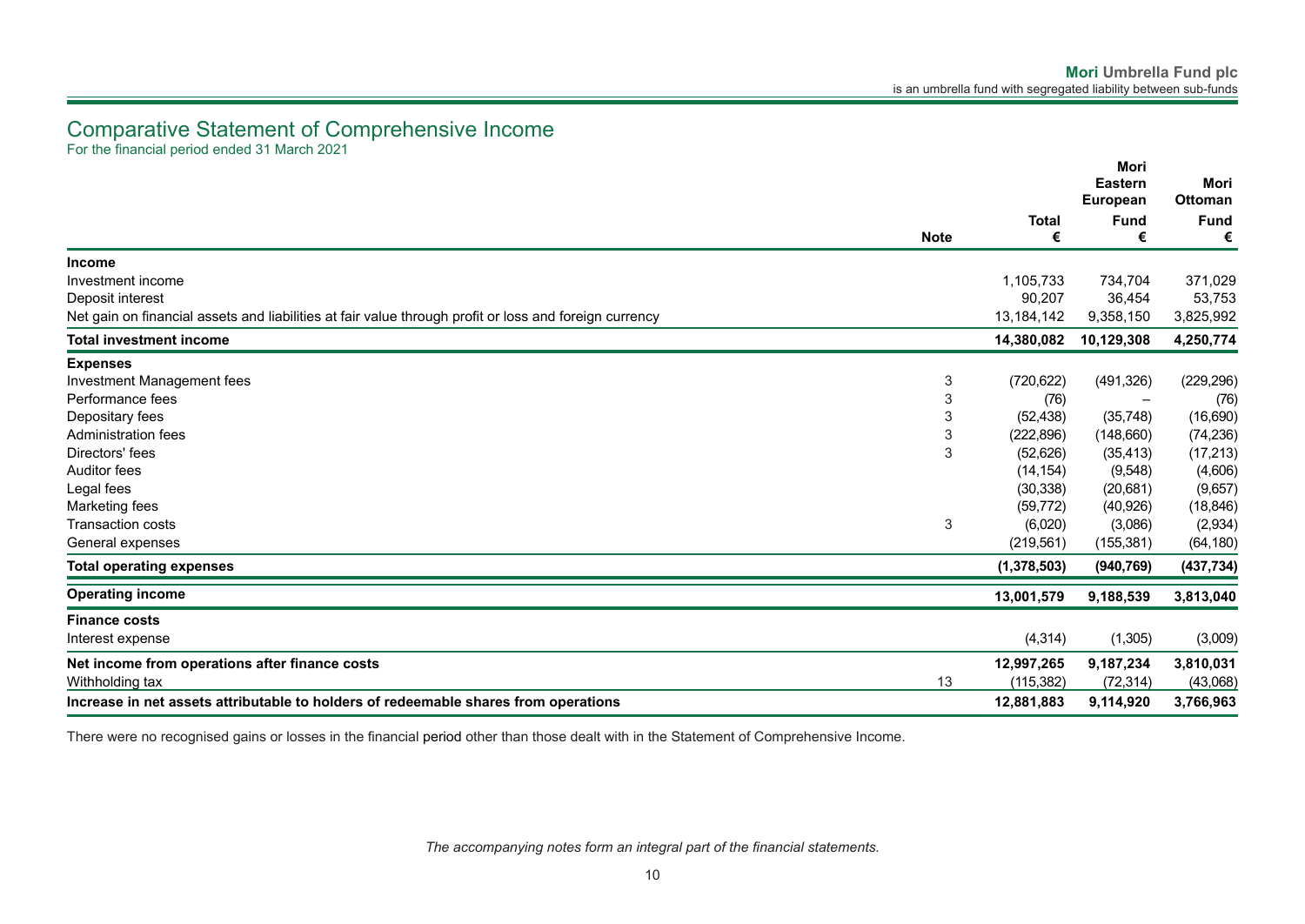### <span id="page-12-0"></span>Statement of Changes in Net Assets Attributable to the Holders of Redeemable Shares For the financial period ended 31 March 2022

|                                                                                                  | Total       | Mori<br><b>Eastern</b><br>European<br>Fund<br>€ | Mori<br><b>Ottoman</b><br>Fund<br>€ |
|--------------------------------------------------------------------------------------------------|-------------|-------------------------------------------------|-------------------------------------|
| Net assets attributable to holders of redeemable shares at the beginning of the financial period |             | 95,736,579 64,825,816                           | 30,910,763                          |
| Decrease in net assets attributable to holders of redeemable shares from operations              |             | (50,394,706) (35,802,299) (14,592,407)          |                                     |
| Issue of redeemable shares during the financial period                                           | 163.105     | 152.939                                         | 10.166                              |
| Redemption of redeemable shares during the financial period                                      | (7,578,164) | (2,842,064)                                     | (4,736,100)                         |
| Net assets attributable to holders of redeemable shares at the end of the financial period*      | 37.926.814  | 26,334,392                                      | 11,592,422                          |

\*Indicative NAV used for 31 March 2022 as the Sub-Funds were in suspension.

*The accompanying notes form an integral part of the financial statements.*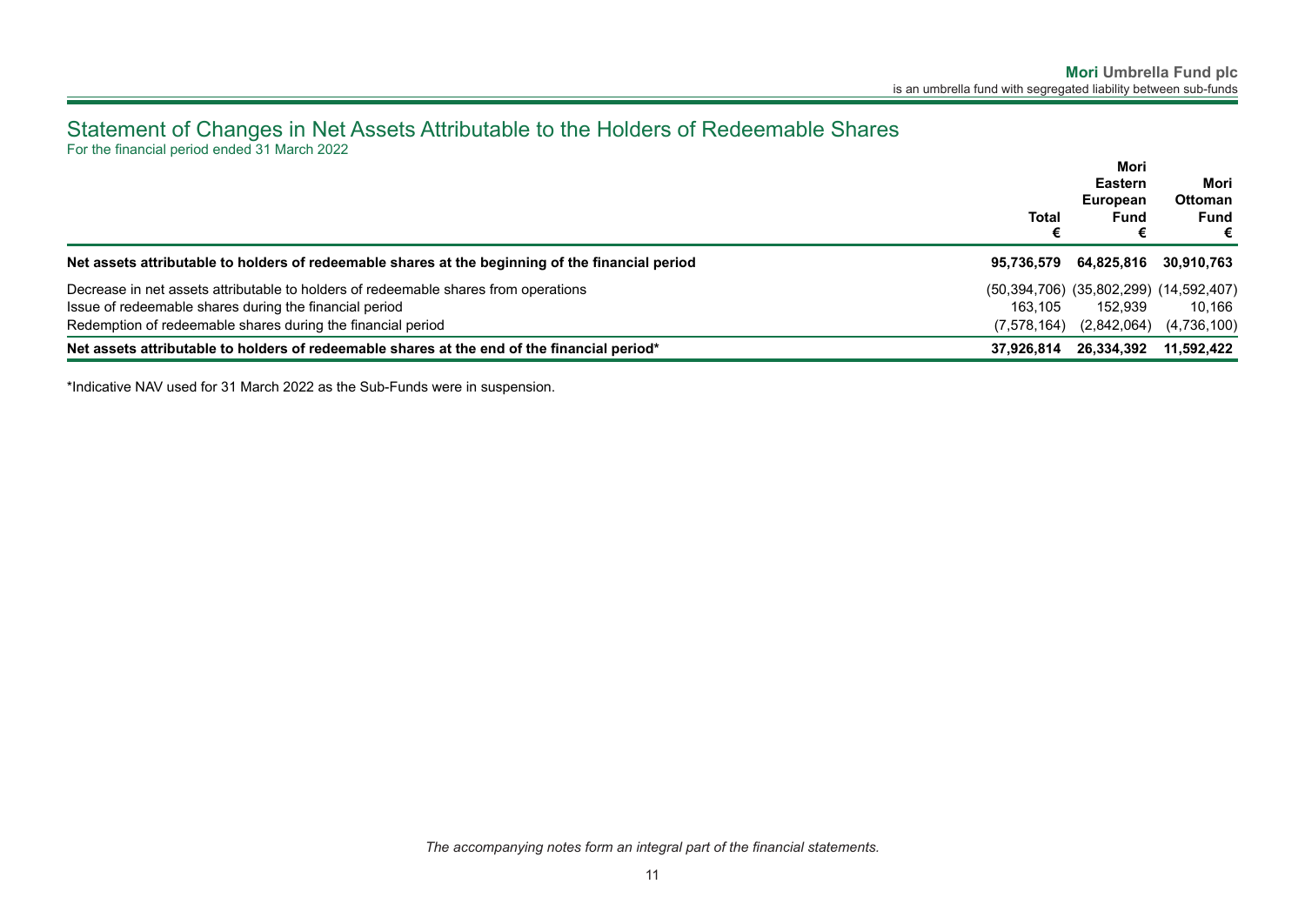### <span id="page-13-0"></span>Comparative Statement of Changes in Net Assets Attributable to the Holders of Redeemable Shares For the financial period ended 31 March 2021

|                                                                                                  | <b>Total</b> | Mori<br><b>Eastern</b><br>European<br>Fund | Mori<br><b>Ottoman</b><br><b>Fund</b><br>€ |
|--------------------------------------------------------------------------------------------------|--------------|--------------------------------------------|--------------------------------------------|
| Net assets attributable to holders of redeemable shares at the beginning of the financial period | 81.345.445   | 54,647,526                                 | 26,697,919                                 |
| Increase in net assets attributable to holders of redeemable shares from operations              | 12.881.883   | 9,114,920                                  | 3,766,963                                  |
| Issue of redeemable shares during the financial period                                           | 504.548      | 404.665                                    | 99,883                                     |
| Redemption of redeemable shares during the financial period                                      | (5,403,865)  | (3,689,144)                                | (1,714,721)                                |
| Net assets attributable to holders of redeemable shares at the end of the financial period       | 89.328.011   | 60,477,967                                 | 28,850,044                                 |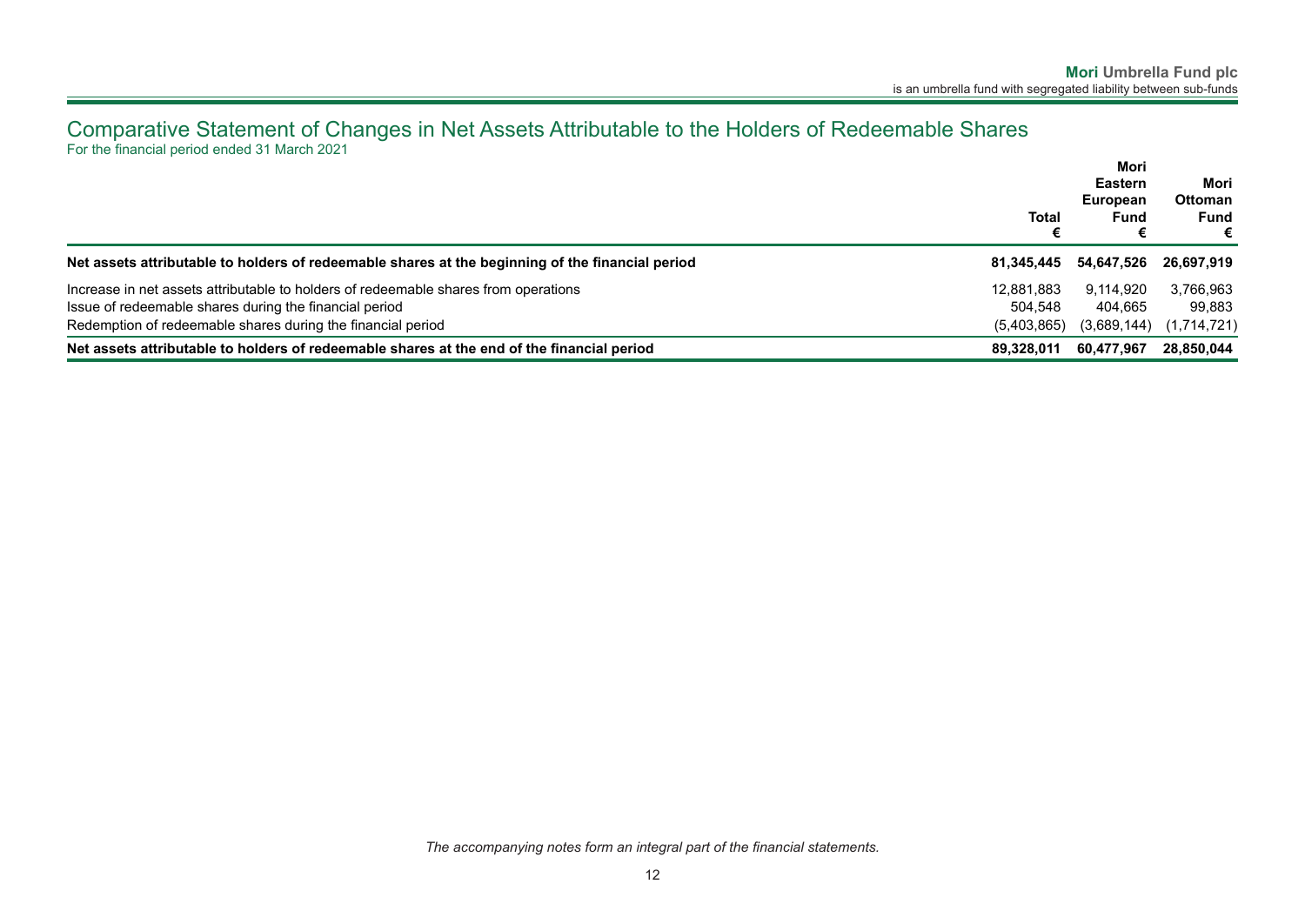### <span id="page-14-0"></span>Statement of Cash Flows For the financial period ended 31 March 2022

|                                                                                                                                                                                                                                                                                                                                                                                                                                                                                                                                   | <b>Note</b> | <b>Total</b><br>€                                                                                                         | <b>Mori</b><br><b>Eastern</b><br><b>European</b><br><b>Fund</b><br>€                                                     | Mori<br>Ottoman<br><b>Fund</b><br>€                                                                                     |
|-----------------------------------------------------------------------------------------------------------------------------------------------------------------------------------------------------------------------------------------------------------------------------------------------------------------------------------------------------------------------------------------------------------------------------------------------------------------------------------------------------------------------------------|-------------|---------------------------------------------------------------------------------------------------------------------------|--------------------------------------------------------------------------------------------------------------------------|-------------------------------------------------------------------------------------------------------------------------|
| <b>Cash Flows from Operating Activities</b>                                                                                                                                                                                                                                                                                                                                                                                                                                                                                       |             |                                                                                                                           |                                                                                                                          |                                                                                                                         |
| Decrease in net assets attributable to holders of redeemable shares from operations                                                                                                                                                                                                                                                                                                                                                                                                                                               |             |                                                                                                                           | (50,394,706) (35,802,299) (14,592,407)                                                                                   |                                                                                                                         |
| Adjustments to reconcile decrease in net assets attributable to holders of<br>redeemable shares from operations to net cash provided by operating activities:                                                                                                                                                                                                                                                                                                                                                                     |             |                                                                                                                           |                                                                                                                          |                                                                                                                         |
| Purchase of investments<br>Proceeds from sale of investments<br>Net loss on financial assets and liabilities at fair value through profit or loss<br>Net decrease in margin cash, cash collateral and other receivables<br>Decrease in investment management fees payable<br>Increase/(decrease) in performance fees payable<br>Increase in management fees payable<br>Increase in depositary fees payable<br>Increase in administration fees payable<br>Increase in marketing fees payable<br>Decrease in other expenses payable |             | (319, 880)<br>9,197,313<br>50,538,979<br>367.136<br>(90, 326)<br>15,795<br>8,929<br>9,999<br>7,063<br>39,929<br>(17, 124) | (182, 790)<br>3,940,868<br>35,769,934<br>286,166<br>(53,012)<br>53,737<br>6,349<br>7,486<br>6,260<br>28,136<br>(14, 832) | (137,090)<br>5,256,445<br>14,769,045<br>80,970<br>(37, 314)<br>(37, 942)<br>2,580<br>2,513<br>803<br>11,793<br>(2, 292) |
| Exchange gain on cash and cash equivalents<br><b>Net Cash provided by Operating Activities</b>                                                                                                                                                                                                                                                                                                                                                                                                                                    |             | (1,324,651)<br>8,038,456                                                                                                  | (714, 117)<br>3,331,886                                                                                                  | (610, 534)<br>4,706,570                                                                                                 |
| <b>Cash Flows from Financing Activities</b><br>Issue of redeemable shares<br>Redemption of redeemable shares<br>Net Cash used in Financing Activities                                                                                                                                                                                                                                                                                                                                                                             |             | 164,534<br>(8,721,836)<br>(8, 557, 302)                                                                                   | 152,939<br>(2,985,736)<br>(2,832,797)                                                                                    | 11,595<br>(5,736,100)<br>(5,724,505)                                                                                    |
| Net (decrease)/increase in Cash and Cash Equivalents<br>Cash and cash equivalents at the beginning of the financial period*                                                                                                                                                                                                                                                                                                                                                                                                       | 10          | (518, 846)<br>2,285,268                                                                                                   | 499,089<br>355,963                                                                                                       | (1,017,935)<br>1,929,305                                                                                                |
| Exchange gain on cash and cash equivalents<br>Net cash and cash equivalents at the end of the financial period                                                                                                                                                                                                                                                                                                                                                                                                                    | 10          | 1,324,651<br>3,091,073                                                                                                    | 714,117<br>1,569,169                                                                                                     | 610,534<br>1,521,904                                                                                                    |

*The accompanying notes form an integral part of the financial statements.*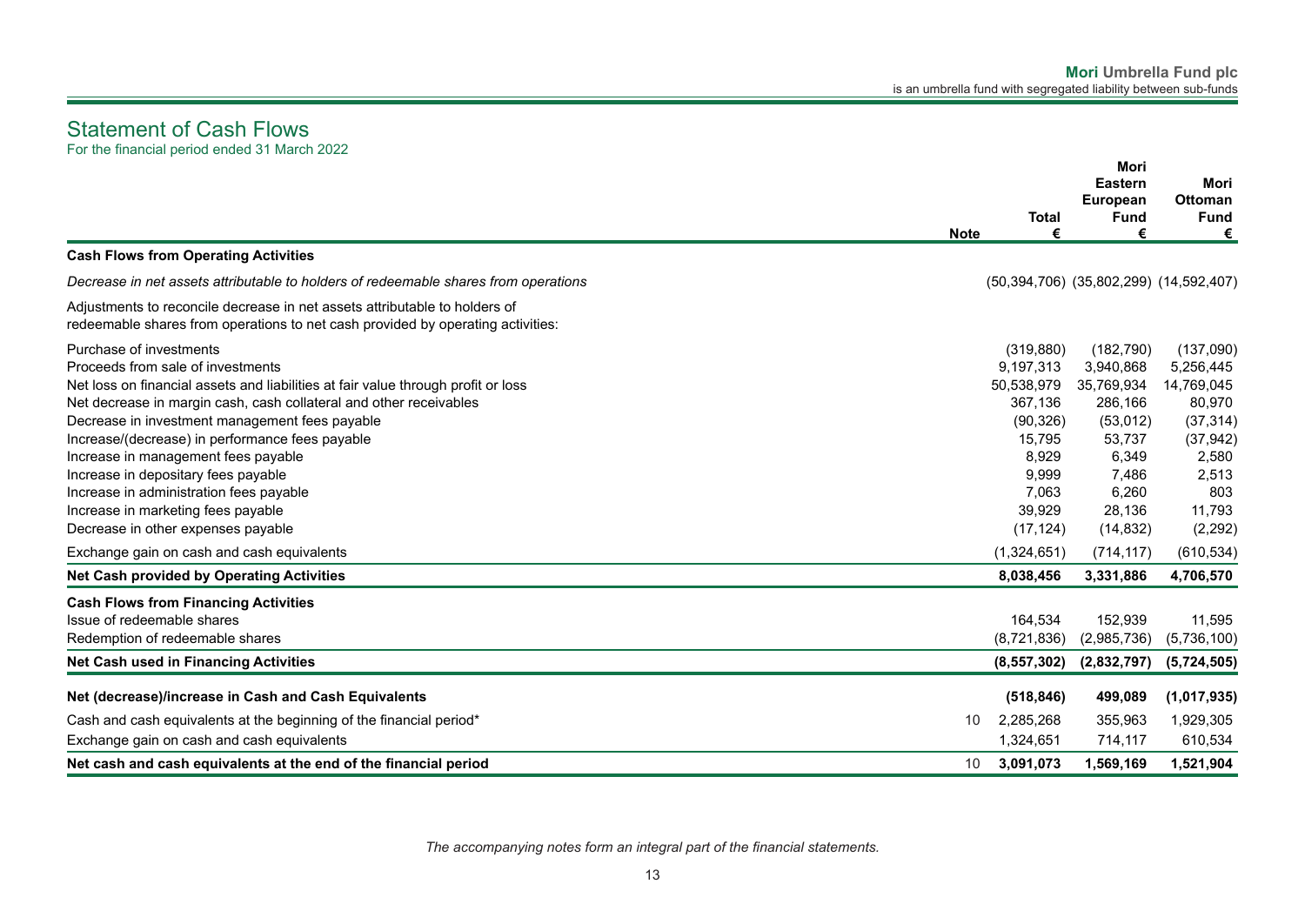### Statement of Cash Flows (continued) For the financial period ended 31 March 2022

|                                  | <b>Total</b><br><b>Note</b> | Mori<br><b>Eastern</b><br>European<br>Fund | Mori<br>Ottoman<br><b>Fund</b><br>€ |
|----------------------------------|-----------------------------|--------------------------------------------|-------------------------------------|
| <b>Supplementary information</b> |                             |                                            |                                     |
| -Dividends received              | 1,296,846                   | 954,853                                    | 341,993                             |
| -Taxes paid                      | (139,009)                   | (97, 825)                                  | (41, 184)                           |
| -Interest received               | 30,398                      | 19,129                                     | 11,269                              |
| -Interest paid                   | (6,806)                     | (4, 522)                                   | (2, 284)                            |

*The accompanying notes form an integral part of the financial statements.*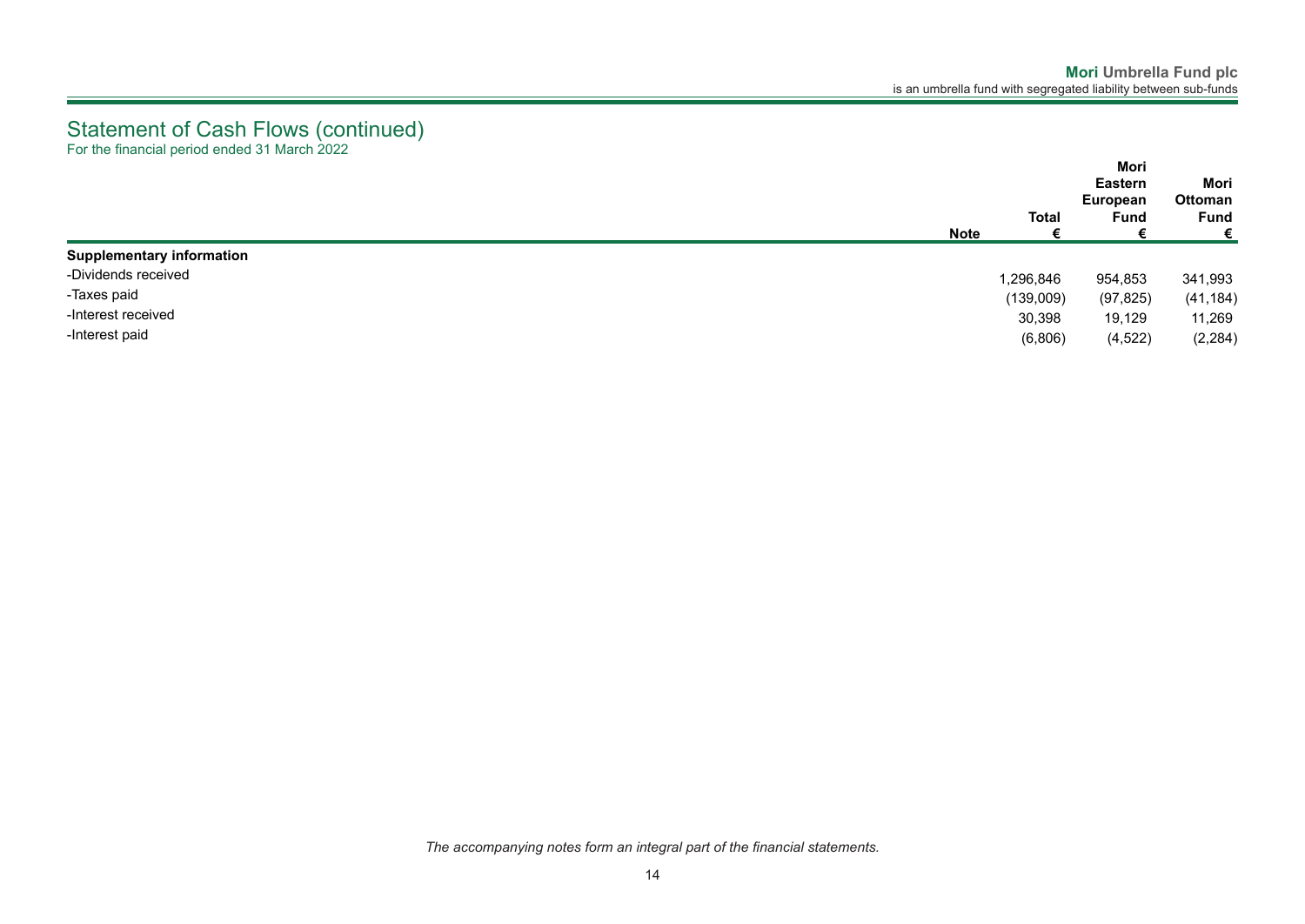<span id="page-16-0"></span>Comparative Statement of Cash Flows For the financial period ended 31 March 2021

**Note 1.1Total € 1.2Mori Eastern European Fund € 1.3Mori Ottoman Fund € Cash Flows from Operating Activities** *Increase in net assets attributable to holders of redeemable shares from operations* 12,881,883 9,114,920 3,766,963 Adjustments to reconcile increase in net assets attributable to holders of redeemable shares from operations to net cash provided by operating activities: Purchase of investments (7,167,541) (3,399,343) (3,768,198) Proceeds from sale of investments 9,392,704 5,467,935 3,924,769 Net gain on financial assets and liabilities at fair value through profit or loss (14,931,412) (10,261,359) (4,670,053) Net decrease in margin cash, cash collateral and other receivables 1,413,754 740,916 672,838 1,413,754 740,916 672,838 Increase in investment management fees payable 16,639 and the state of the state of the state 14,046 3,407 10,639 Increase in depositary fees payable 3,081 3,081 3,081 Increase in administration fees payable 8,722 5,274 3,448 Increase in marketing fees payable 55,520 38,078 17,442 Decrease in other expenses payable (4,347) (2,345) (2,002) Exchange loss on cash and cash equivalents 639,052 407,788 231,264 **Net Cash provided by Operating Activities 2,311,413 2,121,222 190,191 Cash Flows from Financing Activities** Issue of redeemable shares 504,328 404,188 100,140 Redemption of redeemable shares (4,273,482) (3,947,696) (325,786) **Net Cash used in Financing Activities (3,769,154) (3,543,508) (225,646) Net decrease in Cash and Cash Equivalents (1,457,741) (1,422,286) (35,455)** Cash and cash equivalents at the beginning of the financial period 10 3,870,725 2,827,731 1,042,994 Exchange loss on cash and cash equivalents (639,052) (407,788) (231,264) **Net cash and cash equivalents at the end of the financial period** 10 **1,773,932 997,657 776,275**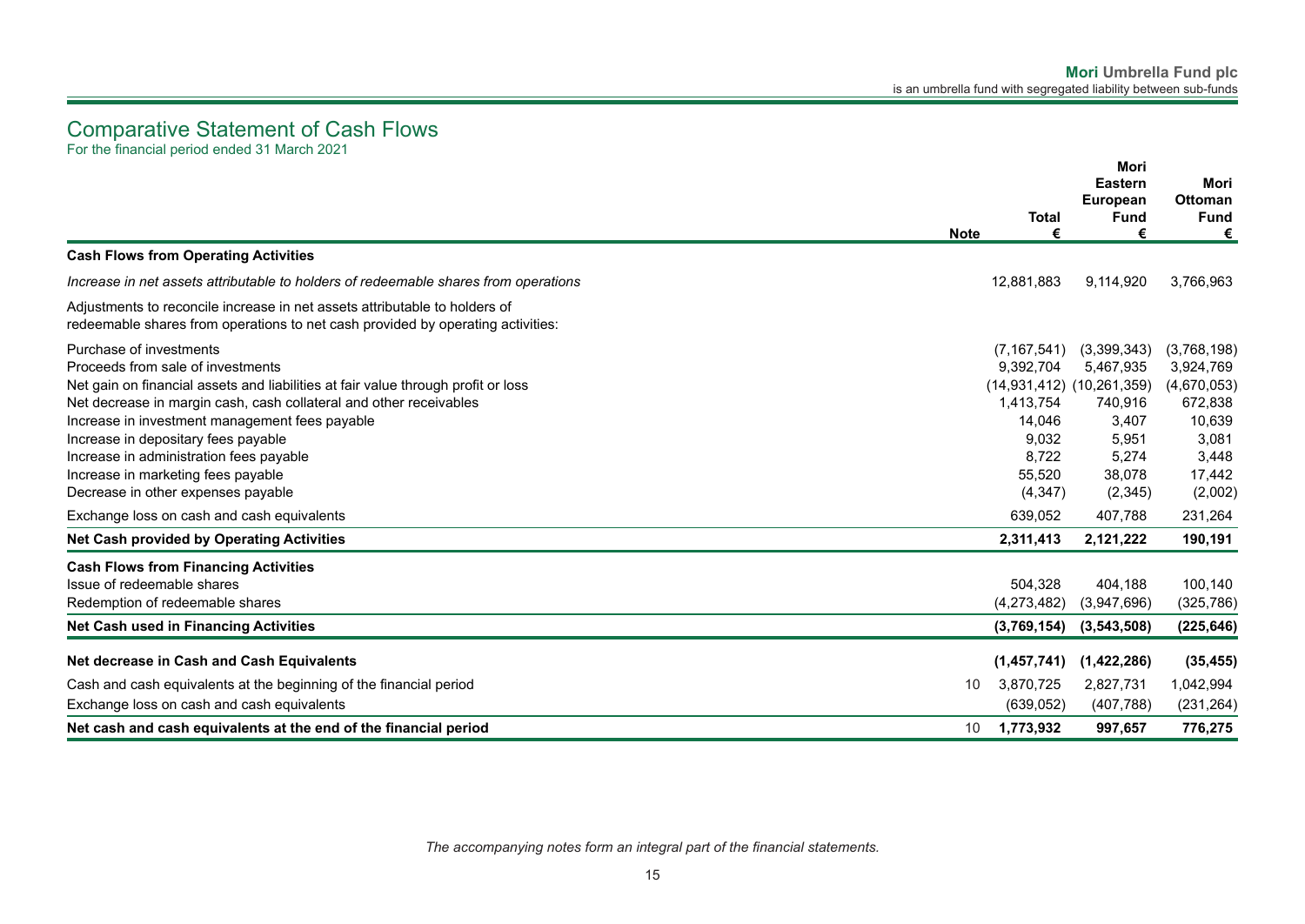### Comparative Statement of Cash Flows (continued) For the financial period ended 31 March 2021

|                                  | <b>Note</b> | <b>Total</b> | Mori<br><b>Eastern</b><br>European<br><b>Fund</b> | Mori<br><b>Ottoman</b><br><b>Fund</b><br>€ |
|----------------------------------|-------------|--------------|---------------------------------------------------|--------------------------------------------|
| <b>Supplementary information</b> |             |              |                                                   |                                            |
| -Dividends received              |             | 1,027,436    | 734,704                                           | 292,732                                    |
| -Taxes paid                      |             | (115, 382)   | (72, 314)                                         | (43,068)                                   |
| -Interest received               |             | 90,207       | 36,454                                            | 53,753                                     |
| -Interest paid                   |             | (3,348)      | (268)                                             | (3,080)                                    |

*The accompanying notes form an integral part of the financial statements.*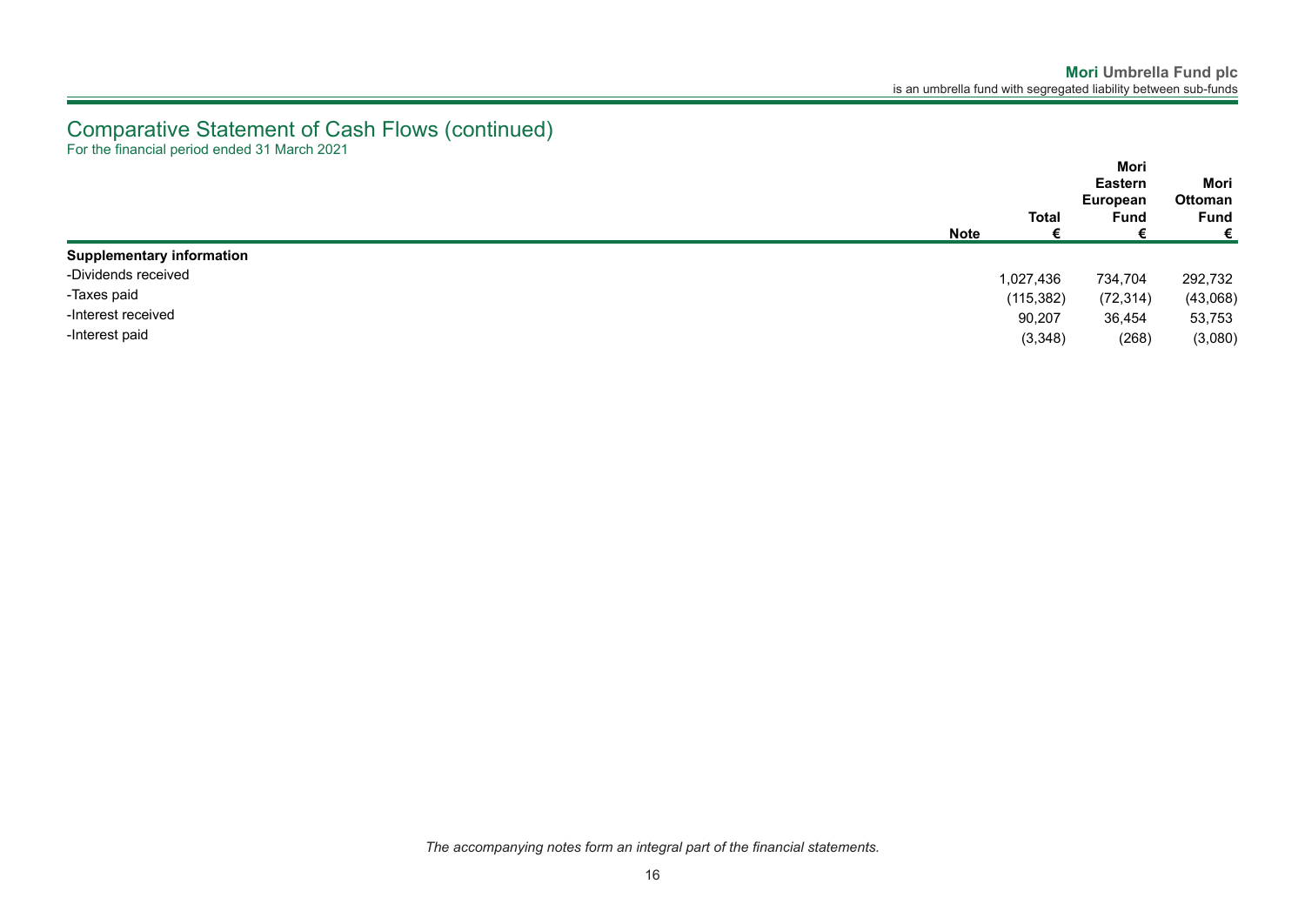### <span id="page-18-0"></span>Notes to the Financial Statements

For the financial period ended 31 March 2022

#### **1. General**

Mori Umbrella Fund plc (the "Company") was incorporated in Ireland on 30 March 1998 as an open-ended umbrella investment company with variable capital and limited liability authorised by the Central Bank of Ireland (the "Central Bank") as a UCITS (Undertakings for Collective Investment in Transferable Securities) pursuant to the European Communities (Undertakings for Collective Investment in Transferable Securities) Regulations 2011 (as amended) (the "UCITS Regulations") and the Central Bank (Supervision and Enforcement) Act 2013 (Section 48(1)) (Undertakings for Collective Investment in Transferable Securities) Regulations 2019 (the "Central Bank UCITS Regulations").

During the financial period ended 31 March 2022, the Shares of the following Sub-Funds were in issue:

- Mori Eastern European Fund (authorised by the Central Bank 15 July 1998).
- Mori Ottoman Fund (authorised by the Central Bank 3 January 2006).

During the financial period ended 31 March 2022, shares in Mori Eastern European Fund and Mori Ottoman Fund were listed on the Irish Stock Exchange ("ISE"), trading as Euronext Dublin.

On 28 February 2022, the Board, in consultation with the Manager, the Investment Manager and the Depositary, decided to temporarily suspend all dealing with effect from 28 February 2022 for the Mori Eastern European Fund and the Mori Ottoman Fund in light of developments with the Ukraine/Russian Crisis and the exposure the Sub-Funds had to Russian equities and depository receipts securities.

The decision to suspend dealing was taken with the aim of ensuring the interests of all shareholders of the Sub-Funds were protected in view of the market impact of the extensive sanctions imposed by the US, EU and others, and by the decision of the Russian Central Bank to temporarily prohibit execution of orders by non-Russian residents to sell securities. The uncertainty meant that the Company was unable to establish a firm price for the Sub-Funds' holdings in Russian equities and depository receipts securities and unable to obtain settlement for any sale.

#### **2. Significant Accounting Policies**

The significant accounting policies and estimation techniques adopted by the Company for the financial period ended 31 March 2022 are consistent with those adopted by the Company for the annual financial statements for the financial year ended 30 September 2021, except as noted below.

#### **Basis of Preparation**

The condensed interim report and unaudited financial statements for the financial period ended 31 March 2022 have been prepared in accordance with IAS 34, `Interim Financial Reporting'. The sub-funds were still suspended from dealing as of this date and Russian equity holdings and Russian depository receipts were priced at zero per Board instructions. The condensed interim report and unaudited financial statements should be read in conjunction with the annual financial statements for the financial year ended 30 September 2021 which have been prepared in accordance with International Financial Reporting Standards ("IFRS") as adopted by the European Union.

In addition, these financial statements are prepared in accordance with the UCITS Regulations and the Central Bank UCITS Regulations.

**3. Fees**

#### **Administration Fees**

#### *Northern Trust International Fund Administration Services (Ireland) Limited*

Mori Capital Management Limited (the "Investment Manager") pays the Administrator for services provided in relation to administration, accounting and middle office services in respect of the Sub-Funds to which it acts as investment manager. The Company pays an administration fee, which includes fees payable to the Administrator, to the Investment Manager of up to 0.5% per annum of the Net Asset Value of the Company.

The Administrator is paid directly by the Company for services provided in relation to shareholder services and transfer agency.

The Administrator further is entitled to be repaid all of its reasonable out-of-pocket expenses out of the assets of the Sub-Funds properly incurred by it in the performance of its duties and responsibilities.

During the financial period ended 31 March 2022, the Administration fees totalled €199,452 (31 March 2021: €222,896), of which €41,239 (30 September 2021: €34,176) was payable at 31 March 2022.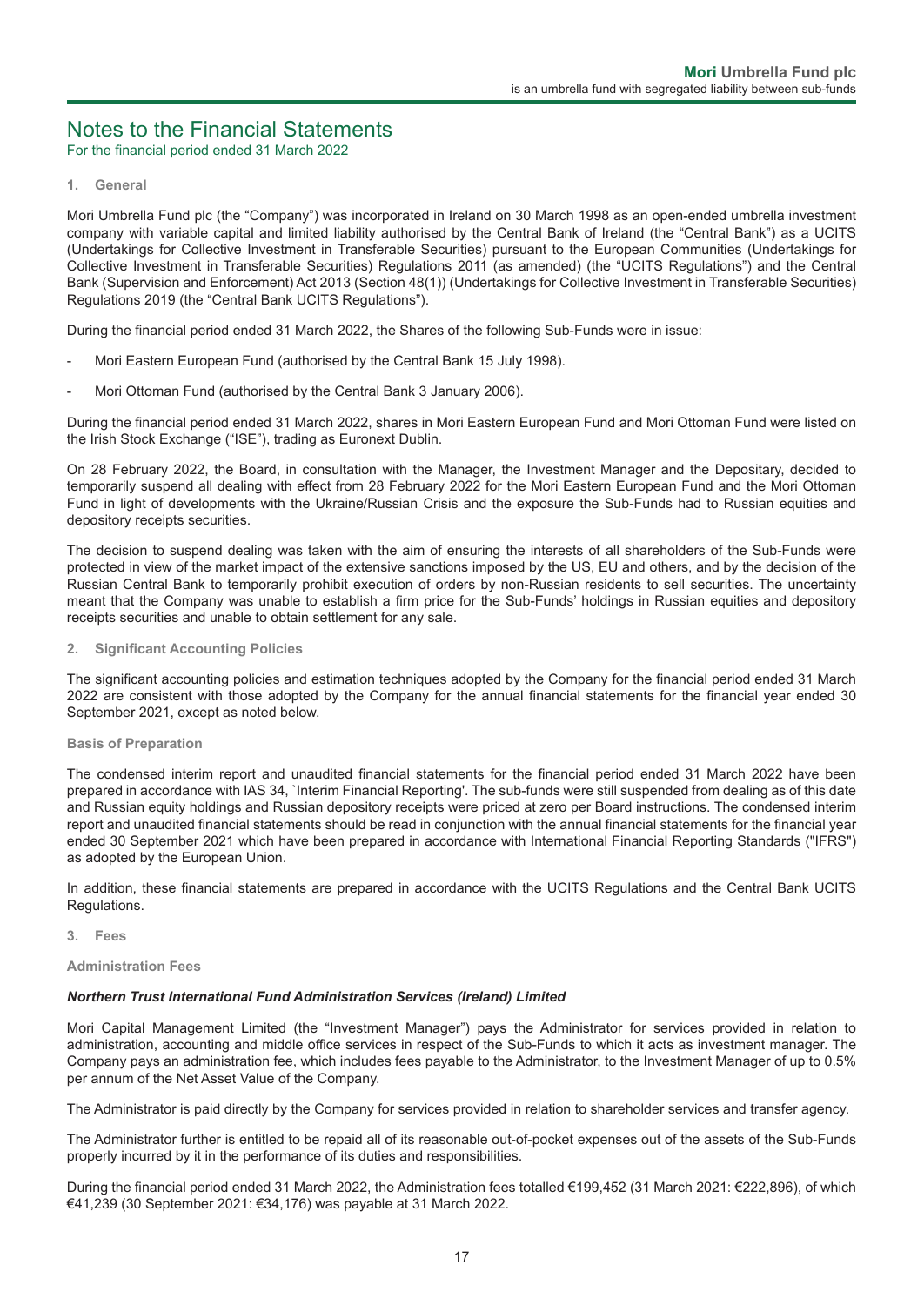For the financial period ended 31 March 2022

**3. Fees (continued)**

**Depositary Fees**

#### *Northern Trust Fiduciary Services (Ireland) Limited*

The Company pays the Depositary for services provided in relation to trustee services accrued and payable monthly in arrears, calculated on the Net Asset Value of each Sub-Fund, subject to a minimum monthly fee of €1,500 per Sub-Fund, as follows:

- 0.0225% per annum on the Net Asset Value on the first US\$250 million;
- 0.0200% per annum on the Net Asset Value on the next US\$250 million;
- 0.0175% per annum on the Net Asset Value for any amount in excess of US\$500 million.

The Depositary is also entitled to be repaid out of the assets of the Sub-Funds all of its reasonable out-of-pocket expenses and transaction charges properly incurred by it in the performance of its duties and responsibilities under the Depositary Agreement which shall include wire and transfer charges, maintenance fee on derivatives, courier costs and filing fees, payable upon prior approval by the Company or its delegate.

Additionally, the Depositary will charge to the Sub-Funds all safekeeping charges incurred by its sub-custodians and transaction fees, including stamp duties, scrip charges, registration fees and special taxes plus the usual ad hoc administration costs, all of which shall be at normal commercial rates.

During the financial period ended 31 March 2022, the Depositary fees totalled €51,120 (31 March 2021: €52,438), of which €22,114 (30 September 2021: €12,115) was payable at 31 March 2022.

**Investment Management Fee**

#### *Mori Capital Management Limited*

The Company pays a fee to the Investment Manager in respect of each Sub-Fund at the following percentage rate per annum of the value of the average net assets of the Sub-Funds:

| $\overline{\phantom{a}}$ | Mori Eastern European Fund – Class A                                      | 1.65 percent |
|--------------------------|---------------------------------------------------------------------------|--------------|
| $\sim$                   | Mori Eastern European Fund - Class B                                      | 1.75 percent |
| $\sim$                   | Mori Eastern European Fund - Class AA GBP                                 | 2.00 percent |
| $\sim$                   | Mori Eastern European Fund – Class C GBP and Class M EUR                  | 1.25 percent |
| $\overline{\phantom{a}}$ | Mori Ottoman Fund – Class A                                               | 1.75 percent |
| $\blacksquare$           | Mori Ottoman Fund - Class AA GBP                                          | 2.00 percent |
| $\overline{\phantom{0}}$ | Mori Ottoman Fund – Class C EUR, Class C GBP, Class C USD and Class M USD | 1.25 percent |

The Company pays to the Investment Manager an annual fee accrued as of each Valuation Day and payable monthly in arrears at the rates above per annum of the average NAVs of the Sub-Fund (plus VAT, if any). The Investment Manager pays the fees of any sub-investment manager or adviser appointed by it.

The Investment Manager can at their discretion reduce the fees they charge the Sub-Funds to keep the expenses within a certain threshold. For the purpose of the Statement of Comprehensive Income, the Investment Management fees rebates have been netted against the Investment Management fees. Investment management fees rebates receivable are included in trade and other receivables in the Statement of Financial Position.

The Investment Management Agreement may be terminated by either party on giving not less than six months prior written notice to the other party. It may also be terminated forthwith upon certain breaches or upon the insolvency of a party (or upon the occurrence of a similar event).

During the financial period ended 31 March 2022, the Investment Manager charged management fees of €644,962 (31 March 2021: €720,622), of which €230,758 (30 September 2021: €321,084) was payable at 31 March 2022.

The Investment Manager also pays on behalf of the Sub-Funds a portion of the fees related to the administration services provided by the Administrator. The total amount paid during the financial period by the Investment Manager on behalf of the Sub-Funds amounted to €47,869 (31 March 2021: €48,090).

#### **Performance Fee**

The Investment Manager is paid from the Sub-Funds a performance fee accrued as of each Valuation Day and payable as of each Calculation Day.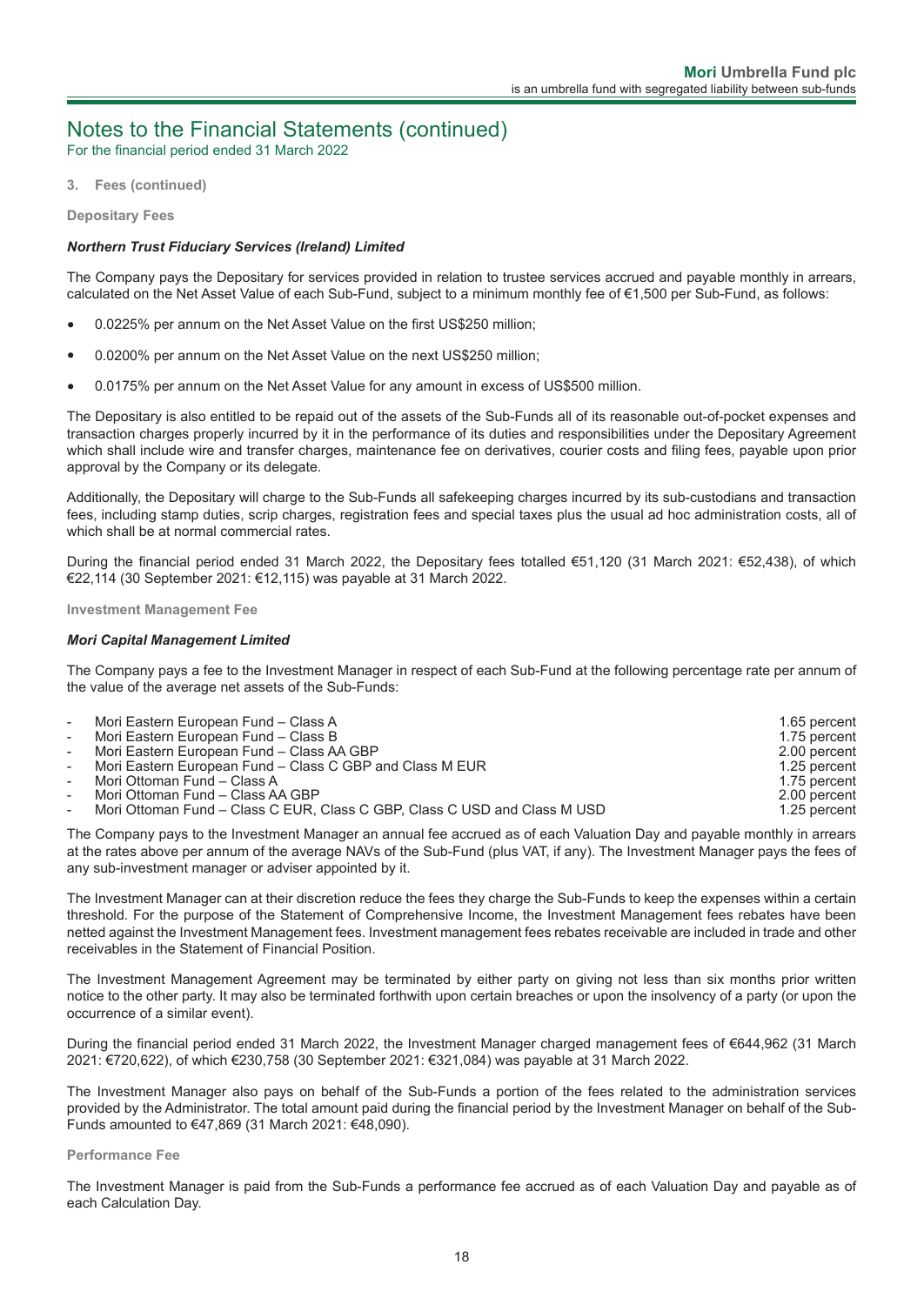For the financial period ended 31 March 2022

#### **3. Fees (continued)**

#### **Performance Fee (continued)**

There is no performance fee payable in respect of the AA Share Classes, C Share Classes or M Share Classes. The Investment Manager may waive or reduce the performance fees payable at its entire discretion. The performance fees described below may be altered by agreement in writing between the Investment Manager and the Company.

The amount of performance fees earned by the Investment Manager in respect of any period will be retained regardless of the subsequent performance of the Sub-Fund.

The performance fee is calculated by the Administrator and verified by the Depositary and the Investment Manager. If the determination of the NAV per Share is suspended on any Calculation Date the calculation of the performance fees on that date will be based upon the next available determination of the NAV per Share and the amount of any performance fees accrued will be adjusted accordingly.

Where a Performance Fee is payable out of the assets of a Sub-Fund it shall be calculated upon the increase in the Net Asset Value per Share calculated at the Calculation Day. Included in that calculation shall be net realised and unrealised capital gains plus net realised and unrealised capital losses as at the end of the relevant period. As a result, Performance Fees may be paid on unrealised gains which may subsequently never be realised.

"Calculation Period" for these purposes means the period commencing on the preceding Calculation Day and ending on and including the Valuation Day in question and the first Calculation Period shall be from the Closing Date to the first Valuation Day.

"Benchmark NAV" for these purposes shall be calculated by applying the EUR 12 month LIBOR rate to either the NAV per Share as at the beginning of the Calculation Period (where a performance fee based on this NAV was payable) or to the previously calculated Benchmark NAV at the beginning of the Calculation Period (where no performance fee was payable at the previous Calculation Day).

The relevant EUR 12 month LIBOR rate will be calculated as at the Calculation Day or date of initial issue, if earlier and will apply for the following Calculation Period.

#### *Mori Eastern European Fund*

The Investment Manager will be paid from Mori Eastern European Fund a performance fee of (i) 15 percent in respect of Class A Shares of the amount (if any) by which the NAV per Share is on the relevant Calculation Day greater than the higher of (1) the highest NAV per Share on any preceding Calculation Day or (2) the Benchmark NAV (defined below), such excess being multiplied by the weighted average number of Shares in issue during the relevant Calculation Period or, in the case of (b) below, the number of Shares being redeemed or (ii) 20 percent in respect of Class B Shares of the amount (if any) by which the percentage return of the NAV per Share in the period from the preceding Calculation Day (or the Closing Date where applicable) to the relevant Calculation Day exceeds the percentage return of the MSCI EM Europe 10/40 Index Total Return (EUR) (MN40MUE Index) in the period from the preceding Calculation Day (or the Closing Date where applicable) to the relevant Calculation Day, such excess being multiplied by the NAV per Share at the end of the Calculation Period and multiplied by the weighted average number of Shares in issue during any Calculation Period or, in the case of (b) below, the number of shares being redeemed. With effect from 23 June 2016, any underperformance of the MSCI EM Europe 10/40 Index Total Return (EUR) by the Class B Shares in the preceding period from the last Calculation Day must be clawed back (cleared) before a performance fee becomes due in subsequent periods.

The weighted average number of Shares in issue during any Calculation Period shall be calculated based upon the number of Shares in issue on each Valuation Day during the Calculation Period, taking account of the period of time for which such shares were in issue during the Period. In calculating the performance fee, account will be taken of performance fees paid on redemption. Due to the use of averaging in calculating the performance fee, the economic effect of performance fees on a per Share basis may substantially differ from the rate of 15% or 20% as applicable as described above. An appropriate provision for the amount of Performance Fee which is likely to be payable on the next Calculation Day based on the performance of the Sub-Fund to date will be included in the NAV per Share on each Valuation Day.

"Calculation Day" for these purposes means:

- (a) the last Valuation Day in each financial year ending 30 September for Class A Shares and Class B Shares;
- (b) in respect of Shares which are redeemed, the Valuation Day immediately prior to the Dealing Day on which such Shares are redeemed;
- (c) the date of termination of the Investment Management Agreement; or
- (d) such other date on which the Company or the Sub-Fund may be liquidated or cease trading.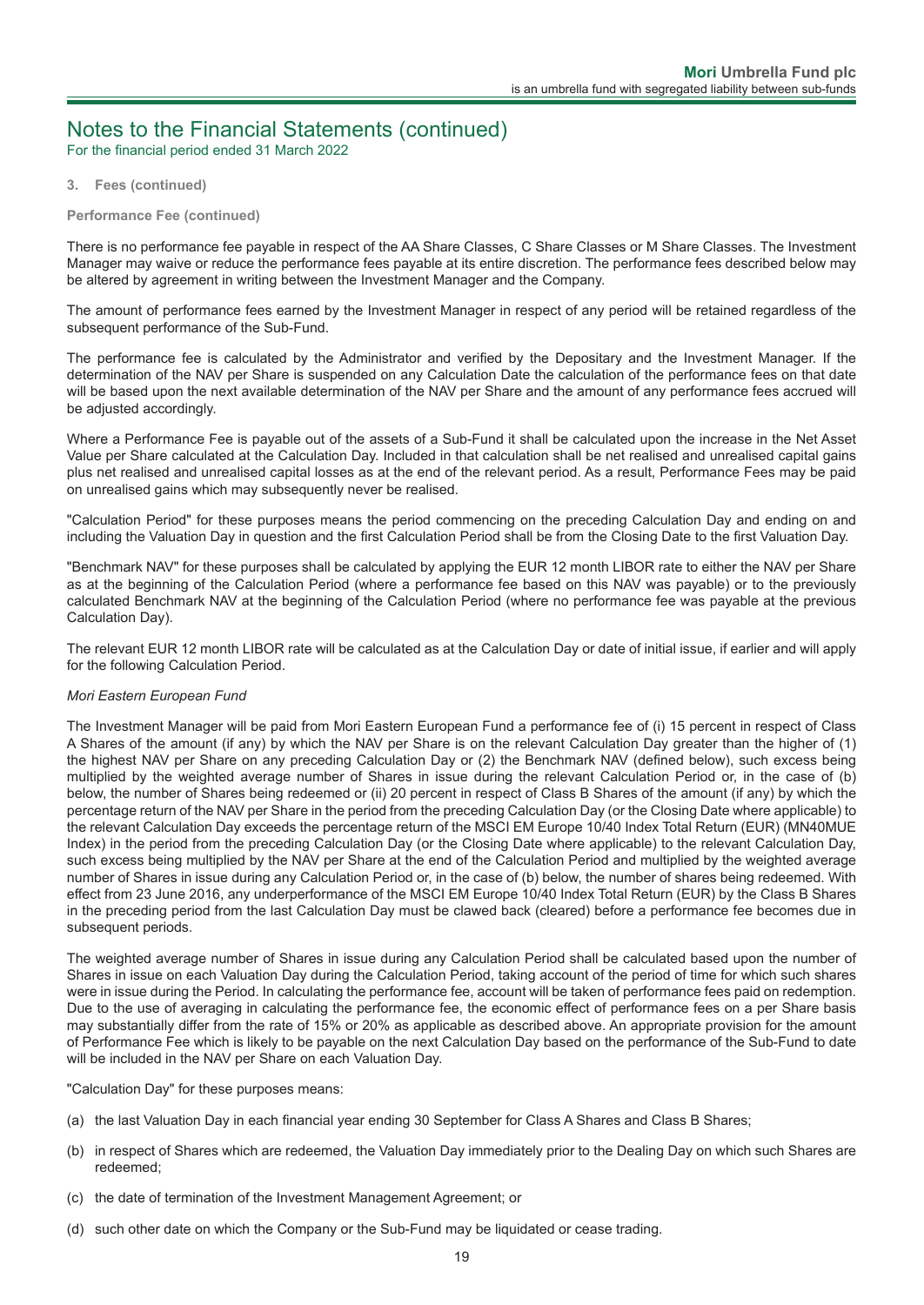For the financial period ended 31 March 2022

#### **3. Fees (continued)**

**Performance Fee (continued)**

#### *Mori Eastern European Fund (continued)*

For the purpose of calculating the performance fee, the NAV per Share will be calculated after deducting investment management fee described above but without accounting for the performance fee then payable by the Company. The Performance Fee may be adjusted in the event of any change in the manner in which the MSCI EM Europe 10/40 Index Total Return (EUR) is calculated or published and any rebasing of the MSCI EM Europe 10/40 Index Total Return (EUR). For Classes which are denominated in a currency other than that of the MSCI EM Europe 10/40 Index Total Return (EUR), the MSCI EM Europe 10/40 Index Total Return (EUR) shall be re-denominated in the currency of the Class or as the Directors may otherwise think fit.

During the financial period ended 31 March 2022, the Performance fees totaled €53,737 (31 March 2021: €nil), of which €53,737 (30 September 2021: €nil) was payable at 31 March 2022. During the financial period, the Performance fees charged related entirely to Class B.

#### *Mori Ottoman Fund*

The Investment Manager will be paid from Mori Ottoman Fund a performance fee payable as of each Calculation Day (defined below) of 15 per cent. In respect of the Class A Shares of the amount (if any) by which the NAV per Share is on the relevant Calculation Day greater than the highest NAV per Share on any preceding Calculation Day (or greater than EUR 100.00 in the case of the first Calculation Day) multiplied by the weighted average number of Shares in issue during the relevant Calculation Period or, in the case of (b) below, the number of Shares being redeemed. The weighted average number of Shares in issue during any Calculation Period shall be calculated based upon the number of Shares in issue on each Valuation Day during the Calculation Period, taking account of the period of time for which such shares were in issue during the Period. In calculating the performance fee, account will be taken of performance fees paid on redemption, which will be deducted from redemption proceeds. Due to the use of averaging in calculating the performance fee, the economic effect of performance fees on a per Share basis may substantially differ from the rate of 15% as described above. An appropriate provision for the amount of Performance Fee which is likely to be payable on the next Calculation Day based on the performance of the Sub-Fund to date will be included in the NAV per Share on each Valuation Day.

"Calculation Day" for these purposes means:

- (a) the last Valuation Day in each financial year ended 30 September;
- (b) in respect of Shares which are redeemed, the Valuation Day immediately prior to the Dealing Day on which such Shares are redeemed;
- (c) the date of termination of the Investment Management Agreement; or
- (d) such other date on which the Company or the Sub-Fund may be liquidated or cease trading.

For the purpose of calculating the performance fee, the NAV per Share will be calculated after deducting investment management fee described above but without accounting for the performance fee then payable by the Company.

During the financial period ended 31 March 2022, the Performance fees totalled €3,681 (31 March 2021: €76), and €3,787 (30 September 2021: €41,729) was payable at 31 March 2022. During the financial period, the Performance fees charged related entirely to Class A (31 March 2021: Class A).

#### **Company Secretary**

Goodbody Secretarial Limited charges an annual fee of €12,000 plus VAT at 23% for the provision of company secretarial services (31 March 2021: €12,000 plus VAT).

#### **Directors' Fees**

The Company pays the Directors such annual remuneration for acting as Directors of the Company as the Directors may from time to time agree, provided however, that the annual remuneration of the Directors will not in aggregate exceed €125,000 per annum payable semi-annually in arrears.

Aggregate emoluments paid to or receivable by Directors in respect of qualifying services for the financial period are €52,282 (31 March 2021: €52,626), with €26,031 (30 September 2021: €26,250) still outstanding at 31 March 2022.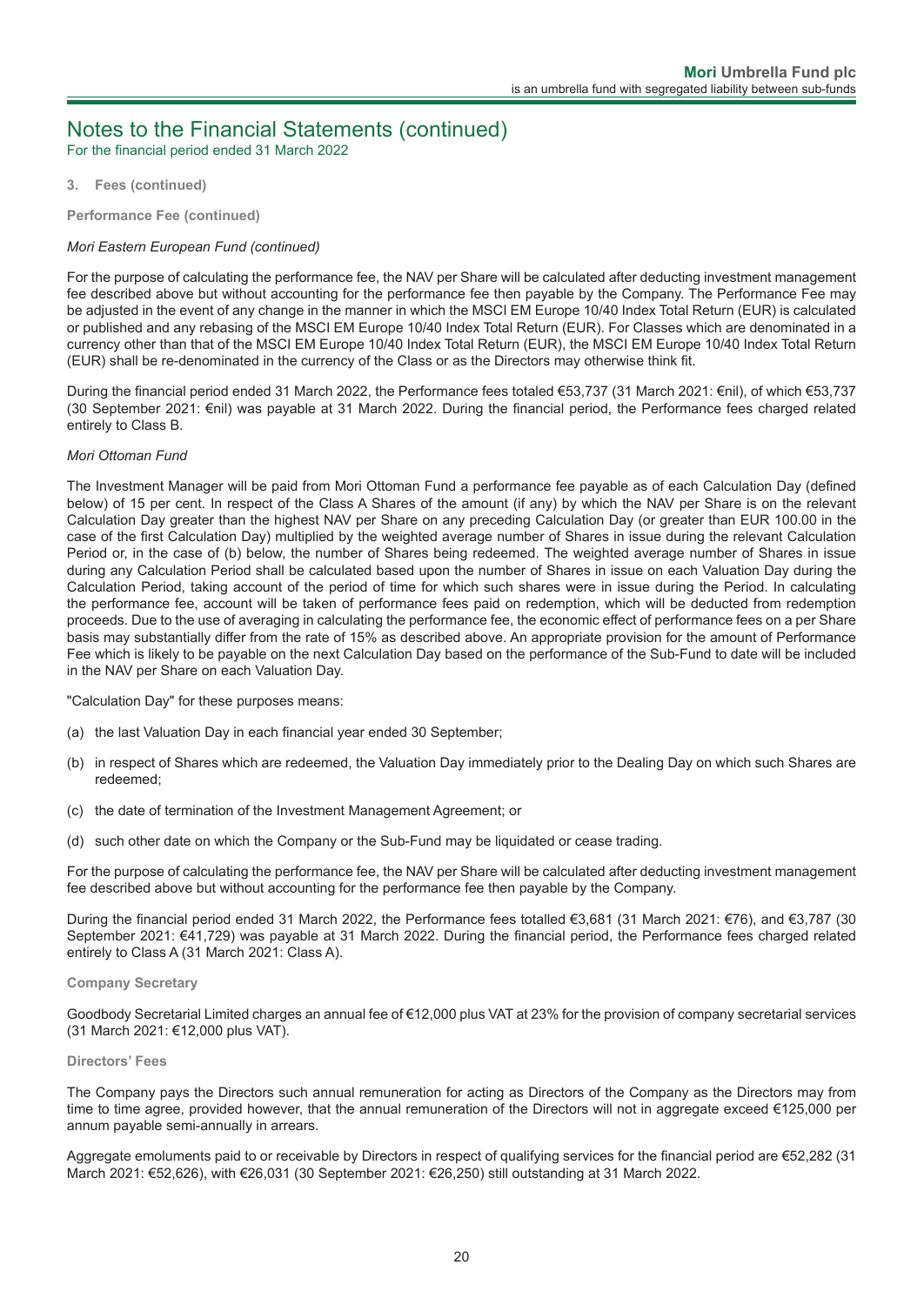For the financial period ended 31 March 2022

**3. Fees (continued)**

#### **Management Fee**

The Manager shall be entitled to an annual management fee of up to 0.020% of the Net Asset Value of the relevant Sub-Fund (the "Management Fee"). The Management Fee is based on a sliding scale applied to the aggregate assets across all Sub-Funds, subject to an annual minimum fee of €50,000 based on a single Sub-Fund and an annual minimum fee of €10,000 for each additional Sub-Fund.

The Management Fee shall be subject to the imposition of VAT, if required. The Management Fee will be calculated and accrued daily and is payable monthly in arrears.

The Manager shall be entitled to be reimbursed out of the assets of the relevant Sub-Fund for reasonable out of pocket expenses properly incurred and any VAT on all fees and expenses payable to or by it.

During the financial period ended 31 March 2022, the Management fees totaled €8,929 (31 March 2021: €Nil) of which €8,929 (30 September 2021: €Nil) was payable at 31 March 2022.

#### **Transaction Costs**

In order to achieve its investment objective, the Company incurs transaction costs in relation to trading activity on its portfolios. Disclosed in the table below are separately identifiable transaction costs incurred by the Company for the financial period ended 31 March 2022 and 31 March 2021. These mainly represent broker fees on equities traded throughout the financial period. Included in the transaction costs expensed in the Statement of Comprehensive Income are the following transaction costs incurred by the Sub-Funds in relation to their trading activity:

| Sub-Fund                   | 2022   | 2021   |
|----------------------------|--------|--------|
| Mori Eastern European Fund | €1.978 | €3.086 |
| Mori Ottoman Fund          | €2.471 | €2.934 |

#### **4. Comparative Net Asset Values**

| A. Total Net Asset Value   |              | 31 March<br>2022* | <b>30 September</b><br>2021 | <b>30 September</b><br>2020 |
|----------------------------|--------------|-------------------|-----------------------------|-----------------------------|
| Mori Eastern European Fund | Class A EUR  | €21,933,713       | €54,186,199                 | €45,807,624                 |
|                            | Class AA GBP | £2.674            | £6.357                      | £5,033                      |
|                            | Class B EUR  | €3.835.704        | €9.321.383                  | €7,233,842                  |
|                            | Class C GBP  | £3.172            | £7.559                      | £17,248                     |
|                            | Class M EUR  | €558.056          | €1.302.043                  | €1,581,498                  |
| Mori Ottoman Fund          | Class A EUR  | €5,986,806        | €18,389,788                 | €15,693,421                 |
|                            | Class AA GBP | £1.195            | £2.705                      | £2,270                      |
|                            | Class C EUR  | €62.658           | €139.076                    | €109.437                    |
|                            | Class C GBP  | £5.060            | £10.905                     | £8.475                      |
|                            | Class C USD  | US\$5,782,340     | US\$13,431,875              | US\$10,812,465              |
|                            | Class M USD  | US\$376.797       | US\$899,776                 | US\$1,949,737               |

| <b>B. Net Asset Value per Share</b> |              | 31 March<br>2022* | 30 September<br>2021 | 30 September<br>2020 |
|-------------------------------------|--------------|-------------------|----------------------|----------------------|
| Mori Eastern European Fund          | Class A EUR  | €231.3160         | €543.0478            | €409.5792            |
|                                     | Class AA GBP | £4.5825           | £10.8928             | £8.6235              |
|                                     | Class B EUR  | €48.3275          | €114.9613            | €86.7925             |
|                                     | Class C GBP  | £5.3624           | £12.7784             | £10.1306             |
|                                     | Class M FUR  | €61.8682          | €144.9503            | €108.8902            |
| Mori Ottoman Fund                   | Class A EUR  | €72.1066          | €161.1775            | €129.1252            |
|                                     | Class AA GBP | £4.9940           | £11.3026             | £9.4859              |
|                                     | Class C EUR  | €6.2585           | €13.9572             | €11.1041             |
|                                     | Class C GBP  | £5.9702           | £13.4713             | £11,2419             |
|                                     | Class C USD  | US\$6,2545        | US\$14,5287          | US\$11,6954          |
|                                     | Class M USD  | US\$44.0206       | US\$102.2561         | US\$82.3241          |

\*Indicative NAV used for 31 March 2022 as the Sub-Funds were in suspension.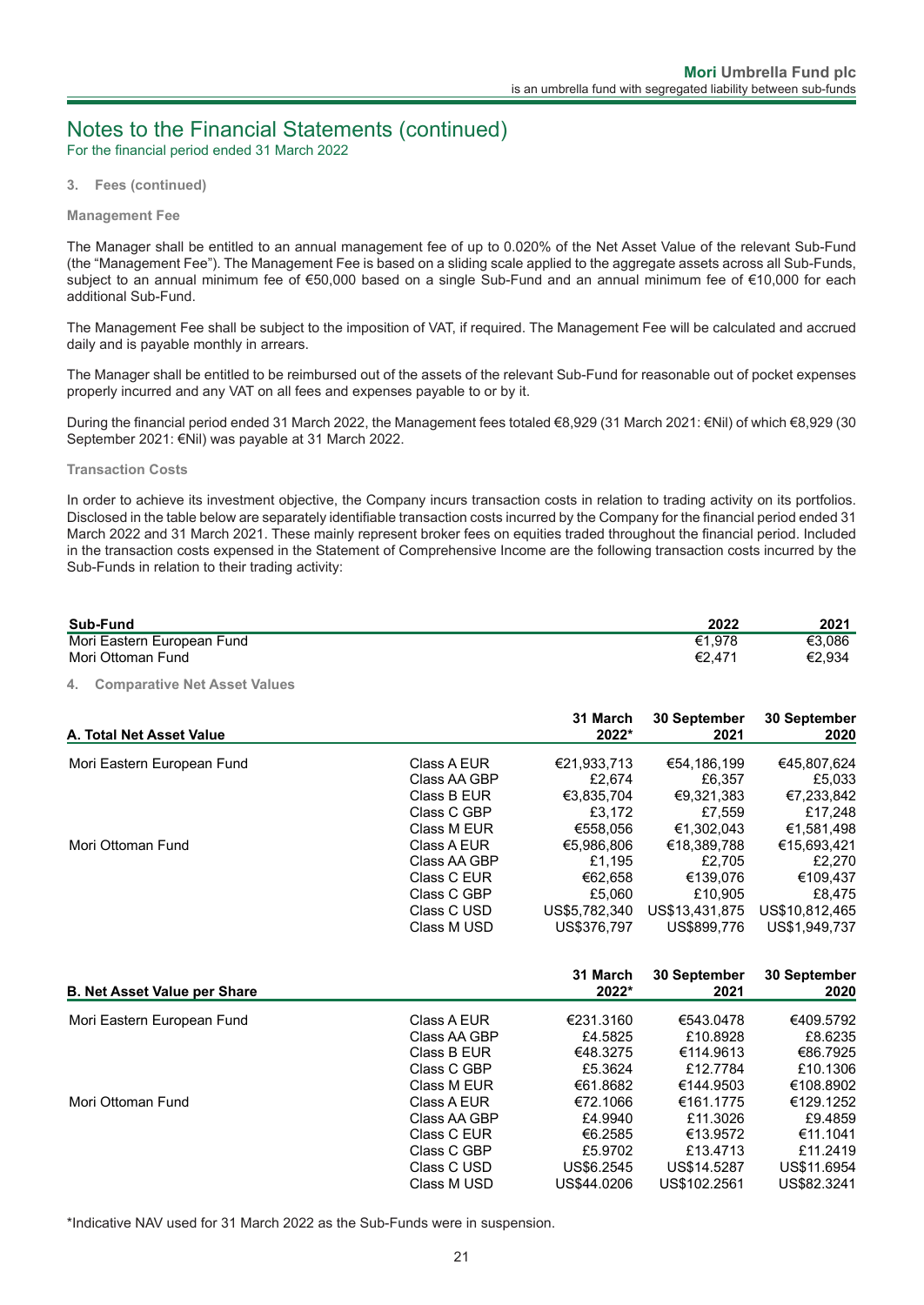For the financial period ended 31 March 2022

#### **5. Soft Commissions**

With the advent of MiFID II, the Investment Manager has taken the decision to make no further use of soft commission arrangements with effect from 1 January 2018. Accordingly, there have been no soft commission payments relating to any Sub-Fund during the financial period ended 31 March 2022 (30 September 2021: none).

#### **6. Exchange Rates**

The exchange rates applied at 31 March 2022 and 30 September 2021 for Mori Eastern European Fund and Mori Ottoman Fund (the Euro functional currency Sub-Funds) were:

|                       | 31 March | 30 September |
|-----------------------|----------|--------------|
| Currency              | 2022     | 2021         |
| Czech Koruna          | 24.4255  | 25.3430      |
| Polish Zloty          | 4.6367   | 4.6025       |
| <b>Pound Sterling</b> | 0.8451   | 0.8595       |
| Romanian Leu          | 4.9419   | 4.9495       |
| <b>Russian Ruble</b>  | 91.6268  | 84.3543      |
| <b>Swiss Franc</b>    | 1.0239   | 1.0811       |
| <b>Turkish Lira</b>   | 16.3201  | 10.2964      |
| <b>US Dollar</b>      | 1.1127   | 1.1590       |

**7. Related Party Transactions and Connected Person Transactions**

#### **Related Parties**

IAS 24 "Related Party Disclosures" requires the disclosure of information relating to material transactions with persons who are deemed to be related to the reporting entity.

Related parties to the Company include the Investment Manager and Directors of the Company.

#### **Investment Manager**

Mori Capital Management Limited is the Investment Manager to the Sub-Funds. The Investment Manager is an investment management company licenced and authorised by the Malta Financial Services Authority and approved to act as Investment Manager by the Central Bank of Ireland. The fees paid to the Investment Manager and the amounts outstanding are disclosed in Note 3.

#### **Directors**

The amount paid to the Directors in the financial period ended 31 March 2022 and the amounts outstanding as at 31 March 2022 are disclosed in Note 3. With the exception of the Directors there are no other employees in the Company.

No Director or Secretary of the Company held any beneficial interest in the Redeemable Shares in issue.

#### **Connected Persons**

Regulation 43(1) of the Central Bank UCITS Regulations requires that any transaction carried out with a UCITS by a management company or depositary to the UCITS, the delegates or sub-delegates of the management company or depositary, and any associated or group company of such a management company, depositary, delegate or sub-delegate ("connected persons") must be carried out as if conducted at arm's length. Transactions must be in the best interests of the shareholders.

The Directors are satisfied that there are arrangements (evidenced by written procedures) in place, to ensure that the obligations set out above are applied to all transactions with connected persons, and are satisfied that transactions with connected persons entered into during the financial period complied with the obligations set out above.

#### **8. Share Capital**

The Company has authorised two types of shares: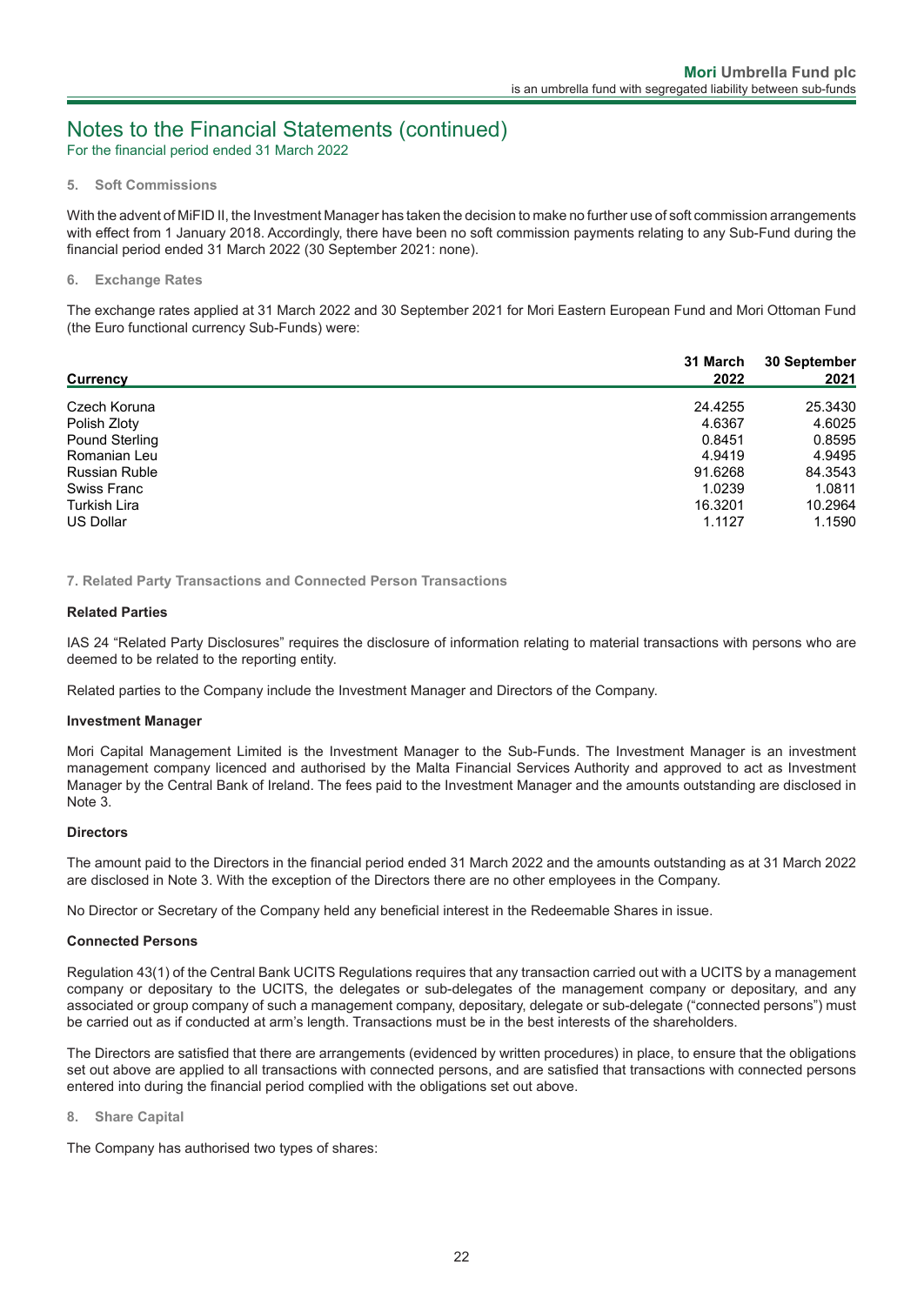For the financial period ended 31 March 2022

#### **8. Share Capital (continued)**

#### **Management Shares**

As at 31 March 2022 and 30 September 2021, there were thirty thousand shares of €1.27 each in issue. The Management Shares do not form part of the NAV of the Company and are disclosed in the financial statements by way of this note only. In the opinion of the Directors, this reflects the nature of the Company's business as an investment fund. Management Shares do not have any distribution rights or rights to proceeds in the event of a winding up of the Company.

**Redeemable Shares**

The Company has an authorised share capital of 500 million shares ("Redeemable Shares") of no par value.

At 31 March 2022, the Company had the following Redeemable Shares in issue of no par value:

| Mori Eastern European Fund | <b>Class A EUR</b> | <b>Class AA GBP</b> | <b>Class B EUR</b> |
|----------------------------|--------------------|---------------------|--------------------|
| Opening Balance            | 99.781             | 584                 | 81.083             |
| Subscriptions              | 41                 | -                   | 1.096              |
| Redemptions                | (5.001)            | -                   | (2,809)            |
| <b>Closing Balance</b>     | 94.821             | 584                 | 79.370             |

| Mori Eastern European Fund | <b>Class C GBP</b> | <b>Class M EUR</b> |
|----------------------------|--------------------|--------------------|
| Opening Balance            | 591                | 8.983              |
| Subscriptions              |                    |                    |
| Redemptions                | _                  |                    |
| <b>Closing Balance</b>     | 591                | 9.020              |

| <b>Mori Ottoman Fund</b> | <b>Class A EUR</b> | <b>Class AA GBP</b> | <b>Class C EUR</b> |
|--------------------------|--------------------|---------------------|--------------------|
| <b>Opening Balance</b>   | 114.097            | 239                 | 9.964              |
| Subscriptions            | 57                 | -                   | 48                 |
| Redemptions              | (31.127)           | -                   | -                  |
| <b>Closing Balance</b>   | 83.027             | 239                 | 10.012             |

| <b>Mori Ottoman Fund</b> | <b>Class C GBP</b> | <b>Class C USD</b> | <b>Class M USD</b> |
|--------------------------|--------------------|--------------------|--------------------|
| Opening Balance          | 810                | 924.509            | 8.799              |
| Subscriptions            | -37                | -                  | -                  |
| Redemptions              | -                  | _                  | (239)              |
| <b>Closing Balance</b>   | 847                | 924.509            | 8,560              |

At 30 September 2021, the Company had the following Redeemable Shares in issue of no par value:

| Mori Eastern European Fund | <b>Class A EUR</b> | <b>Class AA GBP</b> | <b>Class B EUR</b> |
|----------------------------|--------------------|---------------------|--------------------|
| <b>Opening Balance</b>     | 111.841            | 584                 | 83.346             |
| Subscriptions              | 58                 | -                   | 6.231              |
| Redemptions                | (12, 118)          | -                   | (8, 494)           |
| <b>Closing Balance</b>     | 99.781             | 584                 | 81,083             |

| Mori Eastern European Fund | <b>Class C GBP</b> | <b>Class M EUR</b> |
|----------------------------|--------------------|--------------------|
| Opening Balance            | 1.702              | 14.524             |
| Subscriptions              | -                  | 119                |
| Redemptions                | (1.111)            | (5,660)            |
| <b>Closing Balance</b>     | 591                | 8,983              |

| <b>Mori Ottoman Fund</b> | <b>Class A EUR</b> | <b>Class AA GBP</b> | <b>Class C EUR</b> |
|--------------------------|--------------------|---------------------|--------------------|
| <b>Opening Balance</b>   | 121.536            | 239                 | 9.856              |
| Subscriptions            | 732                |                     | 108                |
| Redemptions              | (8, 171)           | -                   | -                  |
| <b>Closing Balance</b>   | 114.097            | 239                 | 9,964              |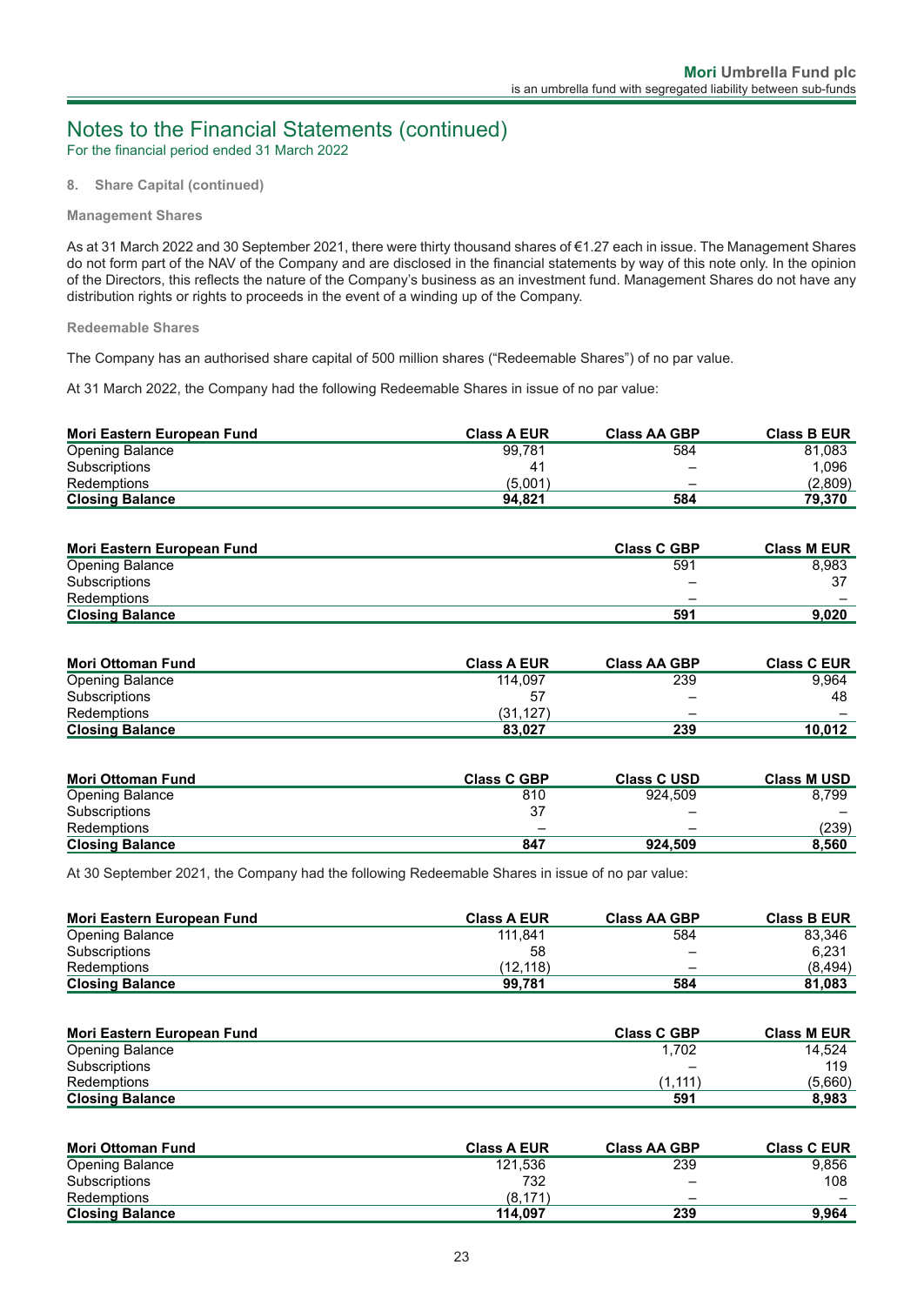For the financial period ended 31 March 2022

#### **8. Share Capital (continued)**

**Redeemable Shares (continued)**

| <b>Mori Ottoman Fund</b> | <b>Class C GBP</b> | <b>Class C USD</b> | <b>Class M USD</b> |
|--------------------------|--------------------|--------------------|--------------------|
| Opening Balance          | 754                | 924.509            | 23,684             |
| Subscriptions            | 119                | _                  | 5.846              |
| Redemptions              | (63)               | -                  | (20.731)           |
| <b>Closing Balance</b>   | 810                | 924.509            | 8.799              |

Redeemable Shares of the Sub-Funds are freely transferable and all are entitled to participate equally in the profits and distributions of the Sub-Fund and its assets in the event of termination.

All classes have the same voting rights at Company meetings (one vote per share).

To determine the NAV of the Company for subscriptions and redemptions, investments have been valued based on the last traded market prices as at the valuation point on the relevant valuation day.

Shareholders can subscribe for Shares on and with effect from any Dealing Day at the Subscription Price per Share on the relevant Dealing Day. Applications for Shares in the Sub-Funds must be received by 10:00hrs (Irish time) on the relevant Dealing Day in order for Shares to be allotted on that Dealing Day. If any application is received late, the Administrator will deal with the application on the following Dealing Day. Redemption requests for all Sub-Funds must be received the same time as subscription requests. The classes of redeemable participating shares on the previous page are unhedged.

#### **9. Fair Value of Financial Instruments**

#### **Fair Value Hierarchy**

The following tables show financial instruments recognised at fair value, analysed between those whose fair value is based on:

- Quoted prices in active markets for identical assets or liabilities (Level 1);
- Those involving inputs other than quoted prices included in Level 1 that are observable for the asset or liability, either directly (as prices) or indirectly (derived from prices) (Level 2); and
- Those with inputs for the asset or liability that are not based on observable market data (unobservable inputs) (Level 3).

The level in the fair value hierarchy within which the fair value measurement is categorised in its entirety is determined on the basis of the lowest level input that is significant to the fair value measurement in its entirety. For this purpose, the significance of an input is assessed against the fair value measurement in its entirety. If a fair value measurement uses observable inputs that require significant adjustment based on unobservable inputs, that measurement is a Level 3 measurement. Assessing the significance of a particular input to the fair value measurement in its entirety requires judgement, considering factors specific to the asset or liability.

The determination of what constitutes 'observable' requires significant judgement by the Directors. The Directors consider observable data to be that market data that is readily available, regularly distributed or updated, reliable and verifiable, not proprietary, and provided by independent sources that are actively involved in the relevant market.

#### **Mori Eastern European Fund**

|                                                            | Level 1    | Level 2 | Level 3 | <b>Total</b> |
|------------------------------------------------------------|------------|---------|---------|--------------|
| <b>Financial Assets at Fair Value as at 31 March 2022</b>  | €          | €       | €       | €            |
| Financial assets at fair value through profit or loss      |            |         |         |              |
| Equity instruments                                         | 23.843.303 |         |         | 23,843,303   |
| Forward contracts                                          |            | 477.938 |         | 477,938      |
| Total                                                      | 23.843.303 | 477.938 |         | 24,321,241   |
| Financial liabilities at fair value through profit or loss |            |         |         |              |
| <b>Future contracts</b>                                    | (79.161)   |         |         | (79,161)     |
| Total                                                      | (79, 161)  |         |         | (79, 161)    |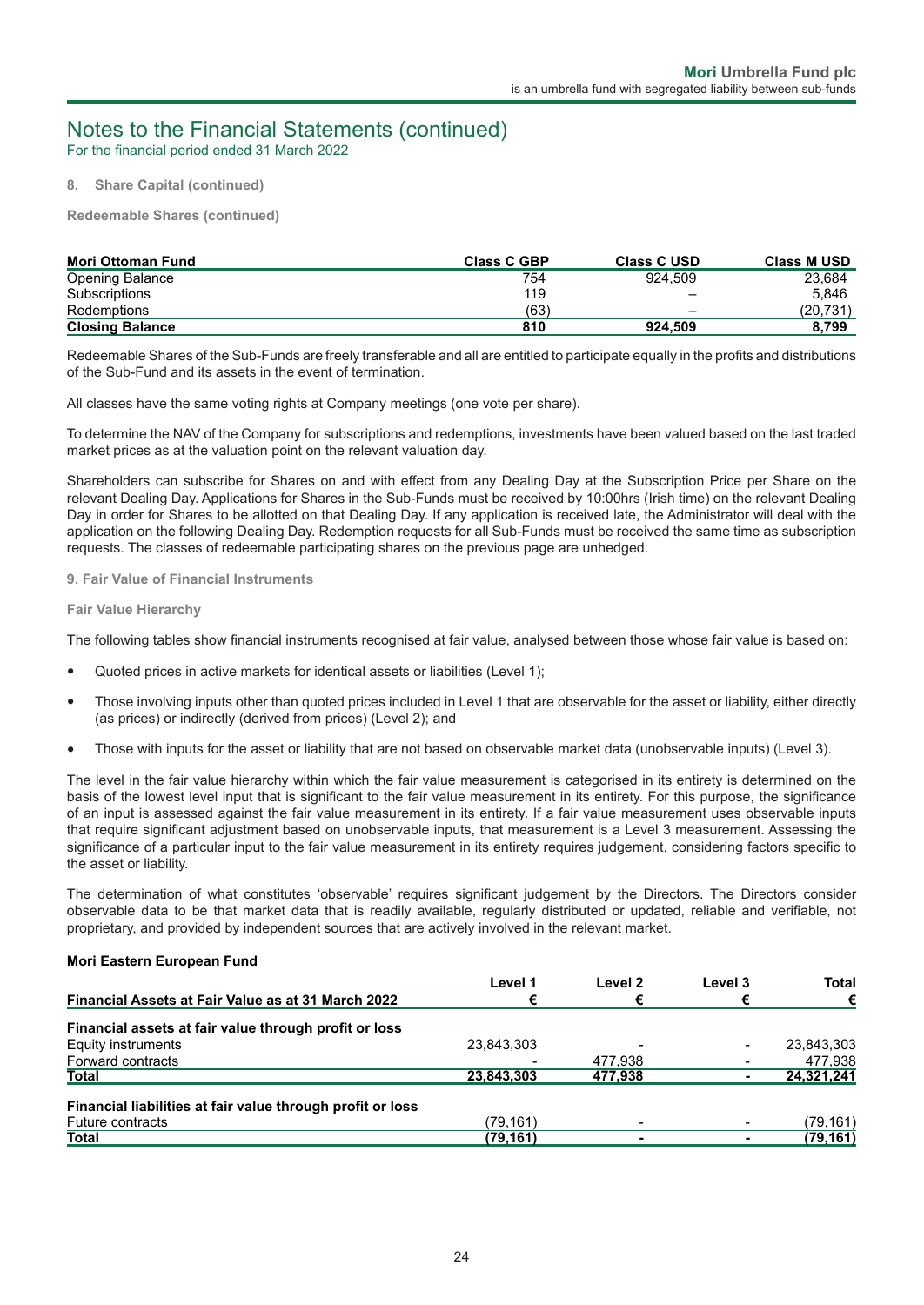For the financial period ended 31 March 2022

**9. Fair Value of Financial Instruments (continued)**

**Fair Value Hierarchy (continued)**

| <b>Mori Ottoman Fund</b> |  |
|--------------------------|--|
|                          |  |

| Level 1        | Level <sub>2</sub>                   | Level 3               | <b>Total</b> |
|----------------|--------------------------------------|-----------------------|--------------|
| €              | €                                    | €                     | €            |
|                |                                      |                       |              |
|                |                                      |                       | 9,270,411    |
|                |                                      |                       | 257,351      |
| 9,270,411      | 257,351                              |                       | 9,527,762    |
|                |                                      |                       |              |
|                |                                      |                       | (50, 191)    |
| (50.191)       | $\blacksquare$                       | $\blacksquare$        | (50, 191)    |
|                |                                      |                       |              |
|                |                                      |                       |              |
| Level 1        | Level <sub>2</sub>                   | Level 3               | <b>Total</b> |
| €              | €                                    | €                     | €            |
|                |                                      |                       |              |
|                |                                      |                       | 63,897,146   |
| 63,897,146     |                                      |                       | 63,897,146   |
|                |                                      |                       |              |
|                |                                      |                       | (127, 054)   |
| $\blacksquare$ | (127.054)                            |                       | (127, 054)   |
|                |                                      |                       |              |
| Level 1        | Level 2                              | Level 3               | <b>Total</b> |
| €              | €                                    | €                     | €            |
|                |                                      |                       |              |
| 29,458,714     |                                      |                       | 29,458,714   |
| 29,458,714     |                                      |                       | 29,458,714   |
|                |                                      |                       |              |
|                | (68, 413)                            |                       | (68,413)     |
| $\blacksquare$ | (68.413)                             | ٠                     | (68, 413)    |
|                | 9,270,411<br>(50, 191)<br>63,897,146 | 257,351<br>(127, 054) |              |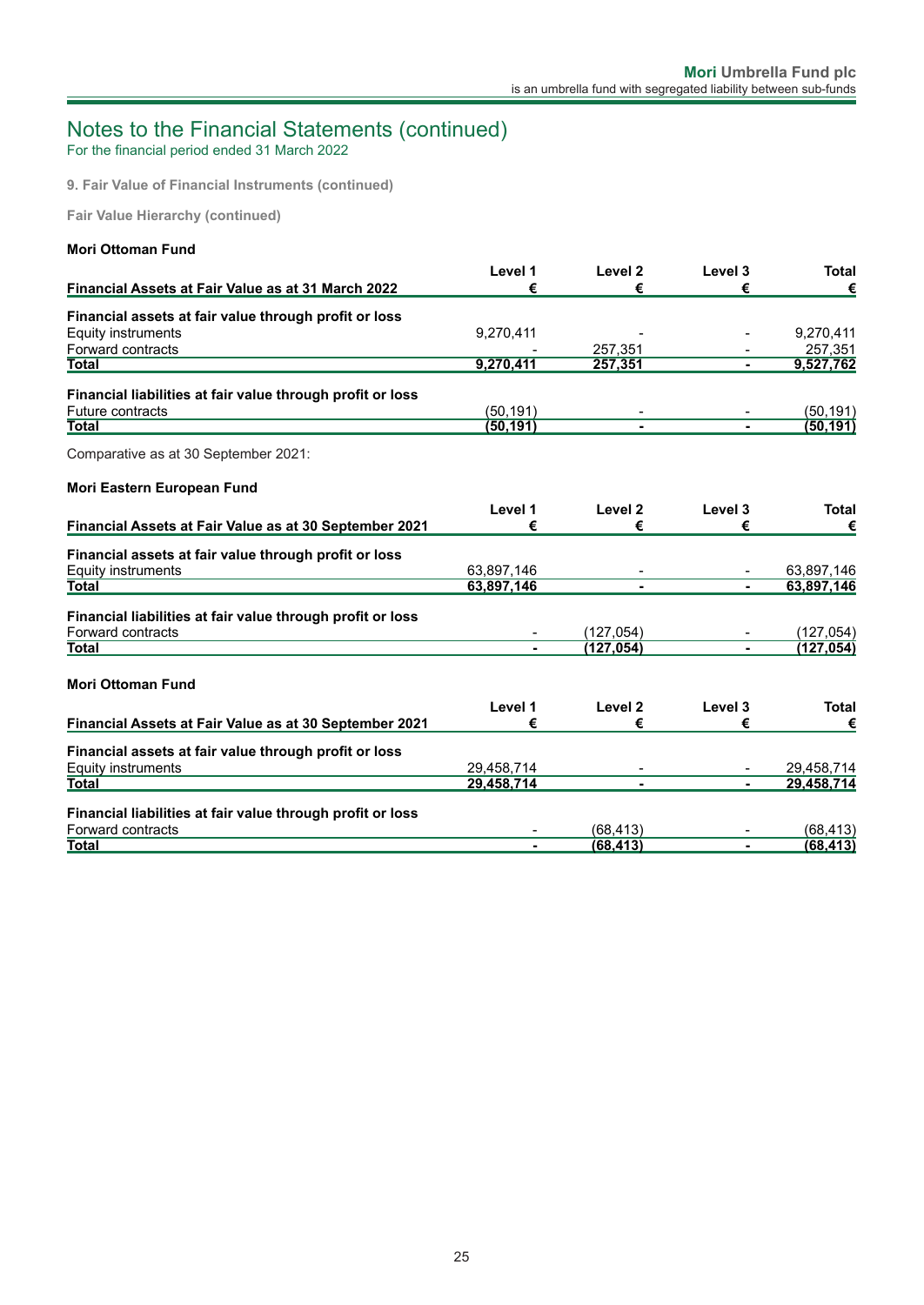For the financial period ended 31 March 2022

**9. Fair Value of Financial Instruments (continued)**

**Level 3 Reconciliation**

The following table lists the investments which have been classified into Level 3 as at 31 March 2022.

#### **Mori Eastern European Fund**

|                                     | <b>Current</b> | <b>Market</b> | % of Net      |
|-------------------------------------|----------------|---------------|---------------|
| <b>Equity investment</b>            | holding        | value         | <b>Assets</b> |
| Asya Katilim Bankasi AS*            | 2,500,000      |               |               |
| Bank St. Petersburg*                | 666,521        |               |               |
| Gazprom PAO*                        | 1,300,000      |               |               |
| Globaltrans Investment Plc GDR*     | 161,560        |               |               |
| Lukoil PJSC*                        | 63,000         |               |               |
| Magnit PJSC*                        | 16,165         |               |               |
| Magnit PJSC GDR*                    | 20,000         |               |               |
| MMC Norilsk Nickel PJSC*            | 8,000          |               |               |
| Mobile TeleSystems PJSC*            | 291,610        |               |               |
| Novatek OAO*                        | 150,000        |               |               |
| Sberbank of Russia*                 | 1,378,290      |               |               |
| Severstal PAO GDR*                  | 125,000        |               |               |
| Sistema PJSFC*                      | 1,125,000      |               |               |
| Surgutneftegas Ordinary Shares*     | 2,000,000      |               |               |
| Surgutneftegas Preferential Shares* | 1,800,000      |               |               |
| Tatneft PAO ADR*                    | 30,000         |               |               |
| VK Co Ltd*                          | 60,000         |               |               |
| X5 Retail Group NV GDR*             | 49,000         |               |               |
|                                     |                |               |               |

\* Market value written down to zero by the Investment Manager.

### **Mori Ottoman Fund**

|                                     | <b>Current</b> | Market | % of Net      |
|-------------------------------------|----------------|--------|---------------|
| <b>Equity Investment</b>            | <b>Holding</b> | value  | <b>Assets</b> |
| Ar Tarim Organik Gida AS*           | 150,000        |        |               |
| Asya Katilim Bankasi AS*            | 2,000,000      |        |               |
| Bank St. Petersburg*                | 500,000        |        |               |
| EastPharma Limited GDR*             | 355,000        |        |               |
| Gazprom PAO*                        | 500,000        |        |               |
| Globaltrans Investment Plc GDR*     | 44,582         |        |               |
| Lukoil OAO ADR*                     | 27,000         |        |               |
| Magnit PJSC*                        | 5.388          |        |               |
| Mobile TeleSystems PJSC*            | 170,106        |        |               |
| Novatek OAO*                        | 10,000         |        |               |
| Sberbank of Russia*                 | 400,000        |        |               |
| Severstal PAO GDR*                  | 40,000         |        |               |
| Sistema PJSFC*                      | 60,000         |        |               |
| Surgutneftegas Preferential Shares* | 2,000,000      |        |               |
| TGC-1 PJSC*                         | 1,660,858,000  |        |               |
| Unipro PJSC*                        | 5,000,000      |        |               |
| Uzel Makina Sanayii AS*             | 14,000         |        |               |
| VK Co Ltd*                          | 30,000         |        |               |
| X5 Retail Group NV GDR*             | 19,340         |        |               |
|                                     |                |        |               |

\* Market value written down to zero by the Investment Manager.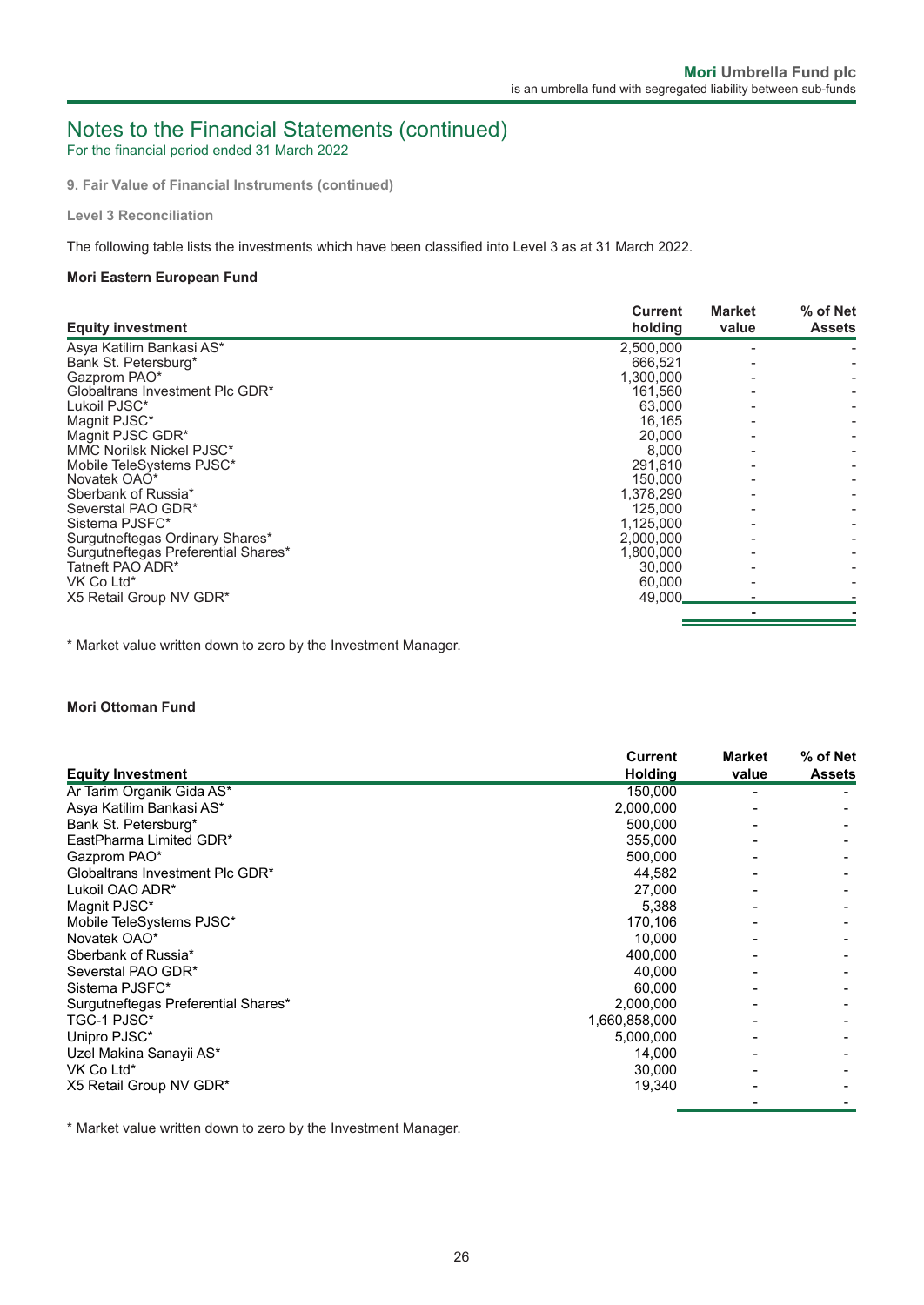For the financial period ended 31 March 2022

**9. Fair Value of Financial Instruments (continued)**

**Level 3 Reconciliation (continued)**

The following table lists the investments which have been classified into Level 3 as at 30 September 2021.

#### **Mori Eastern European Fund**

|                           | Current   | <b>Market</b>            | % of Net                 |
|---------------------------|-----------|--------------------------|--------------------------|
| <b>Equity Investment</b>  | Holdina   | value                    | <b>Assets</b>            |
| Ar Tarim Organik Gida AS* | 2,500,000 | $\overline{\phantom{a}}$ | $\overline{\phantom{0}}$ |
| -- - - - -                |           | -                        |                          |

#### **Mori Ottoman Fund**

|                           | <b>Current</b> | <b>Market</b> | % of Net      |
|---------------------------|----------------|---------------|---------------|
| <b>Equity Investment</b>  | <b>Holding</b> | value         | <b>Assets</b> |
| Ar Tarim Organik Gida AS* | 150,000        |               |               |
| Asya Katilim Bankasi AS*  | 2,000,000      |               |               |
| EastPharma Limited GDR*   | 355,000        | -             |               |
| Uzel Makina Sanayii AS*   | 14.000         |               |               |
|                           |                |               |               |

\* Market value written down to zero by the Investment Manager.

The following table reconciles the movement during the financial period ended 31 March 2022 in equities which have been classified into Level 3. There was no movement during the financial year ended 30 September 2021.

|                              | Mori<br>Eastern<br><b>European</b><br><b>Fund</b><br>€ |
|------------------------------|--------------------------------------------------------|
| Balance as at 1 October 2021 |                                                        |
| Sales                        | (1,326,630)                                            |
| Net transfer in Level 3      | 35,362,731                                             |
| Losses reported              |                                                        |
| -Realised                    | (10, 249, 316)                                         |
| -Movement in unrealised      | (23, 786, 785)                                         |
| Balance as at 31 March 2022  |                                                        |
|                              | Mori<br><b>Ottoman</b><br><b>Fund</b><br>€             |
| Balance as at 1 October 2021 |                                                        |
| Sales                        | (696, 738)                                             |
| Net transfer in Level 3      | 14,288,653                                             |
| Losses reported              |                                                        |
| -Realised                    | (2,717,255)                                            |
| -Movement in unrealised      | (10,874,660)                                           |
| Balance as at 31 March 2022  |                                                        |

A large number of positions were transferred from Level 1 to Level 3 during the period following Board decisions to price Russian local securities (28 February 2022) and Russian depository receipts (10 March 2022) at zero. These decisions were taken due to a prohibition being put in place by the Central Bank of Russia on non-resident trading on the Moscow Stock Exchange and a suspension being imposed by the London Stock Exchange on trading Russian depository receipts.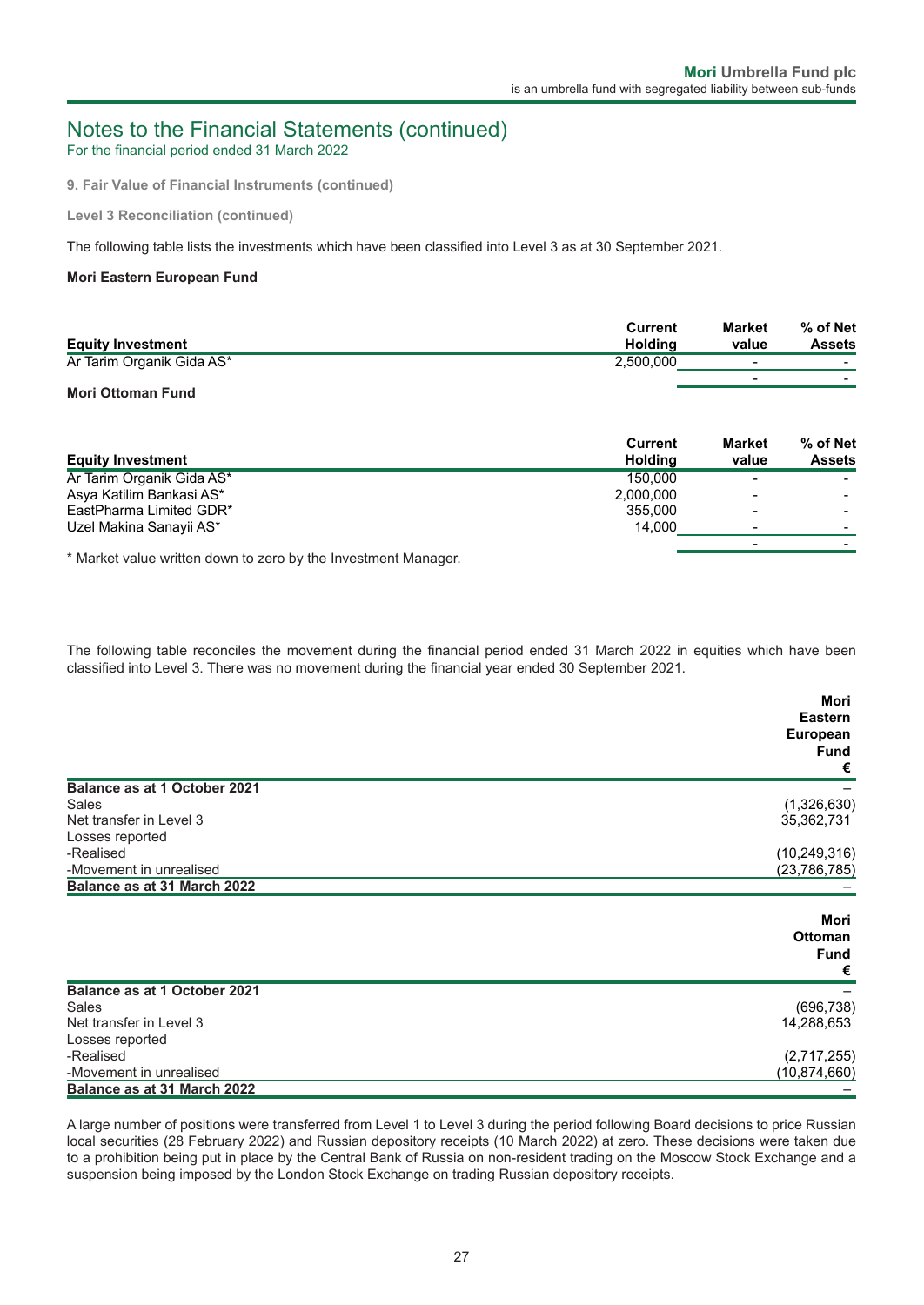For the financial period ended 31 March 2022

**9. Fair Value of Financial Instruments (continued)**

#### **Sensitivity analysis**

If the market price of the Level 3 investments held by the Sub-Funds as at 31 March 2022 was to increase or decrease by 10%, with all other factors remaining constant, this would result in an increase or decrease in net assets attributable to holders of redeemable ordinary shares from operations of €nil (approximately nil% of net assets attributable to holders of redeemable shares) (30 September 2021: €nil (approximately nil% of net assets attributable to holders of redeemable shares)).

Investments, whose values are based on quoted market prices in active markets, and therefore classified within Level 1, include listed, active equity securities and futures contracts.

Financial instruments that trade in markets that are not considered to be active but are valued based on quoted market prices, dealer quotations or alternative pricing sources supported by observable inputs are classified within Level 2. These include forward currency contracts and equities not listed on a recognised exchange, or which are listed, but are considered to be investments not traded in an active market.

The valuation of equities not listed on a recognised exchange, or which are listed, but are considered to be investments not traded in an active market or illiquid is determined by the Directors, under the advice of the Investment Manager, using valuation techniques. The valuation techniques rely, where available, on external prices and if necessary will make adjustments for impairment. Other factors taken into consideration are the original transaction price, any recent transactions in the same or similar instruments and completed third-party transactions in comparable instruments.

Financial instruments that trade in markets that are not considered to be active but are valued based on quoted market prices, dealer quotations or alternative pricing sources with a significant element of unobservable inputs are classified within Level 3.

#### **Financial assets and liabilities not measured at fair value**

The Company has not disclosed the fair value for assets and liabilities carried at amortised cost because their carrying amounts are a reasonable approximation of fair value.

**10. Cash and Cash Equivalents, Bank Overdraft, Cash Collateral and Margin Cash**

As at 31 March 2022, cash, bank overdraft, cash collateral and margin cash were held with the following financial institutions:

|                            | <b>Total</b><br>€ | Mori<br><b>Eastern</b><br><b>European</b><br><b>Fund</b><br>€ | Mori<br><b>Ottoman</b><br><b>Fund</b><br>€ |
|----------------------------|-------------------|---------------------------------------------------------------|--------------------------------------------|
| <b>BGC Partners</b>        | 15.414            | 15.414                                                        |                                            |
| The Northern Trust Company | 4,214,517         | 2,090,447                                                     | 2,124,070                                  |
| <b>IS Investment</b>       | 266.664           | 164.873                                                       | 101,791                                    |
| <b>Total</b>               | 4,496,595         | 2,270,734                                                     | 2,225,861                                  |

Cash collateral amounting to €1,123,444 is held with The Northern Trust Company for the sole purpose of entering into Forward Foreign Currency Contracts. Margin cash at Statement of Financial Position date is held with BGC Partners and IS Investments.

As at 30 September 2021, cash, bank overdraft, cash collateral and margin cash were held with the following financial institutions:

|                            | <b>Total</b><br>€ | Mori<br><b>Eastern</b><br><b>European</b><br><b>Fund</b><br>€ | Mori<br><b>Ottoman</b><br><b>Fund</b><br>€ |
|----------------------------|-------------------|---------------------------------------------------------------|--------------------------------------------|
| <b>BGC Partners</b>        | 22.824            | 22.824                                                        |                                            |
| The Northern Trust Company | 3,363,830         | 856,416                                                       | 2,507,414                                  |
| <b>IS Investment</b>       | 571,380           | 352,689                                                       | 218,691                                    |
| <b>Total</b>               | 3,958,034         | 1,231,929                                                     | 2,726,105                                  |

Cash collateral amounting to €1,078,562 is held with The Northern Trust Company for the sole purpose of entering into Forward Foreign Currency Contracts. Margin cash at Statement of Financial Position date is held with BGC Partners and IS Investments.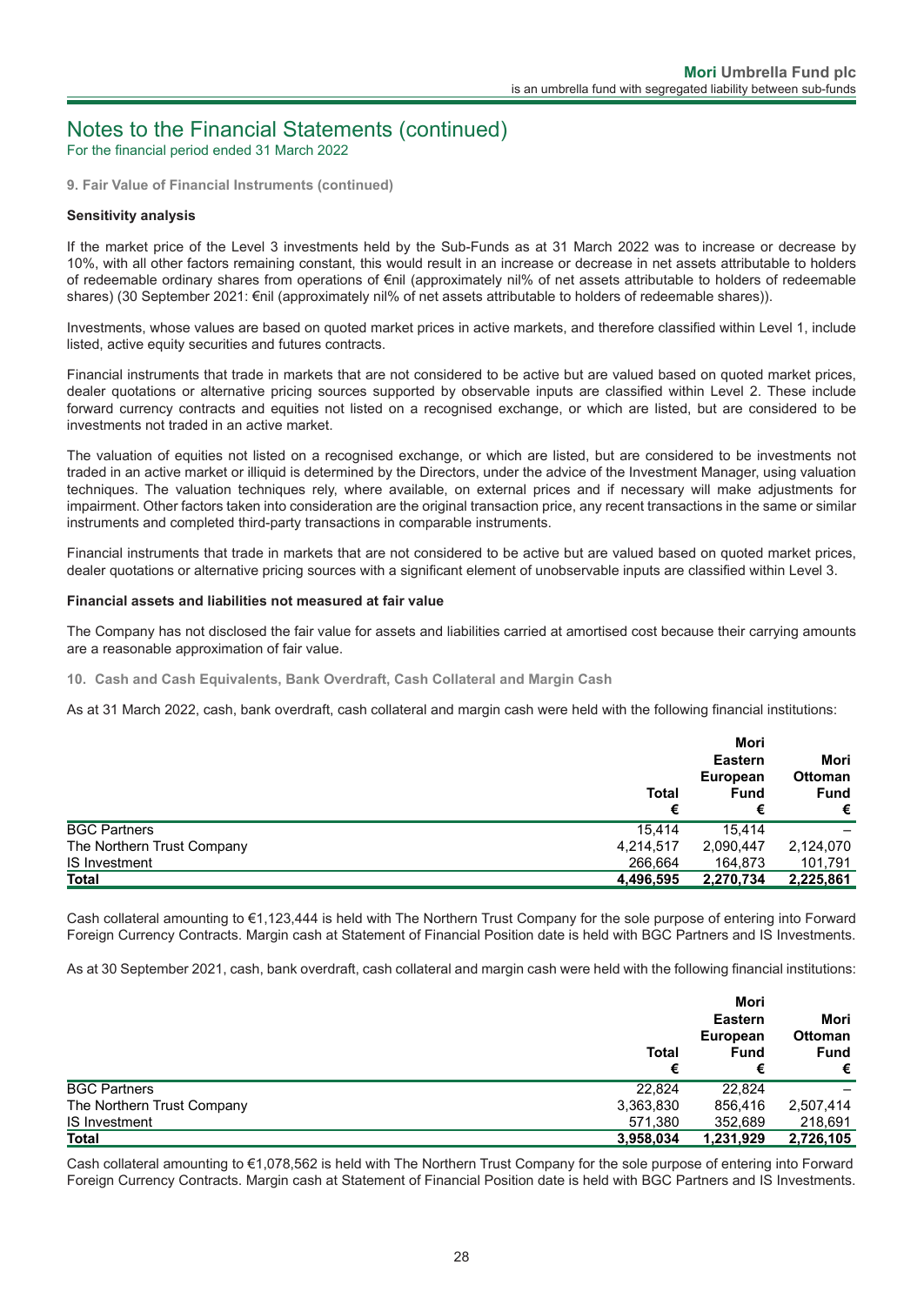For the financial period ended 31 March 2022

#### **11. Efficient Portfolio Management**

The Company is authorised to engage in certain transactions for the purposes of efficient portfolio management involving the use of derivative instruments, including forward currency exchange contracts and currency futures contracts and options on such futures contracts, as well as to purchase put or call options on foreign currencies. In order to hedge against adverse market movements, the Company is also permitted to purchase put and call options on securities, write covered put and call options on stocks and enter into securities index futures contracts and related options. The Company is also authorised to hedge against interest rate fluctuations affecting portfolio securities by entering into interest rate futures contracts and options thereon and to enter into repurchase agreements. The Company may seek to protect the value of some or all of its portfolio holdings against currency risks by engaging in hedging transactions within the conditions and limits set down by the Central Bank.

All fair value and movements in fair value gains/(losses) arising during the financial period through the use of efficient portfolio management techniques are included in the Statement of Comprehensive Income on page 9. The Company only traded futures and forward currency exchange contacts during the financial period ended 31 March 2022.

#### **12. Distribution Policy**

There were no dividends or distributions paid to the shareholders during the financial period (30 September 2021: none).

#### **13. Taxation**

Under current law and practice, the Company qualifies as an investment undertaking as defined in Section 739B of the Taxes Consolidation Act, 1997, as amended. On that basis it is not chargeable to Irish tax on its income or gains.

However, Irish tax may arise on the happening of a "chargeable event". A chargeable event includes any distribution payments to shareholders or any encashment, redemption, cancellation or transfer of shares and the holding of shares of each eight year period beginning with the acquisition of such shares. No Irish tax will arise on the Company in respect of chargeable events in respect of:

- (i) a shareholder who is neither Irish resident nor ordinarily resident in Ireland for tax purposes, at the time of the chargeable event, provided appropriate valid declarations in accordance with the provisions of the Taxes Consolidation Act, 1997, as amended, are held by the Company and;
- (ii) certain exempted Irish tax resident shareholders who have provided the Company with the necessary signed statutory declarations.

Dividends, interest and capital gains (if any) received on investments made by the Company may be subject to withholding taxes imposed by the country from which the investment income/gains are received and such taxes may not be recoverable by the Company or its shareholders.

Withholding tax presented in the Statement of Comprehensive Income includes withholding tax reclaimed as follows:

- Mori Eastern European Fund: €nil (31 March 2021: €nil).
- Mori Ottoman Fund: €nil (31 March 2021: €nil).

#### **14. Significant Events**

Following the Central Bank review of the implementation of Consultation Paper 86 ("CP86") and the introduction of additional substance requirements for self-managed investment companies ("SMIC") such as the Company, the Board of Directors took the decision to seek a UCITS management company to take on the required regulatory functions and to move the Company away from its self-managed status as a SMIC. The Board of Directors conducted a search for an appropriate service provider and, following extensive due diligence, decided to appoint KBA Consulting Management Limited as UCITS management company for the Company, subject to regulatory approval. The necessary legal and regulatory work having been undertaken and Central Bank approval received, the process was completed on 7 February 2022. As part of the transition, KB Associates resigned as provider of designated person services to the Company effective the same date. An updated Prospectus for the Company was issued on 7 February 2022 to reflect the change.

On 28 February 2022, the Board, in consultation with the Manager, the Investment Manager and the Depositary, decided to temporarily suspend all dealing with effect from 28 February 2022 for the Mori Eastern European Fund and the Mori Ottoman Fund in light of developments with the Ukraine/Russian Crisis and the exposure the Sub-Funds had to Russian equities and depository receipt securities.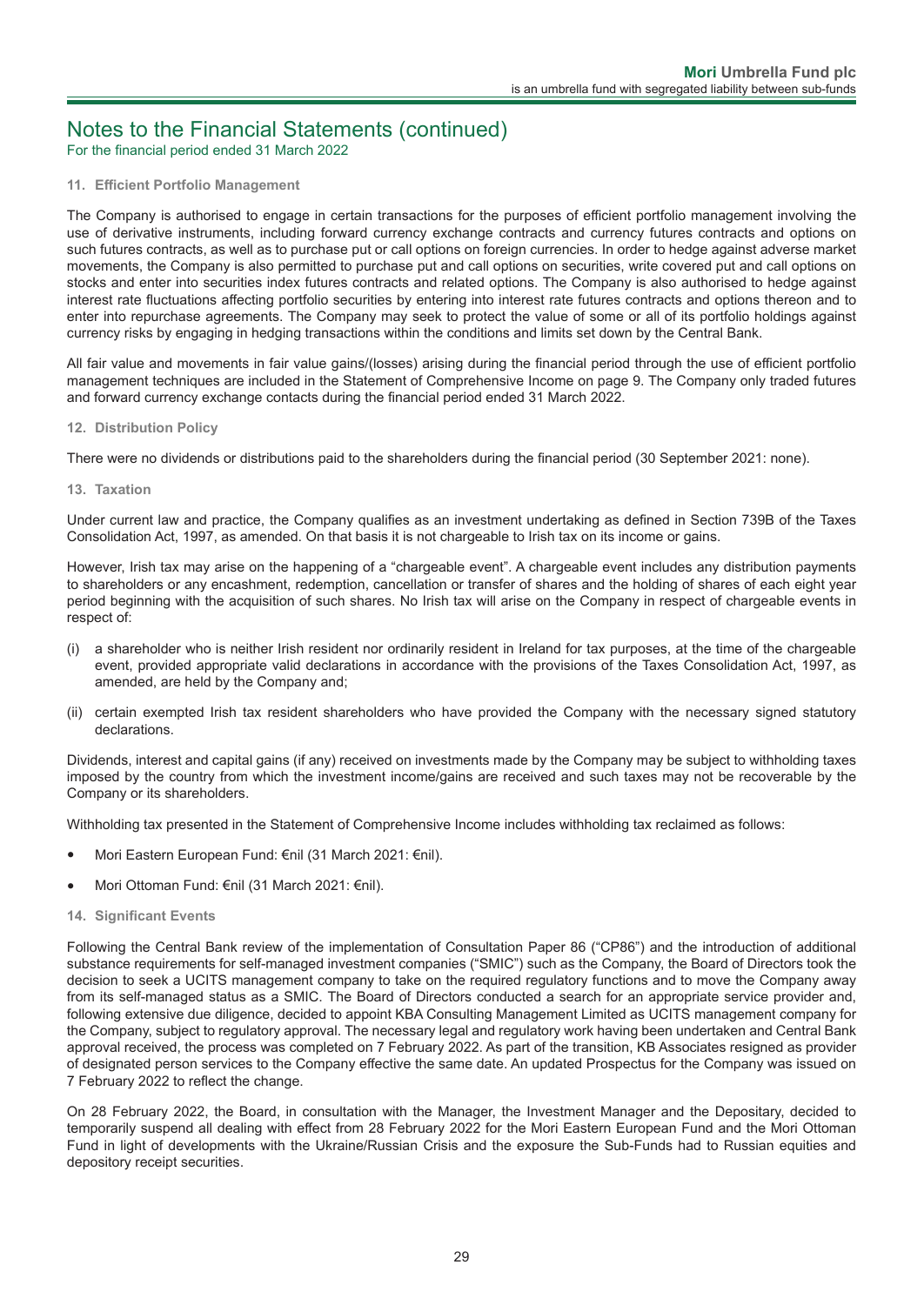For the financial period ended 31 March 2022

#### **14. Significant Events (continued)**

The decision to suspend dealing was taken with the aim of ensuring the interests of all shareholders of the Sub-Funds were protected in view of the market impact of the extensive sanctions imposed by the US, EU and others, and by the decision of the Russian Central Bank to temporarily prohibit execution of orders by non-Russian residents to sell securities. The uncertainty meant that the Company was unable to establish a firm price for the Sub-Funds' holdings in Russian equities and depository receipts securities and unable to obtain settlement for any sale.

On 28 February 2022, the Board, in consultation with the Manager, the Investment Manager and the Depositary, made the decision to value the Sub-Funds' holdings of Russian equities at zero, given the continuing inability to trade the securities or to obtain prices for them. Following the pricing of depository receipts at zero by the London Stock Exchange and US Stock Exchanges, on 10 March 2022, the Board, in consultation with the Manager, the Investment Manager and the Depositary, made the decision to value the Sub-Funds' holdings of Russian depository receipts at zero.

The impact to the Sub-Funds of the decision to value the Russian equities and Russian depository receipts at zero resulted in a fall of approximately 43% in the umbrella's AUM (-44% Mori Eastern European Fund / -41% Mori Ottoman Fund) from the last available official dealing date of 25 February 2022.

The Sub-Funds have remained suspended to the period end. Indicative valuations have been prepared for each valuation point since the date of suspension, including and up to the period end.

#### **COVID-19**

Governments around the world continued to gradually ease restrictions during the last quarter of 2021 and first quarter of 2022.

All service providers have enacted their respective business continuity plans and the Board of Directors will continue to monitor this situation closely.

There were no other significant events during the financial period ended 31 March 2022.

**15. Subsequent Events**

The imposition of economic sanctions against Russia in response to its invasion of Ukraine has resulted in restricted or no access to certain markets, investments, service providers or counterparties and will likely continue to negatively impact the performance of the Sub-Funds and may restrict the ability of the Investment Manager to implement the investment strategy of the Sub-Funds and achieve their investment objective. In addition, global equity and debt markets have experienced substantial volatility.

Considering the above outlook, the Board, in consultation with the Manager, the Investment Manager and the Depositary, have decided to maintain the suspension of the Sub-Funds. The Moscow Stock Exchange remains closed to trading for the Company and all parties continue to monitor market developments.

There were no other subsequent events to report after the financial period ended 31 March 2022.

**16. Commitments and Contingent Liabilities**

There were no significant commitments or contingent liabilities as at 31 March 2022 (30 September 2021: none).

#### **17. Approval of Unaudited Report**

The condensed Interim Report and Unaudited Financial Statements were approved and authorised for issue by the Directors on 12 May 2022.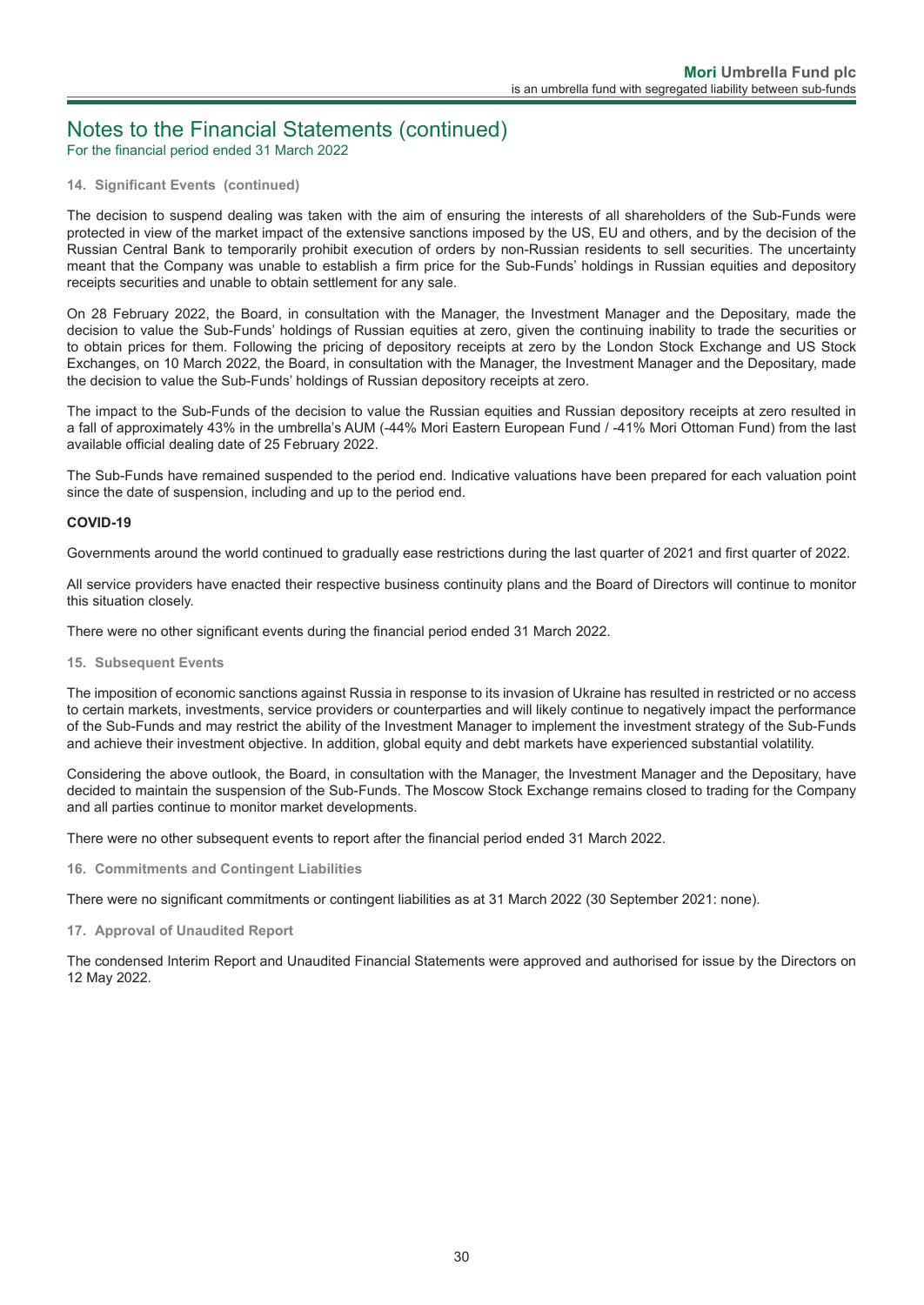### <span id="page-32-0"></span>As at 31 March 2022 Portfolio Statement

**Mori Eastern European Fund**

| <b>Country of</b><br>Origin | <b>Description</b>                                                                | Quantity               | <b>Currency</b>          | <b>Fair Value</b><br>€            | % of Net<br><b>Assets</b> |
|-----------------------------|-----------------------------------------------------------------------------------|------------------------|--------------------------|-----------------------------------|---------------------------|
|                             | Financial Assets at Fair Value Through Profit or Loss                             |                        |                          |                                   |                           |
|                             | Equities (2021: 98.57%)                                                           |                        |                          |                                   |                           |
| <b>GREECE</b>               | Greece (2021: 5.23%)<br><b>Ellaktor SA</b>                                        | 325,000                | <b>EUR</b>               | 403,325                           | 1.53%                     |
|                             | <b>GEK Terna Holding Real Estate</b><br><b>Construction SA</b><br><b>JUMBO SA</b> | 125,000<br>30,000      | <b>EUR</b><br><b>EUR</b> | 1,177,500<br>405,000              | 4.47%<br>1.54%<br>5.64%   |
|                             | Mytilineos                                                                        | 100,000                | <b>EUR</b>               | 1,485,000<br>3,470,825            | 13.18%                    |
|                             | Jersey (2021: 2.76%)                                                              |                        |                          |                                   |                           |
| <b>JERSEY</b>               | WisdomTree Physical Gold<br>WisdomTree Physical Silver                            | 7,500<br>40,000        | <b>USD</b><br><b>USD</b> | 1,235,766<br>834,404<br>2,070,170 | 4.69%<br>3.17%<br>7.86%   |
|                             | Netherlands (2021: 1.11%)                                                         |                        |                          |                                   |                           |
|                             | Poland (2021: 14.25%)                                                             |                        |                          |                                   |                           |
| <b>POLAND</b>               | Alior Bank                                                                        | 120,000                | <b>PLN</b>               | 1,186,622                         | 4.51%                     |
|                             | <b>CCC SA</b>                                                                     | 25,000                 | <b>PLN</b>               | 320,811                           | 1.22%                     |
|                             | Enea SA<br>Eurocash SA<br>Powszechna Kasa Oszczednosci Bank                       | 250,000<br>200,000     | <b>PLN</b><br><b>PLN</b> | 495,504<br>567,215                | 1.88%<br>2.15%            |
|                             | Polski SA                                                                         | 350,000                | <b>PLN</b>               | 3,007,317                         | 11.42%                    |
|                             | Powszechny Zaklad Ubezpieczen SA                                                  | 240,000                | <b>PLN</b>               | 1,752,112                         | 6.65%                     |
|                             | Tauron Polska Energia SA                                                          | 1,100,000              | PLN                      | 683,720                           | 2.60%                     |
|                             |                                                                                   |                        |                          | 8,013,301                         | 30.43%                    |
|                             | Russia (2021: 55.84%)                                                             |                        |                          |                                   |                           |
| <b>RUSSIA</b>               | Bank St. Petersburg*                                                              | 666,521                | <b>RUB</b>               |                                   |                           |
|                             | Etalon Group Ltd GDR<br>Gazprom PAO*                                              | 250,000<br>1,300,000   | <b>USD</b><br><b>RUB</b> | 45,500                            | 0.17%                     |
|                             | Globaltrans Investment Plc GDR*                                                   | 161,560                | <b>USD</b>               |                                   |                           |
|                             | Lukoil PJSC*                                                                      | 63,000                 | <b>RUB</b>               |                                   |                           |
|                             | Magnit PJSC*                                                                      | 16,165                 | <b>RUB</b>               |                                   |                           |
|                             | Magnit PJSC GDR*                                                                  | 20,000                 | <b>USD</b>               |                                   |                           |
|                             | MMC Norilsk Nickel PJSC*                                                          | 8,000                  | <b>RUB</b>               |                                   |                           |
|                             | Mobile TeleSystems PJSC*                                                          | 291,610                | <b>RUB</b>               |                                   |                           |
|                             | Novatek OAO*                                                                      | 150,000                | <b>RUB</b>               |                                   |                           |
|                             | Sberbank of Russia*                                                               | 1,378,290              | <b>RUB</b>               |                                   |                           |
|                             | Severstal PAO GDR*                                                                | 125,000                | <b>USD</b>               |                                   |                           |
|                             | Sistema PJSFC*<br>Surgutneftegas Ordinary Shares*                                 | 1,125,000<br>2,000,000 | <b>RUB</b><br><b>RUB</b> |                                   |                           |
|                             | Surgutneftegas Preferential Shares*                                               | 1,800,000              | <b>RUB</b>               |                                   |                           |
|                             | Tatneft PAO ADR*                                                                  | 30,000                 | <b>USD</b>               |                                   |                           |
|                             | VK Co Ltd*                                                                        | 60,000                 | <b>USD</b>               |                                   |                           |
|                             | X5 Retail Group NV GDR*                                                           | 49,000                 | <b>USD</b>               |                                   |                           |
|                             |                                                                                   |                        |                          | 45,500                            | 0.17%                     |

\*Please refer to note 9 for more details on the above securities.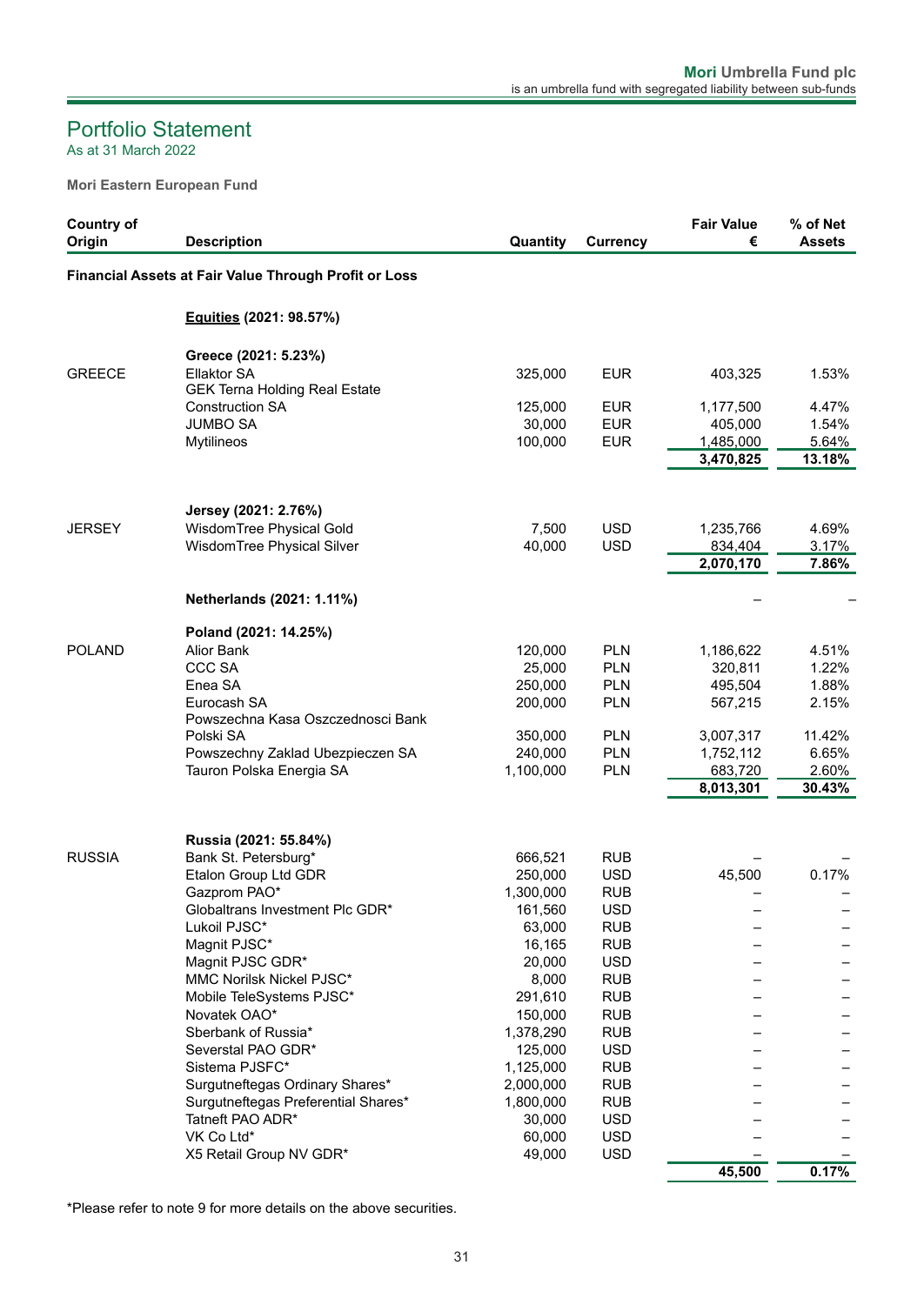### As at 31 March 2022 Portfolio Statement (continued)

**Mori Eastern European Fund**

| <b>Country of</b>    |                                                                   |                       |                      |                 | <b>Fair Value</b> | % of Net      |
|----------------------|-------------------------------------------------------------------|-----------------------|----------------------|-----------------|-------------------|---------------|
| Origin               | <b>Description</b>                                                |                       | Quantity             | <b>Currency</b> | €                 | <b>Assets</b> |
|                      | Financial Assets at Fair Value Through Profit or Loss (continued) |                       |                      |                 |                   |               |
|                      | Equities (2021: 98.57%) (continued)                               |                       |                      |                 |                   |               |
|                      | Turkey (2021: 17.90%)                                             |                       |                      |                 |                   |               |
| <b>TURKEY</b>        | Akbank Turk Anonim Sirketi                                        |                       | 1,200,000            | <b>TRY</b>      | 533,821           | 2.03%         |
|                      | Asya Katilim Bankasi AS*                                          |                       | 2,500,000            | <b>TRY</b>      |                   |               |
|                      | Dardanel Onentas Gida Sanayi AS                                   |                       | 880,000              | <b>TRY</b>      | 160,146           | 0.61%         |
|                      | Haci Omer Sabanci Holding AS                                      |                       | 1,000,000            | <b>TRY</b>      | 1,075,363         | 4.08%         |
|                      | Karsan Otomotiv Sanayii Ve Ticaret AS                             |                       | 1,800,000            | <b>TRY</b>      | 606,615           | 2.30%         |
|                      | <b>KOC Holding AS</b>                                             |                       | 200,000              | <b>TRY</b>      | 486,027           | 1.85%         |
|                      | Koza Altin Isletmeleri AS                                         |                       | 80,000               | <b>TRY</b>      | 702,448           | 2.67%         |
|                      | Koza Anadolu Metal Madencilik Isletmeleri                         |                       |                      |                 |                   |               |
|                      | AS                                                                |                       | 700,000              | <b>TRY</b>      | 1,109,186         | 4.21%         |
|                      | <b>Migros Ticaret</b>                                             | <b>TRY</b><br>100,000 |                      | 279,901         | 1.06%             |               |
|                      | Sok Marketler Ticaret AS                                          |                       | 400,000              | <b>TRY</b>      | 306,126           | 1.16%         |
|                      | Tekfen Holding AS                                                 |                       | 450,000              | <b>TRY</b>      | 587,314           | 2.23%         |
|                      | Tupras Turkiye Petrol Rafinerileri                                |                       | 90,000               | <b>TRY</b>      | 1,182,348         | 4.49%         |
|                      | Turk Telekomunikasyon AS                                          |                       | 620,000              | <b>TRY</b>      | 395,856           | 1.50%         |
|                      | Turkcell Iletisim Hizmetleri                                      |                       | 350,000              | <b>TRY</b>      | 483,392           | 1.84%         |
|                      | Turkiye Garanti Bankasi                                           |                       | 700,000              | <b>TRY</b>      | 523,282           | 1.99%         |
|                      | Turkiye Is Bankasi                                                |                       | 1,000,000            | <b>TRY</b>      | 541,052           | 2.05%         |
|                      | Turkiye Sise ve Cam Fabrikalari AS                                |                       | 650,000              | <b>TRY</b>      | 605,788           | 2.30%         |
|                      | Ulker Biskuvi Sanayi                                              |                       | 260,000              | <b>TRY</b>      | 244,227           | 0.93%         |
|                      |                                                                   |                       |                      |                 | 9,822,892         | 37.30%        |
|                      |                                                                   |                       |                      |                 |                   |               |
|                      | Ukraine (2021: 1.48%)                                             |                       |                      |                 |                   |               |
| <b>UKRAINE</b>       | MHP SA GDR                                                        |                       | 111,428              | <b>USD</b>      | 420,615           | 1.60%         |
|                      |                                                                   |                       |                      |                 | 420,615           | 1.60%         |
|                      | <b>Total Equities</b>                                             |                       |                      |                 | 23,843,303        | 90.54%        |
|                      |                                                                   |                       |                      |                 |                   |               |
|                      | Open Forward Foreign Currency Transactions (2021: 0.00%)          |                       |                      |                 |                   |               |
|                      |                                                                   |                       |                      |                 | <b>Unrealised</b> |               |
|                      |                                                                   |                       |                      |                 | gain              | % of Net      |
| <b>Currency Sold</b> | <b>Currency Bought</b>                                            | Counterparty          | <b>Maturity Date</b> |                 | €                 | <b>Assets</b> |
| RUB 650,000,000      | USD 8,183,306                                                     | <b>Northern Trust</b> |                      | 29/04/2022      | 477,938           | 1.81%         |
|                      |                                                                   |                       |                      |                 |                   | 1.81%         |
|                      |                                                                   |                       |                      |                 | 477,938           |               |
|                      | <b>Total Open Forward Foreign Currency Contracts</b>              |                       |                      |                 | 477,938           | 1.81%         |
|                      |                                                                   |                       |                      |                 |                   |               |
|                      | Total Financial Assets at Fair Value through Profit or Loss       |                       |                      |                 | 24,321,241        | 92.35%        |
|                      |                                                                   |                       |                      |                 |                   |               |

\*Please refer to note 9 for more details on the above securities.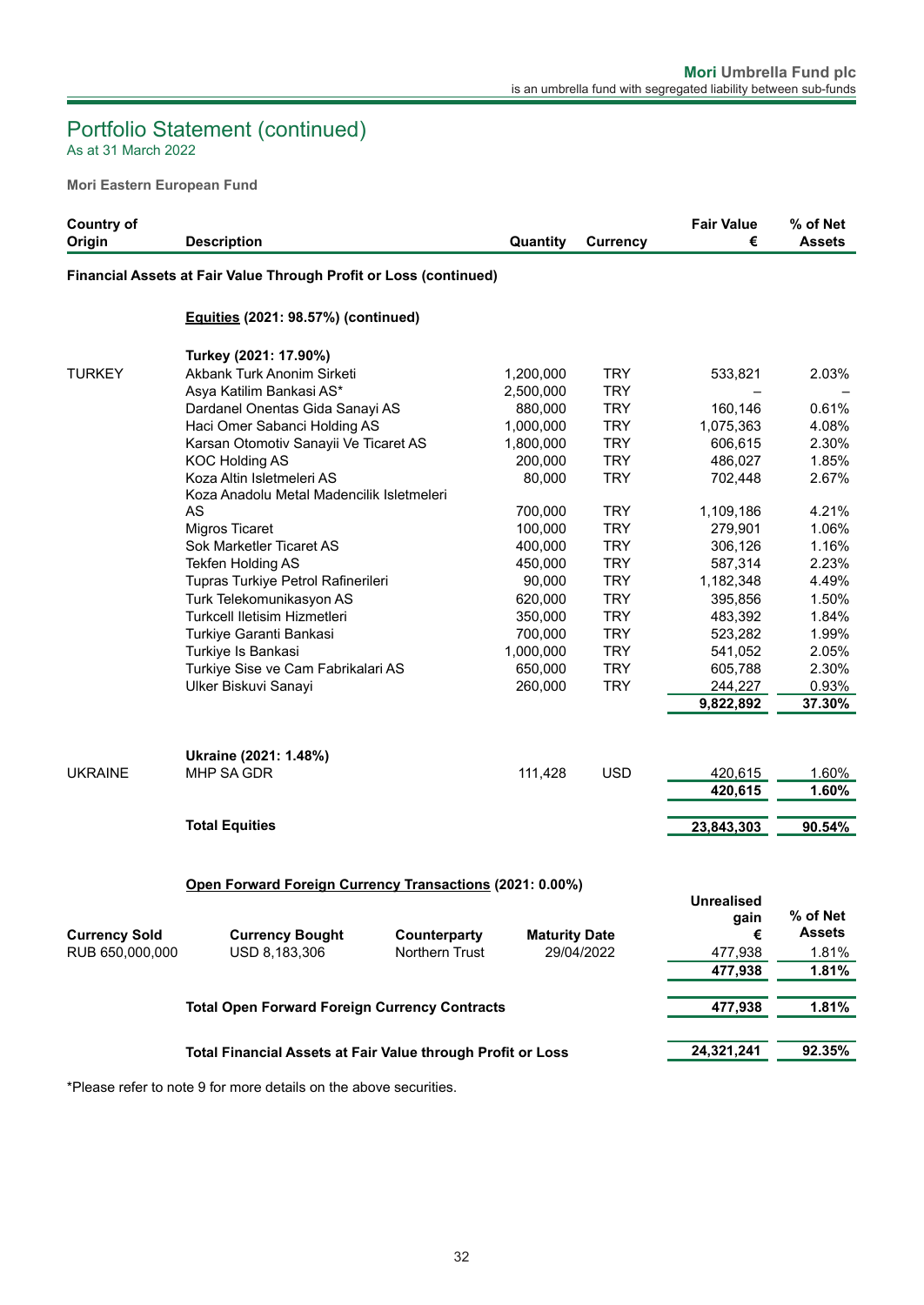### As at 31 March 2022 Portfolio Statement (continued)

**Mori Eastern European Fund**

|                                                  |                                                                                                |          |                 | <b>Fair Value</b>      | % of Net                  |
|--------------------------------------------------|------------------------------------------------------------------------------------------------|----------|-----------------|------------------------|---------------------------|
|                                                  | <b>Description</b>                                                                             | Quantity | <b>Currency</b> | €                      | <b>Assets</b>             |
|                                                  | Financial Liabilities at Fair Value Through Profit or Loss                                     |          |                 |                        |                           |
|                                                  | Futures - Short Positions (2021: 0.00%)                                                        |          |                 |                        |                           |
|                                                  | BIST 30 Future April 2022                                                                      | (400)    | <b>TRY</b>      | (79, 161)              | $(0.30\%)$                |
|                                                  |                                                                                                |          |                 | (79, 161)              | $(0.30\%)$                |
|                                                  |                                                                                                |          |                 |                        |                           |
|                                                  | <b>Total Futures - Short Positions</b>                                                         |          |                 | (79, 161)              | $(0.30\%)$                |
|                                                  |                                                                                                |          |                 |                        |                           |
|                                                  |                                                                                                |          |                 |                        |                           |
|                                                  | Open Forward Foreign Currency Transactions (2021: (0.20%))                                     |          |                 |                        |                           |
|                                                  |                                                                                                |          |                 |                        |                           |
|                                                  | Total Financial Liabilities at Fair Value through Profit or Loss                               |          |                 | (79, 161)              | $(0.30\%)$                |
|                                                  |                                                                                                |          |                 |                        |                           |
|                                                  |                                                                                                |          |                 | <b>Fair Value</b><br>€ | % of Net<br><b>Assets</b> |
|                                                  | Financial assets and liabilities at fair value through profit or loss                          |          |                 | 24,242,080             | 92.05%                    |
|                                                  |                                                                                                |          |                 |                        |                           |
|                                                  | Cash and cash equivalents                                                                      |          |                 | 1,569,169              | 5.96%                     |
|                                                  | <b>Other Net Assets</b>                                                                        |          |                 | 523,143                | 1.99%                     |
|                                                  | Net Assets Attributable to Holders of Redeemable Shares*                                       |          |                 | 26,334,392             | 100.00%                   |
|                                                  |                                                                                                |          |                 |                        |                           |
|                                                  |                                                                                                |          |                 |                        | % of Total                |
| <b>Analysis of Total Assets</b>                  |                                                                                                |          |                 |                        | <b>Assets</b>             |
|                                                  | Transferable securities admitted to an official stock exchange or traded on a regulated market |          |                 |                        | 88.87%                    |
|                                                  | OTC financial derivative instruments                                                           |          |                 |                        | 1.78%                     |
| Cash and cash equivalents<br><b>Other Assets</b> |                                                                                                |          |                 |                        | 5.85%<br>3.50%            |
| <b>Total Assets</b>                              |                                                                                                |          |                 |                        | 100.00%                   |
|                                                  |                                                                                                |          |                 |                        |                           |

\*Indicative NAV used for 31 March 2022 as the Sub-Fund was in suspension.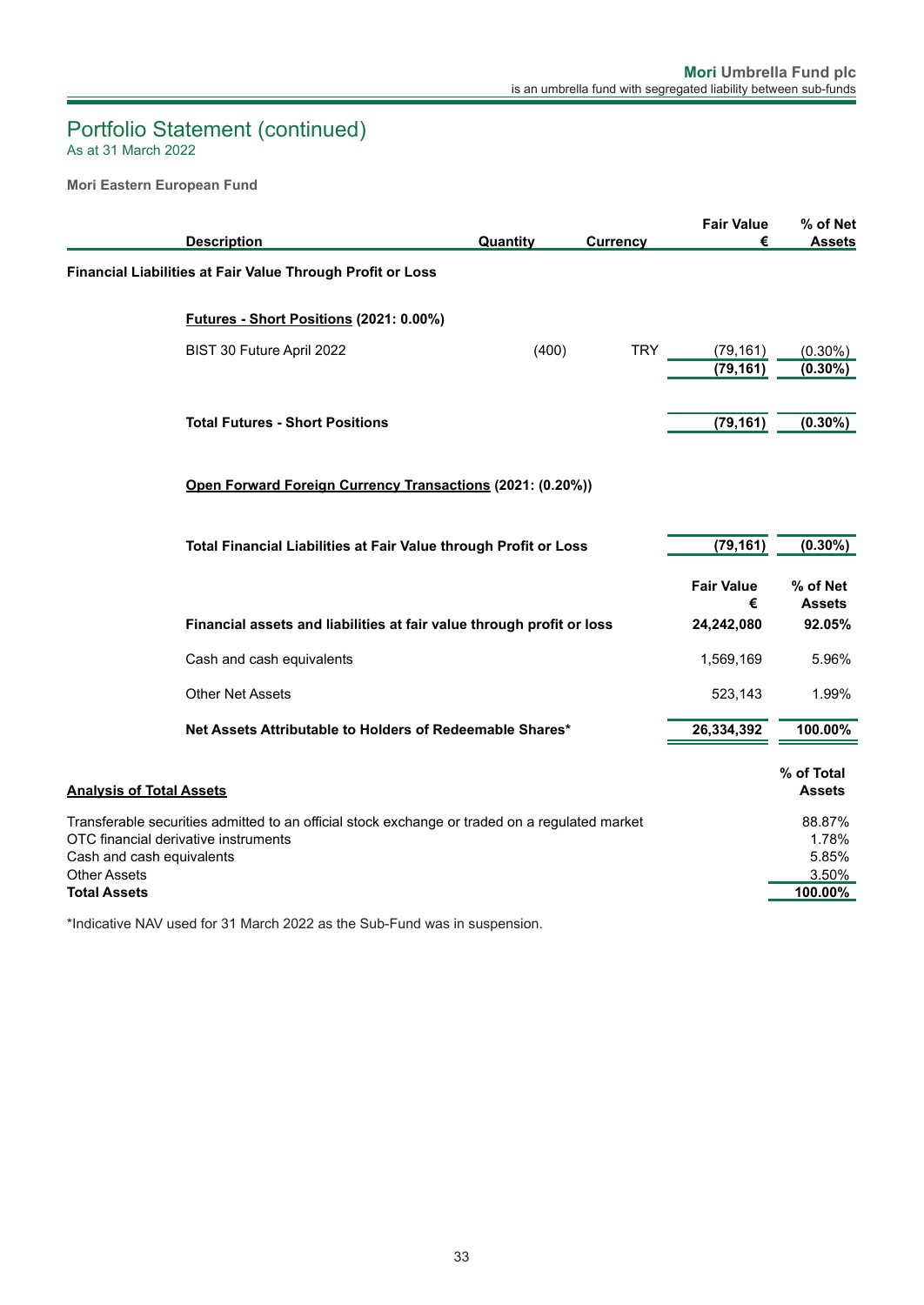## Portfolio Statement (continued)

As at 31 March 2022

**Mori Ottoman Fund**

| <b>Country of</b><br>Origin | <b>Description</b>                                                                                                                                                                                                                                                                                                                                                                    | Quantity                                                                                                                                                                     | <b>Currency</b>                                                                                                                                                                                                              | <b>Fair Value</b><br>€                                                        | % of Net<br><b>Assets</b>                                    |
|-----------------------------|---------------------------------------------------------------------------------------------------------------------------------------------------------------------------------------------------------------------------------------------------------------------------------------------------------------------------------------------------------------------------------------|------------------------------------------------------------------------------------------------------------------------------------------------------------------------------|------------------------------------------------------------------------------------------------------------------------------------------------------------------------------------------------------------------------------|-------------------------------------------------------------------------------|--------------------------------------------------------------|
|                             | Financial Assets at Fair Value Through Profit or Loss                                                                                                                                                                                                                                                                                                                                 |                                                                                                                                                                              |                                                                                                                                                                                                                              |                                                                               |                                                              |
|                             | Equities (2021: 95.30%)                                                                                                                                                                                                                                                                                                                                                               |                                                                                                                                                                              |                                                                                                                                                                                                                              |                                                                               |                                                              |
| <b>GREECE</b>               | Greece (2021: 2.28%)<br><b>Mytilineos</b>                                                                                                                                                                                                                                                                                                                                             | 35,000                                                                                                                                                                       | <b>EUR</b>                                                                                                                                                                                                                   | 519,750<br>519,750                                                            | 4.48%<br>4.48%                                               |
|                             | Jersey (2021: 2.72%)                                                                                                                                                                                                                                                                                                                                                                  |                                                                                                                                                                              |                                                                                                                                                                                                                              |                                                                               |                                                              |
|                             | Netherlands (2021: 1.05%)                                                                                                                                                                                                                                                                                                                                                             |                                                                                                                                                                              |                                                                                                                                                                                                                              |                                                                               |                                                              |
| <b>POLAND</b>               | Poland (2021: 9.30%)<br>Alior Bank<br>Bank Polska Kasa Opieki<br>CCC SA<br>Enea SA<br>Eurocash SA<br>Tauron Polska Energia SA                                                                                                                                                                                                                                                         | 29,069<br>42,500<br>15,000<br>125,000<br>130,000<br>550,000                                                                                                                  | <b>PLN</b><br><b>PLN</b><br><b>PLN</b><br><b>PLN</b><br><b>PLN</b><br><b>PLN</b>                                                                                                                                             | 287,449<br>1,034,844<br>192,486<br>247,752<br>368,690<br>341,860<br>2,473,081 | 2.48%<br>8.92%<br>1.66%<br>2.14%<br>3.18%<br>2.95%<br>21.33% |
| <b>ROMANIA</b>              | Romania (2021: 3.95%)<br>SIF 2 Moldova Bacau                                                                                                                                                                                                                                                                                                                                          | 700,000                                                                                                                                                                      | <b>RON</b>                                                                                                                                                                                                                   | 172,807<br>172,807                                                            | 1.49%<br>1.49%                                               |
| <b>RUSSIA</b>               | Russia (2021: 46.66%)<br>Bank St. Petersburg*<br>Etalon Group Ltd GDR<br>Gazprom PAO*<br>Globaltrans Investment Plc GDR*<br>Lukoil OAO ADR*<br>Magnit PJSC*<br>Mobile TeleSystems PJSC*<br>Novatek OAO*<br>Sberbank of Russia*<br>Severstal PAO GDR*<br>Sistema PJSFC*<br>Surgutneftegas Preferential Shares*<br>TGC-1 PJSC*<br>Unipro PJSC*<br>VK Co Ltd*<br>X5 Retail Group NV GDR* | 500,000<br>79,337<br>500,000<br>44,582<br>27,000<br>5,388<br>170,106<br>10,000<br>400,000<br>40,000<br>60,000<br>2,000,000<br>1,660,858,000<br>5,000,000<br>30,000<br>19,340 | <b>RUB</b><br><b>USD</b><br><b>RUB</b><br><b>USD</b><br><b>USD</b><br><b>RUB</b><br><b>RUB</b><br><b>USD</b><br><b>RUB</b><br><b>USD</b><br><b>USD</b><br><b>RUB</b><br><b>RUB</b><br><b>RUB</b><br><b>USD</b><br><b>USD</b> | 14,439<br>14,439                                                              | 0.13%<br>0.13%                                               |
| <b>TURKEY</b>               | Turkey (2021: 28.32%)<br>Akbank Turk Anonim Sirketi<br>Ar Tarim Organik Gida AS*<br>Asya Katilim Bankasi AS*<br>Dardanel Onentas Gida Sanayi AS<br>EastPharma Limited GDR*<br>Haci Omer Sabanci Holding AS                                                                                                                                                                            | 300,000<br>150,000<br>2,000,000<br>1,220,000<br>355,000<br>350,000                                                                                                           | <b>TRY</b><br><b>TRY</b><br><b>TRY</b><br><b>TRY</b><br><b>USD</b><br><b>TRY</b>                                                                                                                                             | 133,455<br>222,021<br>376,377                                                 | 1.15%<br>1.91%<br>3.25%                                      |

\*Please refer to note 9 for more details on the above securities.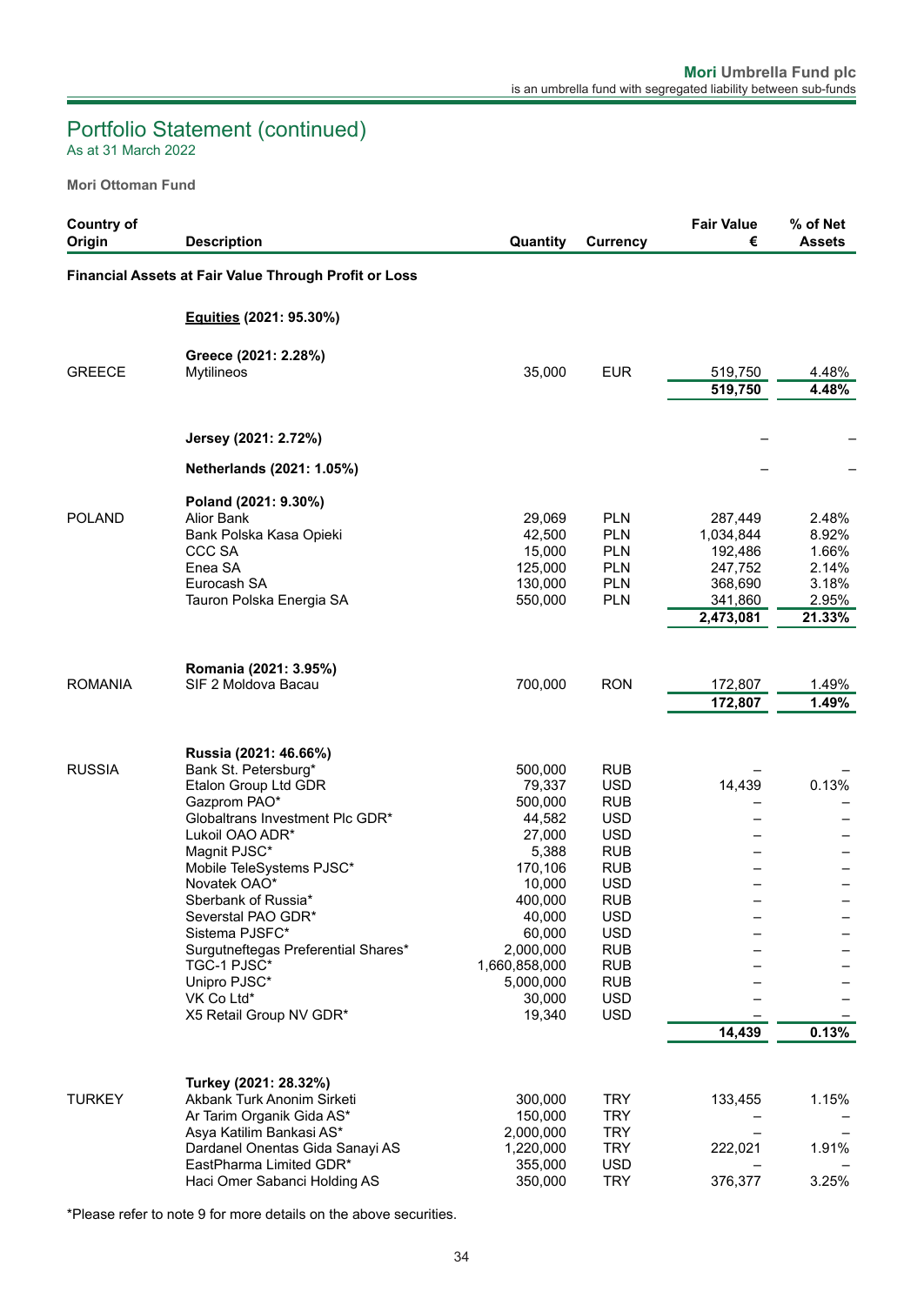# Portfolio Statement (continued)

As at 31 March 2022

**Mori Ottoman Fund**

| <b>Country of</b>    |                                                                    |                |                      |                          | <b>Fair Value</b>      | % of Net                  |
|----------------------|--------------------------------------------------------------------|----------------|----------------------|--------------------------|------------------------|---------------------------|
| Origin               | <b>Description</b>                                                 |                | Quantity             | <b>Currency</b>          | €                      | <b>Assets</b>             |
|                      | Financial Assets at Fair Value Through Profit or Loss (continued)  |                |                      |                          |                        |                           |
|                      | Equities (2021: 95.30%) (continued)                                |                |                      |                          |                        |                           |
|                      |                                                                    |                |                      |                          |                        |                           |
|                      | Turkey (2021: 28.32%) (Continued)                                  |                |                      |                          |                        |                           |
|                      | Is Yatirim Menkul Degerler AS                                      |                | 500,000              | <b>TRY</b>               | 590,377                | 5.09%                     |
|                      | Karsan Otomotiv Sanayii Ve Ticaret AS<br><b>KOC Holding AS</b>     |                | 1,400,000<br>100,000 | <b>TRY</b><br><b>TRY</b> | 471,812<br>243,014     | 4.07%<br>2.10%            |
|                      | Koza Altin Isletmeleri AS                                          |                | 70,000               | <b>TRY</b>               | 614.642                | 5.30%                     |
|                      | Koza Anadolu Metal Madencilik Isletmeleri                          |                |                      |                          |                        |                           |
|                      | AS                                                                 |                | 400,000              | <b>TRY</b>               | 633,821                | 5.47%                     |
|                      | Sok Marketler Ticaret AS                                           |                | 200,000              | <b>TRY</b>               | 153,063                | 1.32%                     |
|                      | Tekfen Holding AS                                                  |                | 300,000              | <b>TRY</b>               | 391,542                | 3.38%                     |
|                      | Tupras Turkiye Petrol Rafinerileri                                 |                | 40,000               | <b>TRY</b>               | 525,488                | 4.53%                     |
|                      | Turk Telekomunikasyon AS                                           |                | 430,000              | <b>TRY</b>               | 274,545                | 2.37%                     |
|                      | Turkcell Iletisim Hizmetleri                                       |                | 300,000              | <b>TRY</b>               | 414,336                | 3.57%                     |
|                      | Turkiye Garanti Bankasi                                            |                | 350,000              | <b>TRY</b>               | 261,641                | 2.26%                     |
|                      | Turkiye Is Bankasi                                                 |                | 700,000              | <b>TRY</b>               | 378,736                | 3.27%                     |
|                      | Turkiye Sise ve Cam Fabrikalari AS                                 |                | 350,000              | <b>TRY</b>               | 326,194                | 2.81%                     |
|                      | Uzel Makina Sanayii AS*                                            |                | 14,000               | <b>TRY</b>               |                        |                           |
|                      |                                                                    |                |                      |                          | 6,011,064              | 51.85%                    |
|                      |                                                                    |                |                      |                          |                        |                           |
|                      |                                                                    |                |                      |                          |                        |                           |
|                      | Ukraine (2021: 1.02%)<br>MHP SA GDR                                |                |                      | <b>USD</b>               |                        |                           |
| <b>UKRAINE</b>       |                                                                    |                | 21,000               |                          | 79,270                 | 0.69%                     |
|                      |                                                                    |                |                      |                          | 79,270                 | 0.69%                     |
|                      | <b>Total Equities</b>                                              |                |                      |                          | 9,270,411              | 79.97%                    |
|                      |                                                                    |                |                      |                          |                        |                           |
|                      |                                                                    |                |                      |                          |                        |                           |
|                      | Open Forward Foreign Currency Transactions (2021: 0.00%)           |                |                      |                          |                        |                           |
|                      |                                                                    |                |                      |                          | <b>Unrealised</b>      |                           |
|                      |                                                                    |                |                      |                          | gain                   | % of Net<br><b>Assets</b> |
| <b>Currency Sold</b> | <b>Currency Bought</b>                                             | Counterparty   | <b>Maturity Date</b> |                          | €                      |                           |
| RUB 350,000,000      | USD 4,406,396                                                      | Northern Trust |                      | 29/04/2022               | 257,351                | 2.22%                     |
|                      |                                                                    |                |                      |                          | 257,351                | 2.22%                     |
|                      |                                                                    |                |                      |                          |                        |                           |
|                      | Total Open Forward Foreign Currency Contracts                      |                |                      |                          | 257,351                | $2.22\%$                  |
|                      |                                                                    |                |                      |                          |                        |                           |
|                      | <b>Total Financial Assets at Fair Value through Profit or Loss</b> |                |                      |                          | 9,527,762              | 82.19%                    |
|                      |                                                                    |                |                      |                          |                        |                           |
|                      | <b>Description</b>                                                 |                | <b>Quantity</b>      | <b>Currency</b>          | <b>Fair Value</b><br>€ | % of Net<br><b>Assets</b> |
|                      |                                                                    |                |                      |                          |                        |                           |
|                      | Financial Liabilities at Fair Value Through Profit or Loss         |                |                      |                          |                        |                           |
|                      | Futures - Short Positions (2021: 0.00%)                            |                |                      |                          |                        |                           |
|                      |                                                                    |                |                      |                          |                        |                           |
|                      | BIST 30 Future April 2022                                          |                | (250)                | TRY                      | (50, 191)              | (0.43%)                   |
|                      |                                                                    |                |                      |                          | (50, 191)              | (0.43%)                   |
|                      |                                                                    |                |                      |                          |                        |                           |
|                      |                                                                    |                |                      |                          |                        |                           |
|                      | <b>Total Futures - Short Positions</b>                             |                |                      |                          | (50, 191)              | (0.43%)                   |

\*Please refer to note 9 for more details on the above securities.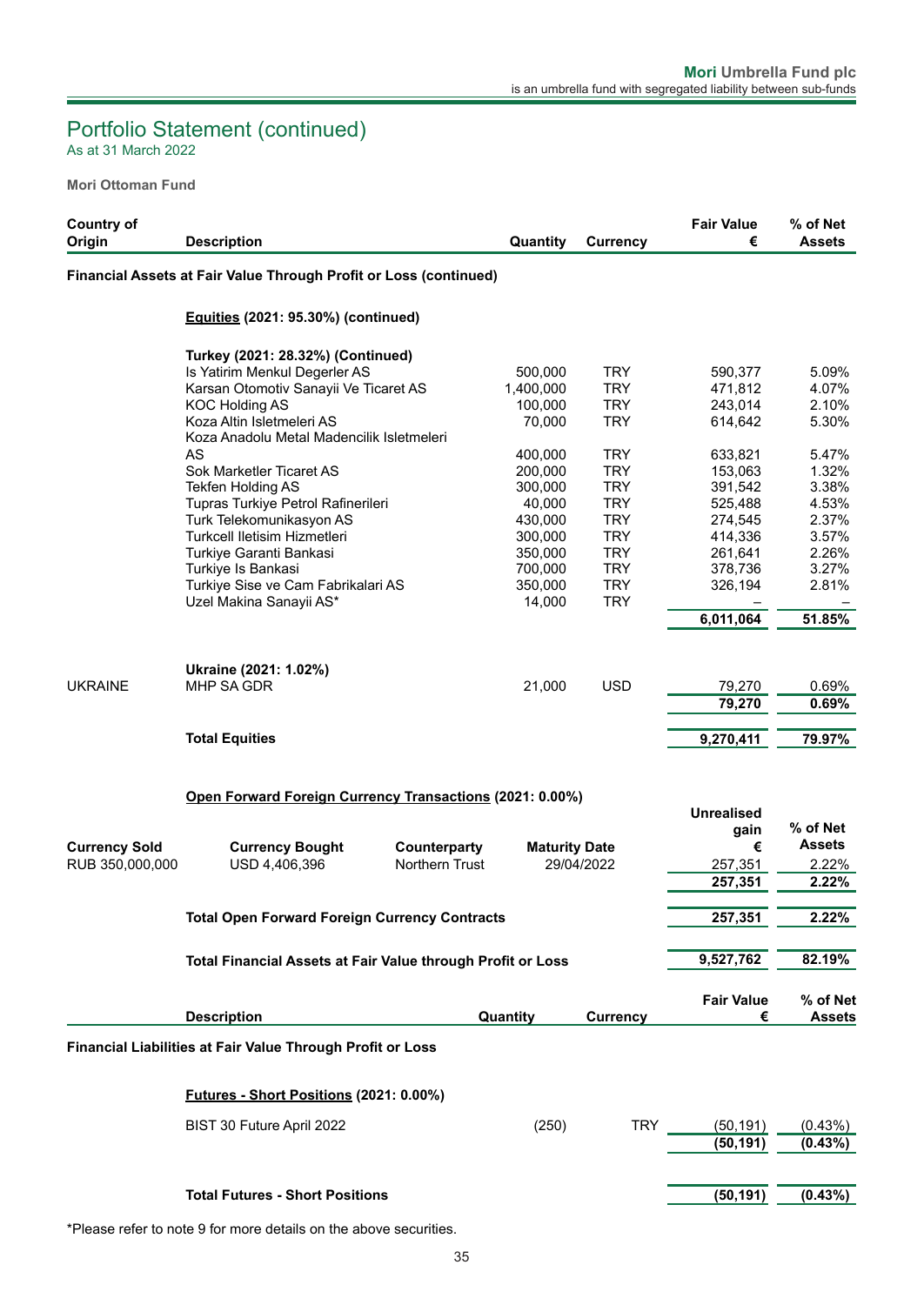### As at 31 March 2022 Portfolio Statement (continued)

**Mori Ottoman Fund**

| <b>Description</b>                                                                                                                                                                                                | <b>Fair Value</b><br>€ | % of Net<br><b>Assets</b>                     |
|-------------------------------------------------------------------------------------------------------------------------------------------------------------------------------------------------------------------|------------------------|-----------------------------------------------|
| Financial Liabilities at Fair Value Through Profit or Loss                                                                                                                                                        |                        |                                               |
| Open Forward Foreign Currency Transactions (2021: (0.22%))                                                                                                                                                        |                        |                                               |
| <b>Total Financial Liabilities at Fair Value through Profit or Loss</b>                                                                                                                                           | (50, 191)              | $(0.43\%)$                                    |
|                                                                                                                                                                                                                   | <b>Fair Value</b><br>€ | % of Net<br><b>Assets</b>                     |
| Financial assets and liabilities at fair value through profit or loss                                                                                                                                             | 9,477,571              | 81.76%                                        |
| Cash and cash equivalents                                                                                                                                                                                         | 1,521,904              | 13.13%                                        |
| <b>Other Net Assets</b>                                                                                                                                                                                           | 592.947                | 5.11%                                         |
| Net Assets Attributable to Holders of Redeemable Shares*                                                                                                                                                          | 11,592,422             | 100.00%                                       |
| <b>Analysis of Total Assets</b>                                                                                                                                                                                   |                        | % of Total<br><b>Assets</b>                   |
| Transferable securities admitted to an official stock exchange or traded on a regulated market<br>OTC financial derivative instruments<br>Cash and cash equivalents<br><b>Other Assets</b><br><b>Total Assets</b> |                        | 78.53%<br>2.18%<br>12.89%<br>6.40%<br>100.00% |

\*Indicative NAV used for 31 March 2022 as the Sub-Fund was in suspension.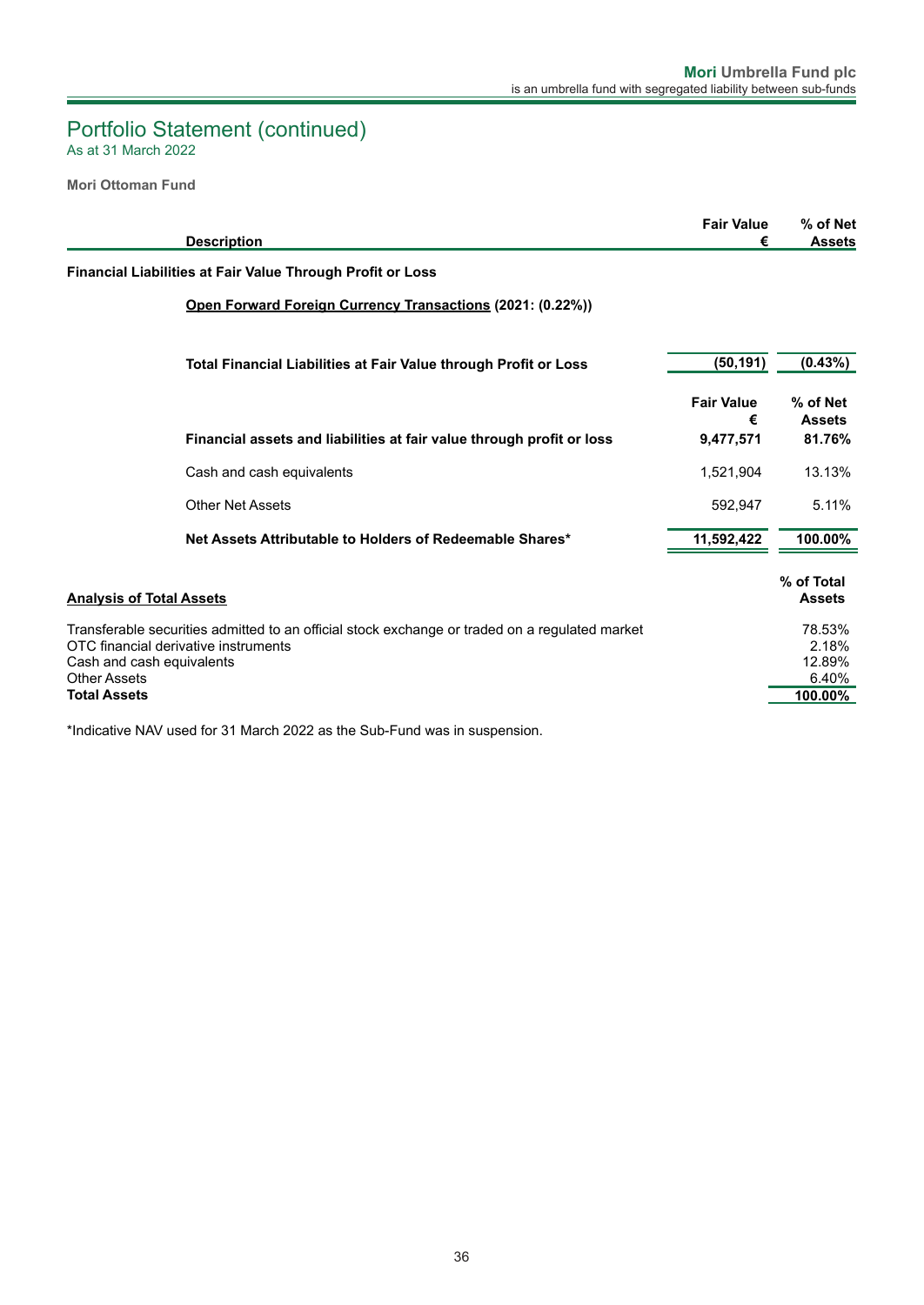# <span id="page-38-0"></span>Significant Portfolio Changes

For the financial period ended 31 March 2022

**Mori Eastern European Fund**

#### **All Purchases**

| <b>Securities</b><br>Akbank Turk Anonim Sirketi | <b>Shares</b><br>400,000 | €<br>182,806 |
|-------------------------------------------------|--------------------------|--------------|
|                                                 |                          |              |
| <b>All Sales</b>                                |                          |              |
| <b>Securities</b>                               | <b>Shares</b>            | €            |
| Oil Company Lukoil Pisc                         | 12,000                   | 989,951      |
| Ozak Gayrimenkul Yatirim Ortakligi AS           | 1,400,000                | 621,958      |
| Turkiye Vakiflar Bankasi Tao                    | 2,600,000                | 555,742      |
| Powszechna Kasa Oszczednosci Bank Polski SA     | 60,000                   | 494,504      |
| Severstal PAO GDR                               | 15,000                   | 303,878      |
| Enerjisa Enerji                                 | 296,565                  | 265,067      |
| Aeroflot Russian Airlines Pisc                  | 358.030                  | 232,161      |
| QIWI plc                                        | 28,073                   | 198,435      |
| <b>MHP SE</b>                                   | 38,572                   | 134,595      |
| Veon Ltd                                        | 400.000                  | 109,807      |
| Mobile TeleSystems PJSC                         | 8,390                    | 32,801       |

The significant changes to the portfolio for the financial period ended 31 March 2022 are the aggregate purchases of a security exceeding 1% of the total value of purchases and aggregate disposals greater than 1% of the total value of sales. If there are fewer than 20 purchases/sales that meet the material changes definition, the Company shall disclose those purchases/sales so at least 20 purchases/sales are disclosed.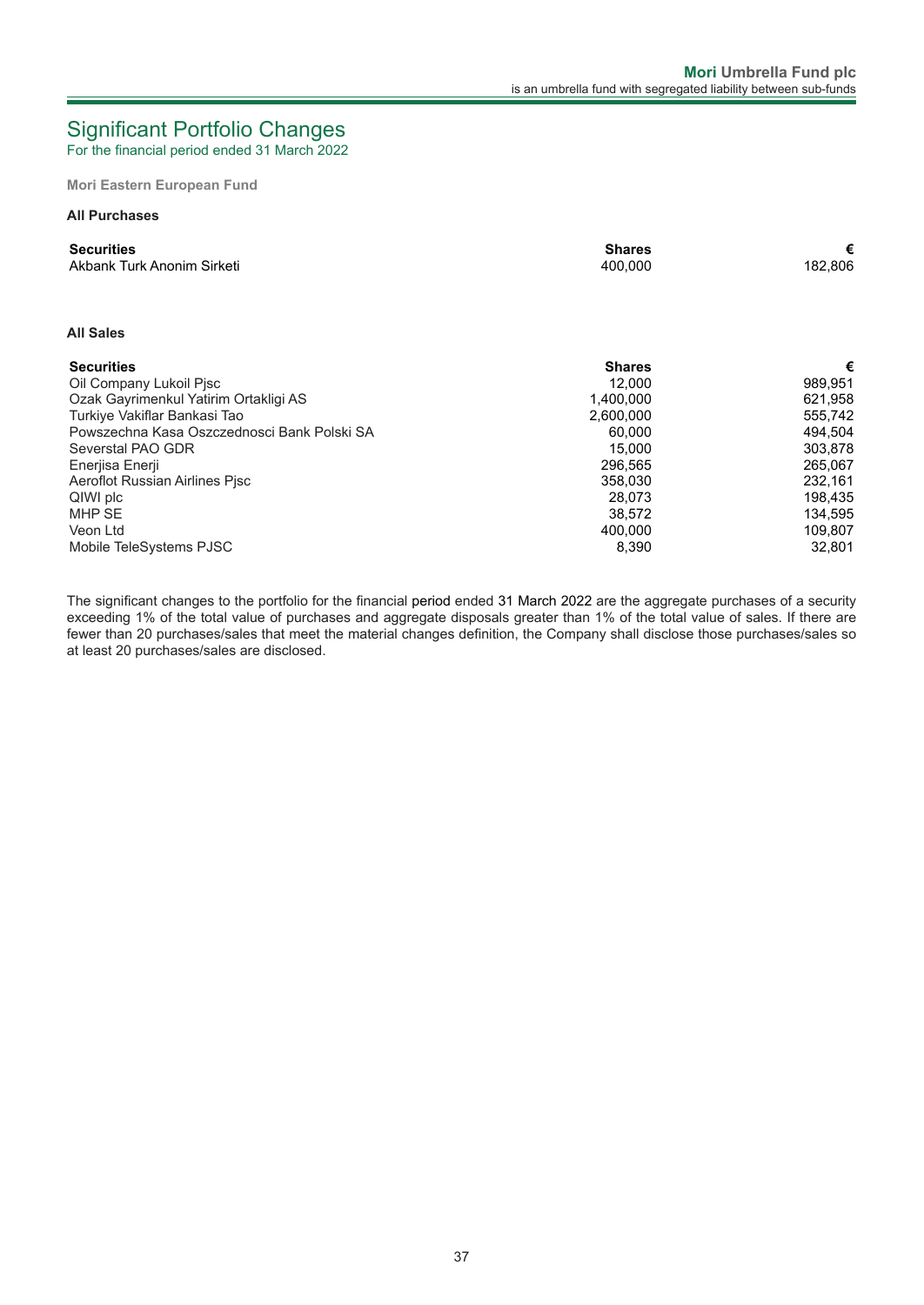## Significant Portfolio Changes (continued)

For the financial period ended 31 March 2022

**Mori Ottoman Fund**

#### **All Purchases**

| <b>Securities</b>                  | <b>Shares</b> | €       |
|------------------------------------|---------------|---------|
| Akbank Turk Anonim Sikreti         | 300,000       | 137,104 |
|                                    |               |         |
| <b>Largest Sales</b>               |               |         |
| <b>Securities</b>                  | <b>Shares</b> | €       |
| Fondul Proprietatea SA/Fund GDR    | 41.679        | 765,135 |
| Oil Company Lukoil PJSC            | 8,000         | 677,604 |
| <b>WisdomTree Metal Securities</b> | 4.000         | 597,403 |
| Is Yatirim Menkul Degerler AS      | 300,000       | 430,785 |
| Ozak Gayrimenkul Yatirim Ort       | 900,000       | 385,041 |
| Turkiye Vakiflar Bankasi TAO       | 1,500,000     | 286,367 |
| WisdomTree Physical Silver         | 15.000        | 279,104 |
| Mytilineos SA                      | 15,000        | 225,195 |
| Evergent Investments S.A           | 920.000       | 209.537 |
| Turkiye Petrol Rafinerileri AS     | 20,000        | 194,254 |
| Ten Square Games SA                | 2.500         | 183,273 |
| Akbank Turk Anonim Sikreti         | 400,000       | 146,983 |
| Aksigorta                          | 320,000       | 136,159 |
| Enerjisa Enerji A.S                | 200,000       | 132,680 |
| Ulker Biskuvi Sanayi AS            | 130,000       | 130,416 |
| Turkiye Is Bankasi                 | 200,000       | 109,668 |
| Mph SE                             | 28.706        | 99,034  |
| Anadolu Anonim Sigorta             | 300,000       | 92,854  |
| Haci Omer Sabanci Holding AS       | 110,000       | 82,003  |
| Veon Ltd                           | 180,000       | 49,413  |

The significant changes to the portfolio for the financial period ended 31 March 2022 are the aggregate purchases of a security exceeding 1% of the total value of purchases and aggregate disposals greater than 1% of the total value of sales. If there are fewer than 20 purchases/sales that meet the material changes definition, the Company shall disclose those purchases/sales so at least 20 purchases/sales are disclosed.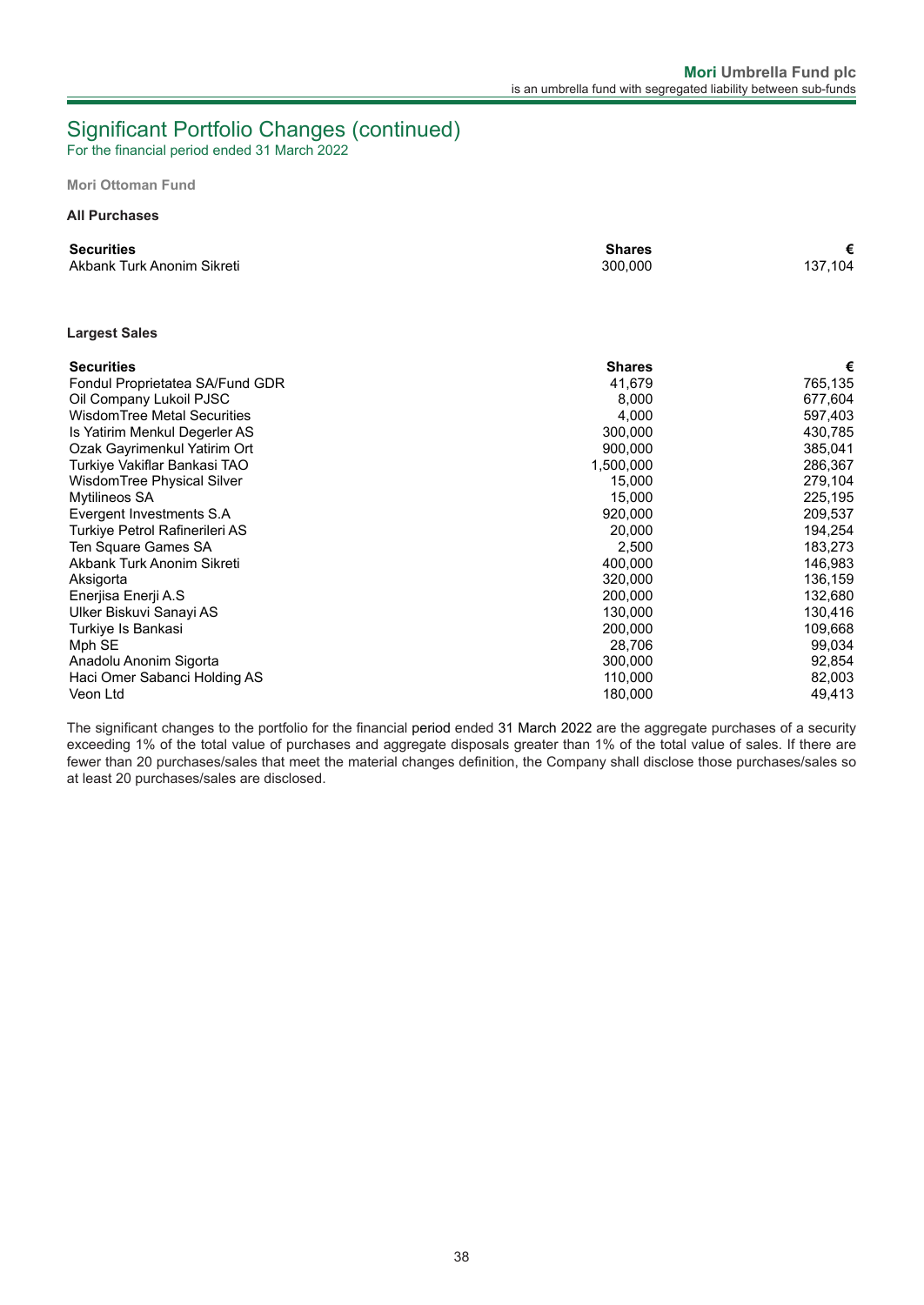## <span id="page-40-0"></span>Financial Information

For the financial period ended 31 March 2022

The Total Expense Ratio is calculated in accordance with Asset Management Association Switzerland (AMAS) "Guidelines on the calculation and disclosure of the TER". These guidelines are aimed at ensuring the uniform implementation of this provision with regard to the costs and commissions incurred in connection with the management of investment funds, thereby contributing to the highest possible pricing transparency for the investment funds offered on the Swiss market.

**Total Expense Ratios (TER)**

| <b>Sub-Fund Name</b>       | <b>Share Class</b>  | <b>Ratio of Total Operating</b><br><b>Expenses to average</b><br>Sub-Fund daily net assets<br>for the financial period from<br><b>31 March 2022</b><br>including performance fee | <b>Ratio of Performance</b><br>fees to average<br>31 March 2021 to for the financial period from<br>31 March 2021 to<br>31 March 2022 | <b>Ratio of Total Operating</b><br><b>Expenses to average</b><br>Sub-Fund daily net assets<br>Sub-Fund daily net assets for the financial period from<br>31 March 2021<br>including performance fee | <b>Ratio of Performance</b><br>fees to average<br><b>Sub-Fund daily net assets</b><br>31 March 2020 to for the financial period from<br>31 March 2020 to<br>31 March 2021 |
|----------------------------|---------------------|----------------------------------------------------------------------------------------------------------------------------------------------------------------------------------|---------------------------------------------------------------------------------------------------------------------------------------|-----------------------------------------------------------------------------------------------------------------------------------------------------------------------------------------------------|---------------------------------------------------------------------------------------------------------------------------------------------------------------------------|
| Mori Eastern European Fund | Class A EUR Shares  | 2.96%                                                                                                                                                                            |                                                                                                                                       | 3.03%                                                                                                                                                                                               |                                                                                                                                                                           |
|                            | Class AA GBP Shares | 2.43%                                                                                                                                                                            |                                                                                                                                       | 2.40%                                                                                                                                                                                               |                                                                                                                                                                           |
|                            | Class B EUR Shares  | 3.70%                                                                                                                                                                            | 0.64%                                                                                                                                 | 3.13%                                                                                                                                                                                               |                                                                                                                                                                           |
|                            | Class C GBP Shares  | 2.56%                                                                                                                                                                            |                                                                                                                                       | 2.63%                                                                                                                                                                                               |                                                                                                                                                                           |
|                            | Class M EUR Shares  | 2.56%                                                                                                                                                                            |                                                                                                                                       | 2.63%                                                                                                                                                                                               |                                                                                                                                                                           |
| Mori Ottoman Fund          | Class A EUR Shares  | 3.24%                                                                                                                                                                            |                                                                                                                                       | 3.01%                                                                                                                                                                                               |                                                                                                                                                                           |
|                            | Class AA GBP Shares | 2.42%                                                                                                                                                                            |                                                                                                                                       | 2.39%                                                                                                                                                                                               |                                                                                                                                                                           |
|                            | Class C EUR Shares  | 2.46%                                                                                                                                                                            |                                                                                                                                       | 2.51%                                                                                                                                                                                               |                                                                                                                                                                           |
|                            | Class C GBP Shares  | 1.81%                                                                                                                                                                            |                                                                                                                                       | 1.83%                                                                                                                                                                                               |                                                                                                                                                                           |
|                            | Class C USD Shares  | 2.46%                                                                                                                                                                            |                                                                                                                                       | 2.51%                                                                                                                                                                                               |                                                                                                                                                                           |
|                            | Class M USD Shares  | 2.46%                                                                                                                                                                            |                                                                                                                                       | 2.51%                                                                                                                                                                                               |                                                                                                                                                                           |
|                            |                     |                                                                                                                                                                                  |                                                                                                                                       |                                                                                                                                                                                                     |                                                                                                                                                                           |

The method of calculation of the Total Expense Ratios (TER) is described on the website of the AMAS at www.am-switzerland.ch.